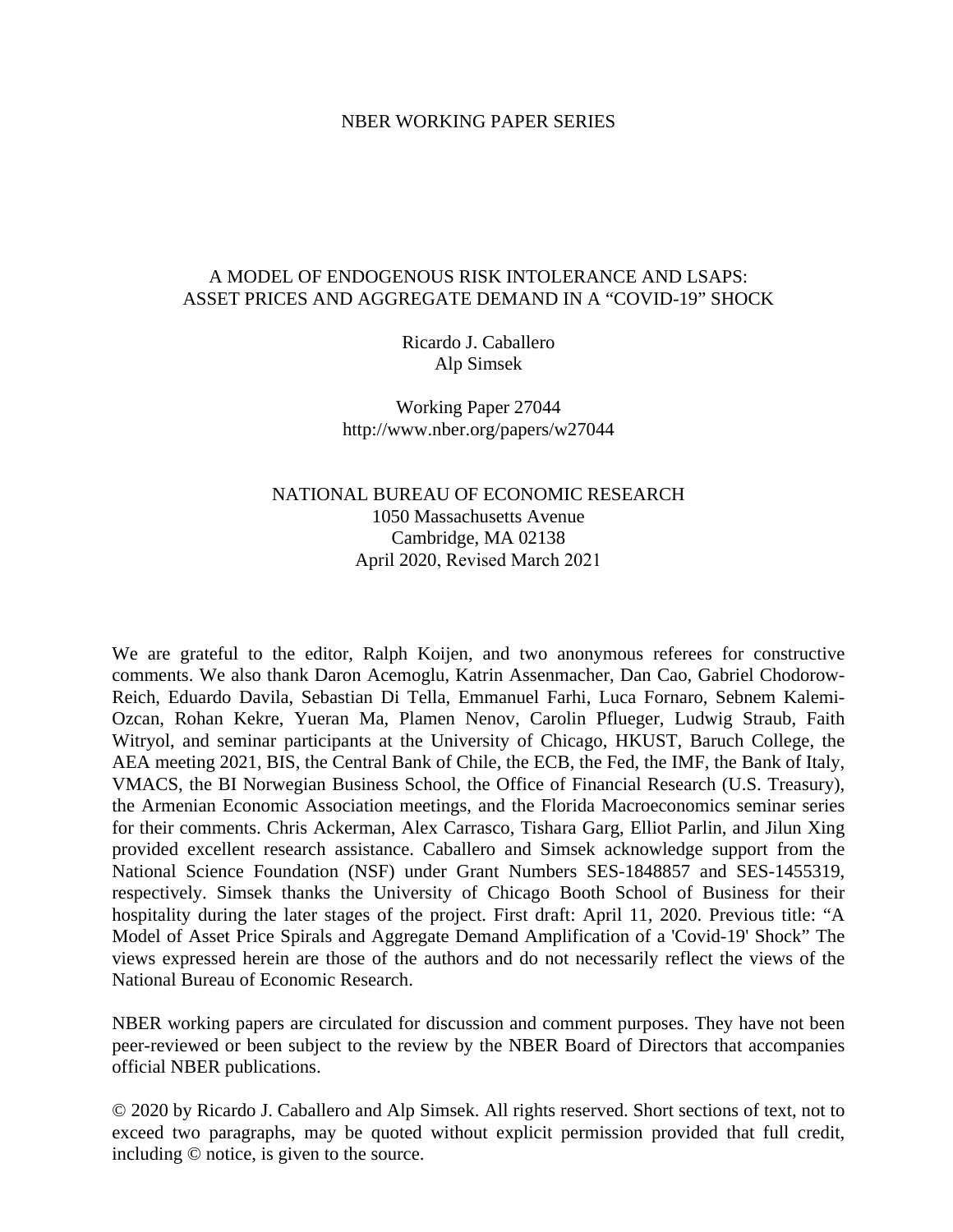A Model of Endogenous Risk Intolerance and LSAPs: Asset Prices and Aggregate Demand in a "Covid-19" Shock Ricardo J. Caballero and Alp Simsek NBER Working Paper No. 27044 April 2020, Revised March 2021 JEL No. E00,E12,E21,E22,E30,E40,G00,G01,G11

## **ABSTRACT**

In this paper we: (i) provide a model of the endogenous risk intolerance and severe asset price and aggregate demand contractions following an adverse real (non-financial) shock; and (ii) demonstrate the effectiveness of Large Scale Asset Purchases (LSAPs) in addressing these contractions. The key mechanism stems from heterogeneous risk tolerance: as a recessionary shock hits the economy and brings down asset prices, risk-tolerant agents' wealth share declines and their leverage rises endogenously. This reduces the market's risk tolerance and generates downward pressure on asset prices and aggregate demand. When monetary policy is unconstrained, it can offset the decline in risk tolerance with an interest rate cut that boosts the market's Sharpe ratio. However, if the interest rate policy is constrained, new contractionary feedbacks arise: recessionary shocks lead to further asset price and output drops, which feed the risk- $o\alpha$  episode and trigger a downward loop. In this context, LSAPs improve asset prices and aggregate demand by transferring risk to the government's balance sheet, which reduces the market's required Sharpe ratio and reverses the contractionary feedbacks. Quantitatively, we show that aggregate shocks and LSAPs have large impacts on asset prices when the model is calibrated to fit the inelastic demand for aggregate assets uncovered in recent literature. We also show that heterogeneity in risk tolerance explains part of the demand inelasticity in normal times, and further reduces the elasticity after a recessionary shock. The Covid-19 shock and the large response by all major central banks provide a vivid illustration of the environment we seek to capture.

Ricardo J. Caballero Department of Economics, E52-528 **MIT** 77 Massachusetts Avenue Cambridge, MA 02139 and NBER caball@mit.edu

Alp Simsek Department of Economics, E52-552 MIT 77 Massachusetts Avenue Cambridge, MA 02139 and NBER asimsek@mit.edu

Dynamic link to most recent draft is available at https://www.dropbox.com/s/dg5lv6kqnckb71h/covidDemandAmplification\_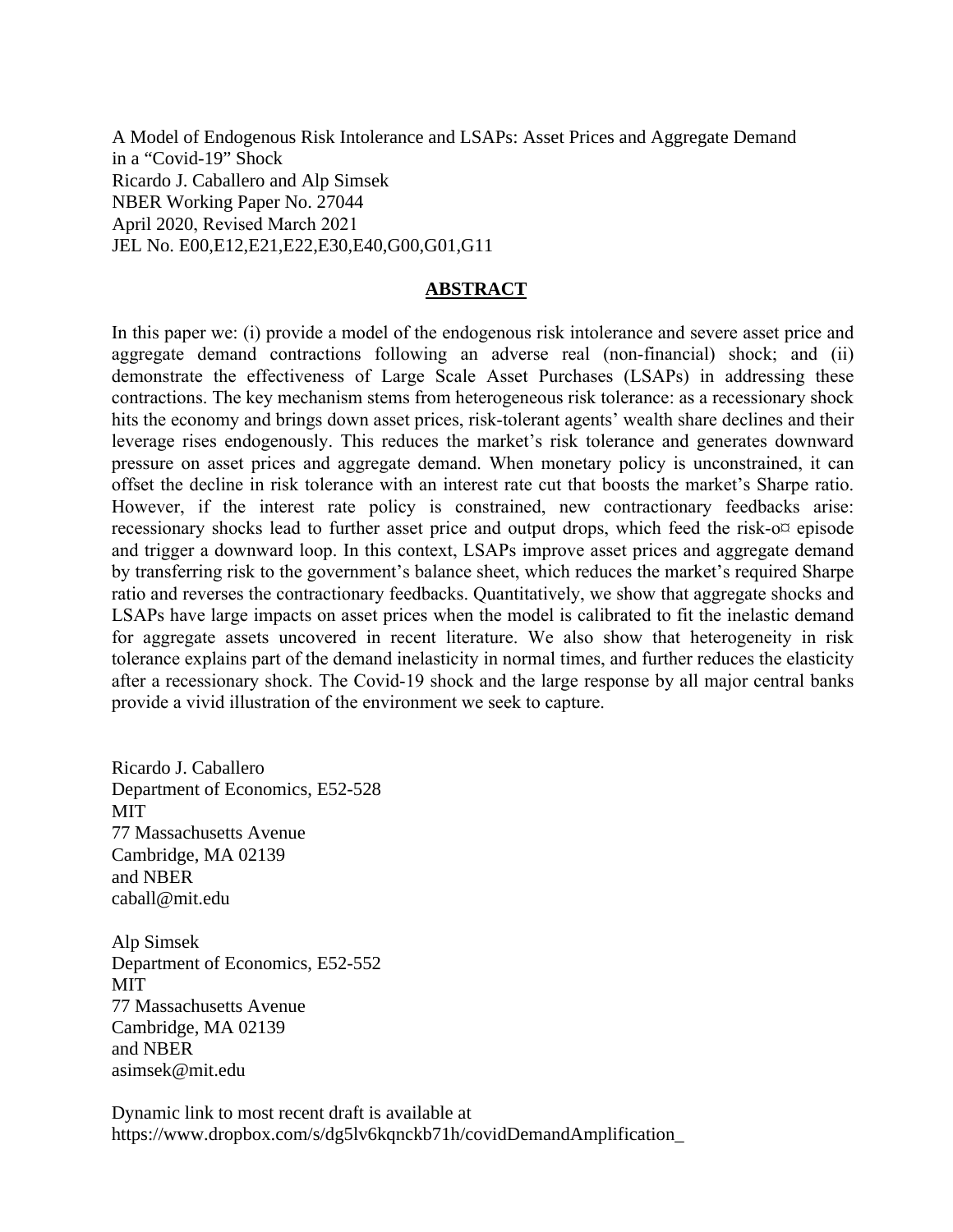

<span id="page-2-0"></span>Figure 1: CBOE Volatility Index (VIX)

The Covid-19 shock is primarily a real (non-financial) shock with supply and demand elements. However, the shock also generated a large reaction in financial markets that had the potential to exacerbate the direct drop in economic activity caused by the real shock. Figure [1](#page-2-0) illustrates that (implied) stock market volatility spiked to levels comparable to the global Önancial crisis of 2008–2009. Other indicators of financial distress exhibited similar patterns. For example, investment grade and high yield spreads tripled, and the S&P 500 dropped by 30% in a matter of weeks (a drop, per unit time, larger than the worst drop during the Great Depression). The Fed (with the backing of the Treasury) had to pledge close to 20% of US GDP in funding for a wide range of credit and market supporting facilities to stop the free fall.<sup>[1](#page-2-1)</sup> Central banks in the Group of Seven countries purchased \$1.4 trillion of financial assets in March alone. Beyond the Covid-19 episode, the structurally low safe interest rates suggest that asset market interventions are likely to become the norm for monetary policy response to large recessionary

<span id="page-2-1"></span><sup>&</sup>lt;sup>1</sup>Here is a brief chronology of the Fed's main policy actions from early March until April 9th, 2020 (when the first version of this paper was released): On 03/03, implements a 50bps emergency rate cut; on 03/12, adds repos of up to \$500b/week, purchases wider range of securities under current \$60b/month program; on 03/15, cuts rates by 100bps to zero and initiates QE bond buying program of \$700b, lowers swap lines with major central banks by 25bps; on 03/17, establishes a commercial paper funding facility to provide stability to short-term CP market; on 03/19, launches USD liquidity-swap lines with a broad range of countries, including major Emerging Markets; on 04/09, implements \$2.3t emergency measures, among them a \$500b Municipal Liquidity Facility for state and local governments, a \$600b Main Street Lending program, and a Paycheck Protection Program Liquidity Facility for small businesses; expands the Primary and Secondary Market Corporate Credit Facilities and the term loan facility to buy ABS securities to \$850b and includes asset purchases of HY bonds, HY ETFs, CLOs, and CMBS securities. All other major central banks around the world have also pursued unprecedented financial markets interventions.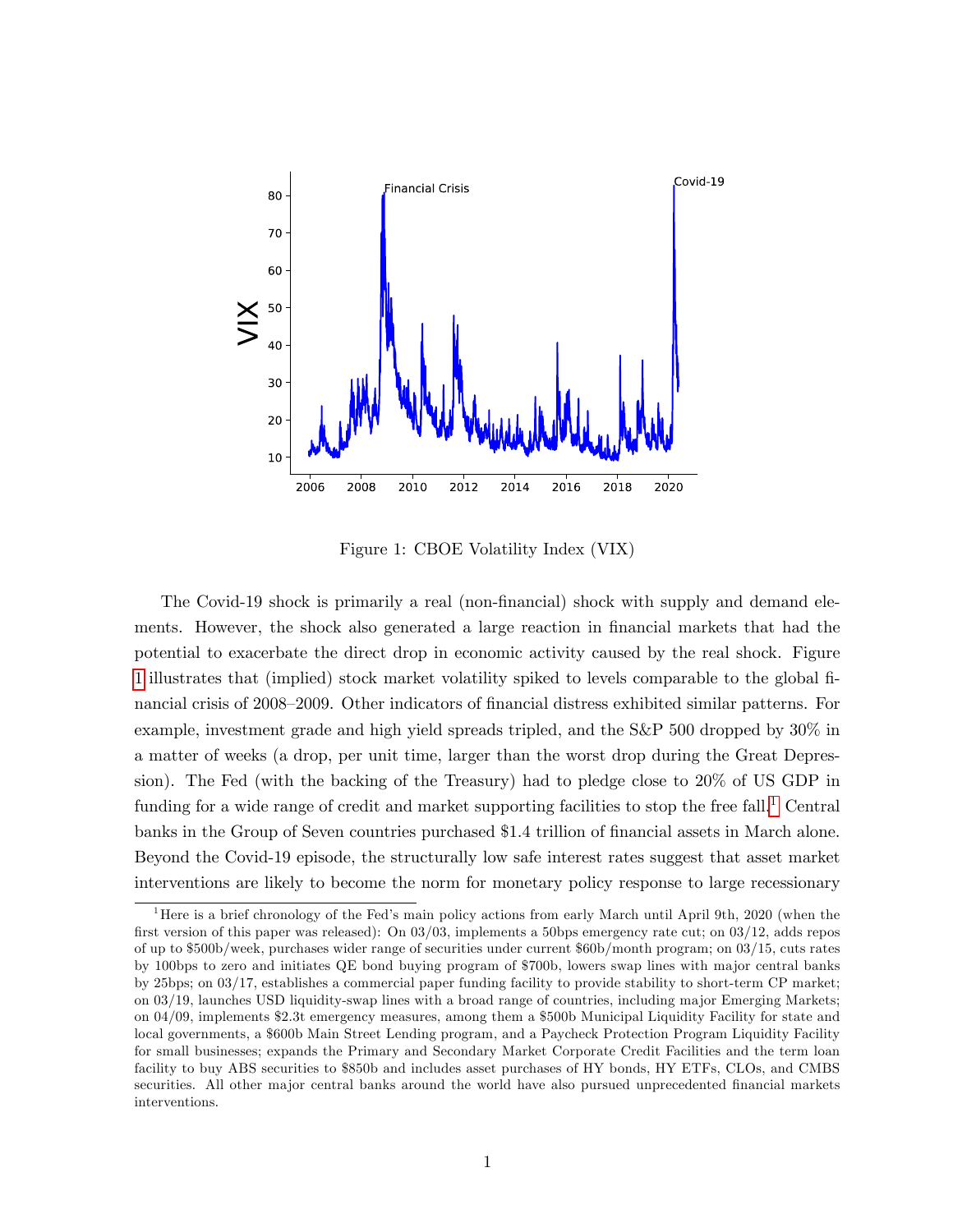shocks rather than the exception.

Motivated by these events and observations, in this paper we: (i) provide a model of the endogenous risk intolerance and severe asset price and aggregate demand contractions following a large real shock; and (ii) demonstrate the effectiveness of Large Scale Asset Purchases (LSAPs) in addressing these contractions.

Our model builds on the macroeconomic model in [Caballero and Simsek](#page-58-0) [\(2020\)](#page-58-0). That model is a variant of the New Keynesian model, but formulated in terms of a risk-centric decomposition. Specifically, in that model we decompose the demand block of the equilibrium into two relations: an output-asset price relation that captures the positive association between asset prices and aggregate demand; and a *risk balance condition* that describes asset prices given risks, risk attitudes, beliefs, and the interest rate. This decomposition facilitates studying the macroeco*nomic* impact of a variety of forces that affect risky asset prices.<sup>[2](#page-3-0)</sup> In the current model, we extend that analysis by splitting investors into risk-tolerant and risk-intolerant agents—we dub the risk tolerant agents "banks" (interpreted broadly to include the shadow financial system and other agents able/willing to hold substantial risk) and the risk intolerant agents "households" (also interpreted broadly).<sup>[3](#page-3-1)</sup> The key implication of this assumption is that banks are levered in equilibrium, and therefore are highly exposed to aggregate shocks and the endogenous risk-off processes that these shocks may trigger.

To fix ideas, consider a large negative supply shock (e.g., the supply component of the Covid-19 shock).[4](#page-3-2) This shock exerts downward pressure on risky asset prices (which include credit, equity, real estate, as well as other assets). As banks incur losses, their leverage rises. With higher leverage, banks require a higher Sharpe ratio (risk premium per unit of risk) to hold the same amount of risky assets. Risk-intolerant households also require a higher Sharpe ratio to hold the risky assets unloaded by banks wishing to reduce their leverage. Both of these channels reduce effective risk tolerance and increase the market's required Sharpe ratio.

As a benchmark, suppose that banks' initial leverage is not too high and the supply shock is small. In this case, effective risk tolerance does not decline by much following the shock. If the supply shock is also temporary, a small decline in asset prices may be all that is needed to increase the Sharpe ratio as much as the market demands. Asset prices and supply are temporarily low but they are expected to recover, which raises the expected return and the

<span id="page-3-0"></span><sup>&</sup>lt;sup>2</sup>The decomposition is supported by a growing empirical literature that shows risky asset prices can substan-tially affect aggregate demand. See Mian and Sufi [\(2014\)](#page-60-0) and [Chodorow-Reich et al.](#page-58-1) [\(forthcoming\)](#page-58-1) on the effect of house and stock prices, respectively, on consumption and (nontradable) employment; [Páueger et al.](#page-61-0) [\(2020\)](#page-61-0) on the effect of financial market risk perceptions on economic activity and interest rates. See also [Gilchrist and](#page-59-0) Zakrajšek [\(2012\)](#page-59-0) on the effect of credit spreads on investment and consumption (while our main model is not about credit per se, credit spreads are closely correlated with overall risk perception).

<span id="page-3-1"></span> $3$ Note that the function of "banks" we seek to capture is risk absorption, not lending. Moreover, in practice agents' willingness to absorb risk can vary across asset classes. For instance, in the housing market homeowners absorb risk and therefore behave as the "banks" in our model.

<span id="page-3-2"></span><sup>4</sup>Adding an exogenous demand shock exacerbates our main results (see Remark [3](#page-20-0) in Section [1.3\)](#page-16-0). We chose to focus on the supply component of the Covid-19 shock because it allows us to isolate the endogenous component of the aggregate demand contraction.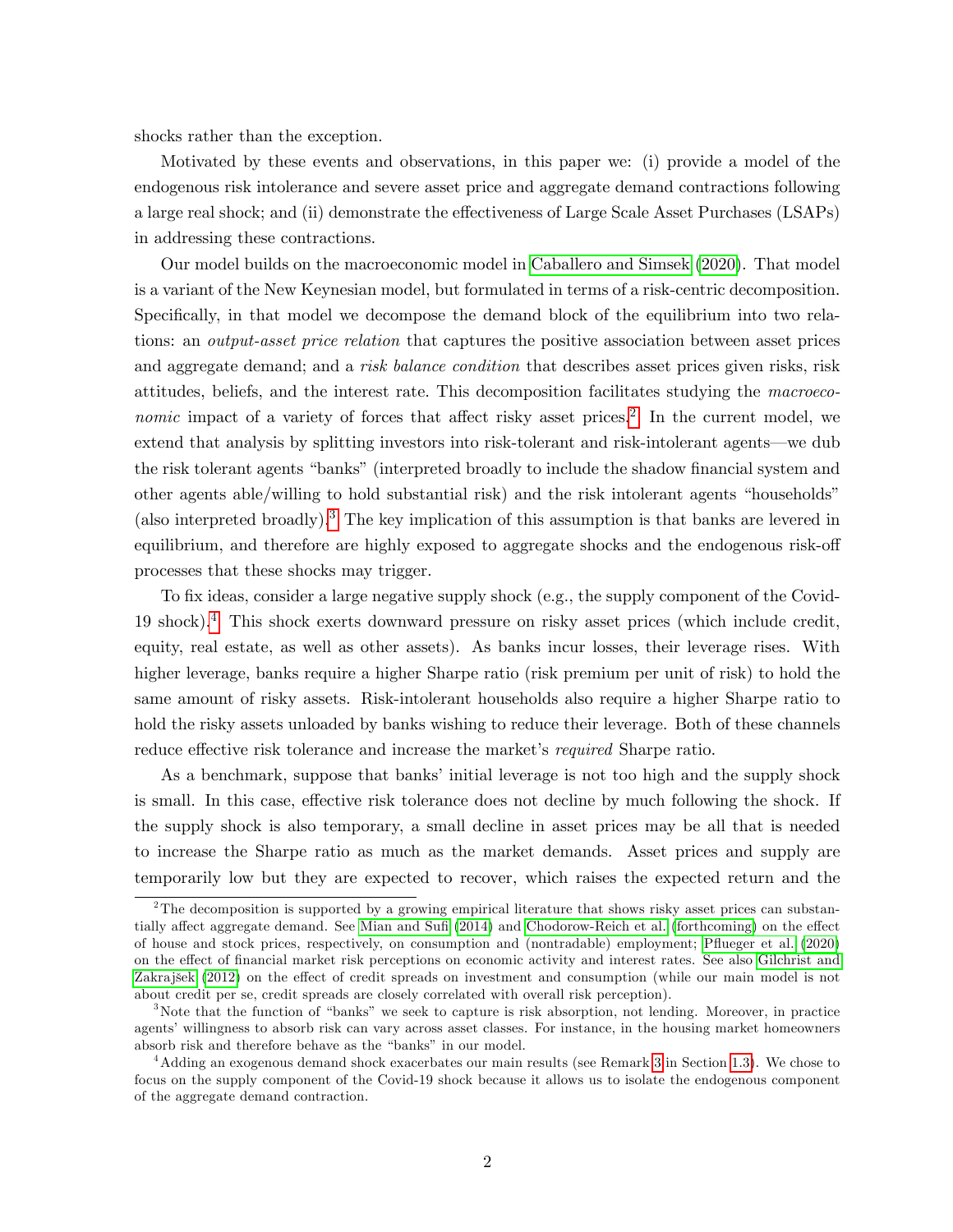Sharpe ratio. In fact, this expected recovery effect can even induce the central bank to *raise* the interest rate to keep asset prices and aggregate demand in line with the reduced supply.

In contrast, we focus on scenarios in which banks' initial leverage is high, or the supply shock is sufficiently large. In these cases, a supply shock substantially reduces effective risk tolerance and increases the required Sharpe ratio. This higher required Sharpe ratio can overwhelm the expected recovery effect (even if the shock is temporary) and induce a disproportionate decline in asset prices and demand that exceeds the decline in supply.

The first line of defense is conventional monetary policy that cuts the interest rate. Cutting interest rates provides the market with the greater Sharpe ratio that it requires and relieves the downward pressure on asset prices. Asset prices and aggregate demand decline in proportion to the reduction in supply but no more. However, if the interest rate is constrained there is a more acute decline in asset prices. Lower asset prices provide the market with a greater Sharpe ratio but they also generate a demand recession: output falls beyond the reduction in potential output. To make matters worse, the decline in asset prices further reduces banks' wealth share (and endogenously raises their leverage), which further increases the required Sharpe ratio and depresses asset prices, triggering a downward spiral. We show that, when banks' initial leverage is sufficiently high, the feedback between asset prices and risk intolerance becomes so strong that multiple equilibria are possible. In the worst of these equilibria, banks go bankrupt.

This description of events suggests that policies where the *consolidated* government (e.g., the Fed and the Treasury in the U.S.) absorbs some of the risk that banks are struggling to hold can be highly effective. We loosely refer to these policies as large-scale asset purchases (LSAPs). We show that, by transferring risk to the government's balance sheet, LSAPs reduce the market's *required* Sharpe ratio. This improves asset prices and aggregate demand and mitigates the recession. Moreover, LSAPs are powerful because they reverse the downward spiral. In particular, when the aggregate demand amplification of the supply shock is severe, the government might find it optimal to deploy LSAPs even if it is less risk tolerant than the market. The government also chooses larger LSAPs when it has greater future fiscal capacity. In the Covid-19 episode, the spike in VIX began to reverse immediately after the major central banks' policy actions (Figure [1](#page-2-0) and Footnote [1\)](#page-2-1), which suggests the interventions were effective in containing the initial downward spiral.

Although our model is highly stylized, we are able to gauge the quantitative potential of our mechanisms. For this exercise, we build on the recent literature documenting the low price elasticity of the demand for *aggregate* assets (see, e.g., [Gabaix and Koijen](#page-59-1)  $(2020)$ ). We find that the asset demand elasticity in our model is lower than its counterpart in a homogeneousagent model, and this gap grows as banks become more levered. Therefore, heterogeneity in risk tolerance helps explain part of the demand inelasticity in normal times, and endogenously reduces demand elasticity after a recessionary shock. A low asset demand elasticity increases the quantitative strength of our mechanism because it implies that a given amount of asset outáows (triggered by a negative shock to levered banks) requires a larger drop in the equilibrium price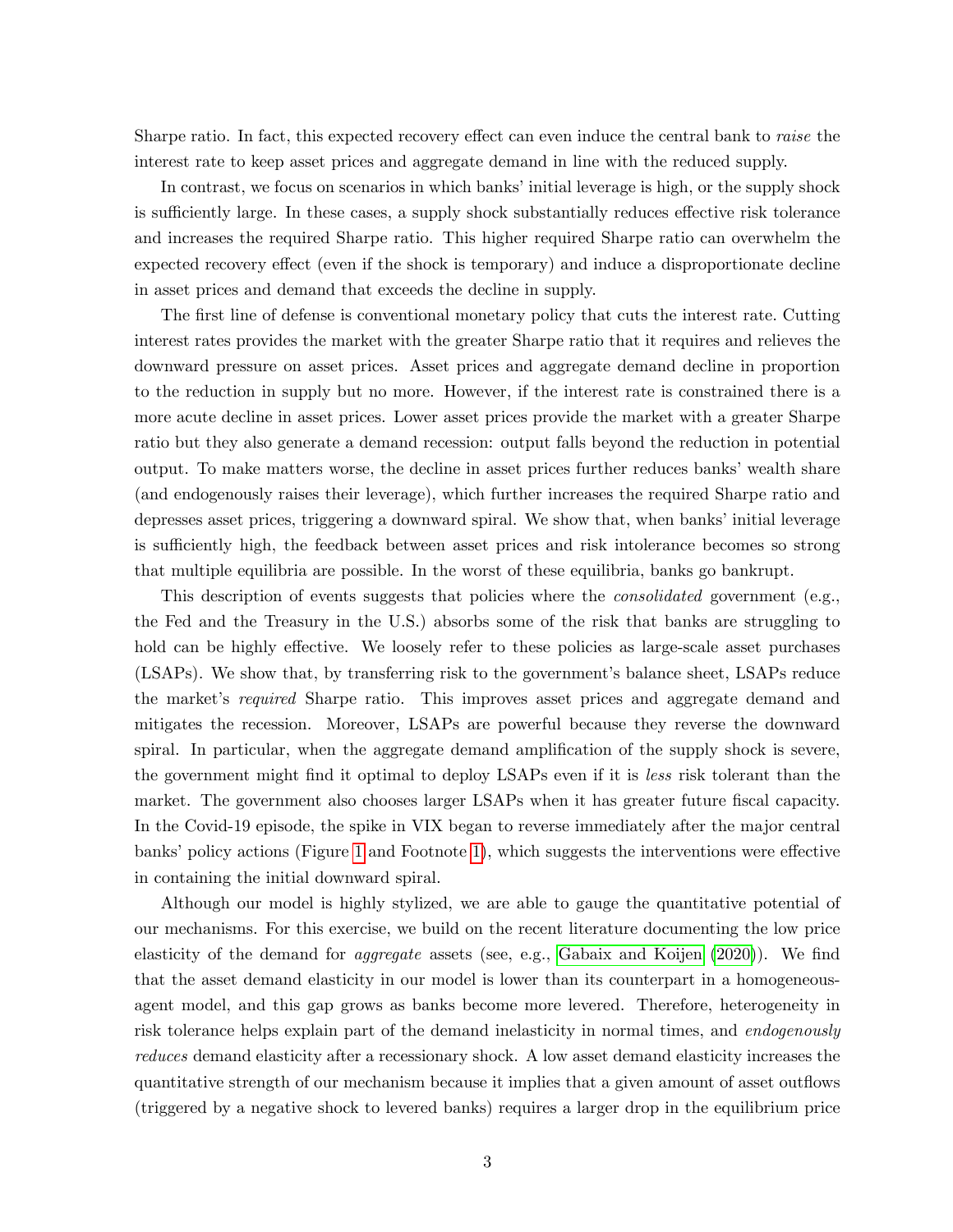to absorb the áows. For back-of-the-envelope calculations, we calibrate the (pre-shock) asset demand elasticity to match estimates from the recent literature, and calibrate banks' leverage to match the recent stress test scenarios used by the Fed. We find that negative aggregate supply shocks can cause large drops in the equilibrium asset price, and that relatively small LSAPs may be sufficient to overturn these effects. Moreover, for our calibrated parameters, the economy features regions of multiple equilibria and regions where the economy falls into a unique bad equilibrium with bankruptcy and low asset prices. LSAPs are powerful in the neighborhood of the high-price equilibrium (when there are multiple equilibria), and they significantly narrow the set of scenarios under which the economy falls into the unique bad equilibrium.

Finally, we extend the model to show how firms' debt overhang problems interact with our risk-centric mechanism. The corporate debt overhang problem creates a feedback mechanism between asset prices and aggregate supply. This feedback makes the market's effective risk tolerance (and hence the required Sharpe ratio) more sensitive to asset prices, which in turn strengthens our amplification mechanism and the effectiveness of LSAPs.

Section [1](#page-8-0) describes the model and shows how supply shocks can trigger amplified drops in asset prices and aggregate demand. Section [2](#page-20-1) shows how LSAPs operate in this environment. Section [3](#page-25-0) derives the asset demand elasticities in our model and provides quantifiable formulas for the marginal price impact of supply shocks and LSAPs. This section also uses recent estimates of asset demand elasticities to assess the quantitative strength of the model's amplification mechanism and the power of LSAPs. Section [4](#page-33-0) presents an extension with debt overhang. Section [5](#page-36-0) concludes. The appendices contain the derivations and proofs omitted from the text as well as the details of our calibration exercise.

Literature review. Our paper contributes to a growing literature that emphasizes the role of leveraged Önancial intermediaries in asset pricing (see, e.g., [Shleifer and Vishny](#page-61-1) [\(1997\)](#page-61-1); [Brunner](#page-57-0)[meier and Pedersen](#page-57-0) [\(2009\)](#page-57-0); [Geanakoplos](#page-59-2) [\(2010\)](#page-59-2); [Adrian and Shin](#page-57-1) [\(2010\)](#page-57-1); [Garleanu and Pedersen](#page-59-3) [\(2011\)](#page-59-3); [He and Krishnamurthy](#page-60-1) [\(2013,](#page-60-1) [2018\)](#page-60-2); [Brunnermeier and Sannikov](#page-58-2) [\(2014\)](#page-58-2); [Adrian et al.](#page-57-2) [\(2014\)](#page-57-2); [He et al.](#page-60-3) [\(2017\)](#page-60-3); [Haddad and Muir](#page-60-4) [\(forthcoming\)](#page-60-4)).<sup>[5](#page-5-0)</sup> Like most of this literature, we emphasize the financial health of "banks" as a key determinant of asset prices, but we also explore the interaction of this mechanism with nominal rigidities and monetary policy. In particular, our model generates macroeconomic effects driven by *aggregate demand fluctuations*, whereas the previous literature mostly emphasizes financial frictions on the supply side of the economy.<sup>[6](#page-5-1)</sup> We uncover additional amplification mechanisms for asset prices when monetary policy is con-

<span id="page-5-0"></span> $5$ More broadly, our paper is part of a large finance literature that studies the effect of risk tolerance heterogeneity for asset prices (e.g., [Dumas](#page-59-4) [\(1989\)](#page-59-4); [Wang](#page-61-2) [\(1996\)](#page-61-2); [Chan and Kogan](#page-58-3) [\(2002\)](#page-58-3); [Bhamra and Uppal](#page-57-3) [\(2009\)](#page-57-3); Longstaff and Wang [\(2012\)](#page-60-5); Gârleanu and Panageas [\(2015\)](#page-59-5)). A related literature studies the asset pricing effects of limited market participation (e.g., [Mankiw and Zeldes](#page-60-6) [\(1991\)](#page-60-6); [Heaton and Lucas](#page-60-7) [\(1996\)](#page-60-7); [Basak and Cuoco](#page-57-4)  $(1998)$ ; Vissing-Jørgensen  $(2002)$ ; [Cao et al.](#page-58-4)  $(2005)$ ; [Gomes and Michaelides](#page-59-6)  $(2008)$ ; [Guvenen](#page-59-7)  $(2009)$ ; [Iachan et al.](#page-60-8) [\(forthcoming\)](#page-60-8)).

<span id="page-5-1"></span><sup>&</sup>lt;sup>6</sup>Also related is [Caballero and Krishnamurthy](#page-58-5) [\(2009\)](#page-58-5), who show how the endogenous leverage of the US economy caused by the global demand for safe assets creates instability with respect to supply shocks. See also [Kiyotaki and Moore](#page-60-9) [\(1997\)](#page-60-9); [Beaudry and Lahiri](#page-57-5) [\(2014\)](#page-57-5); [Di Tella](#page-59-8) [\(2017\)](#page-59-8); [Cao et al.](#page-58-6) [\(2019\)](#page-58-6).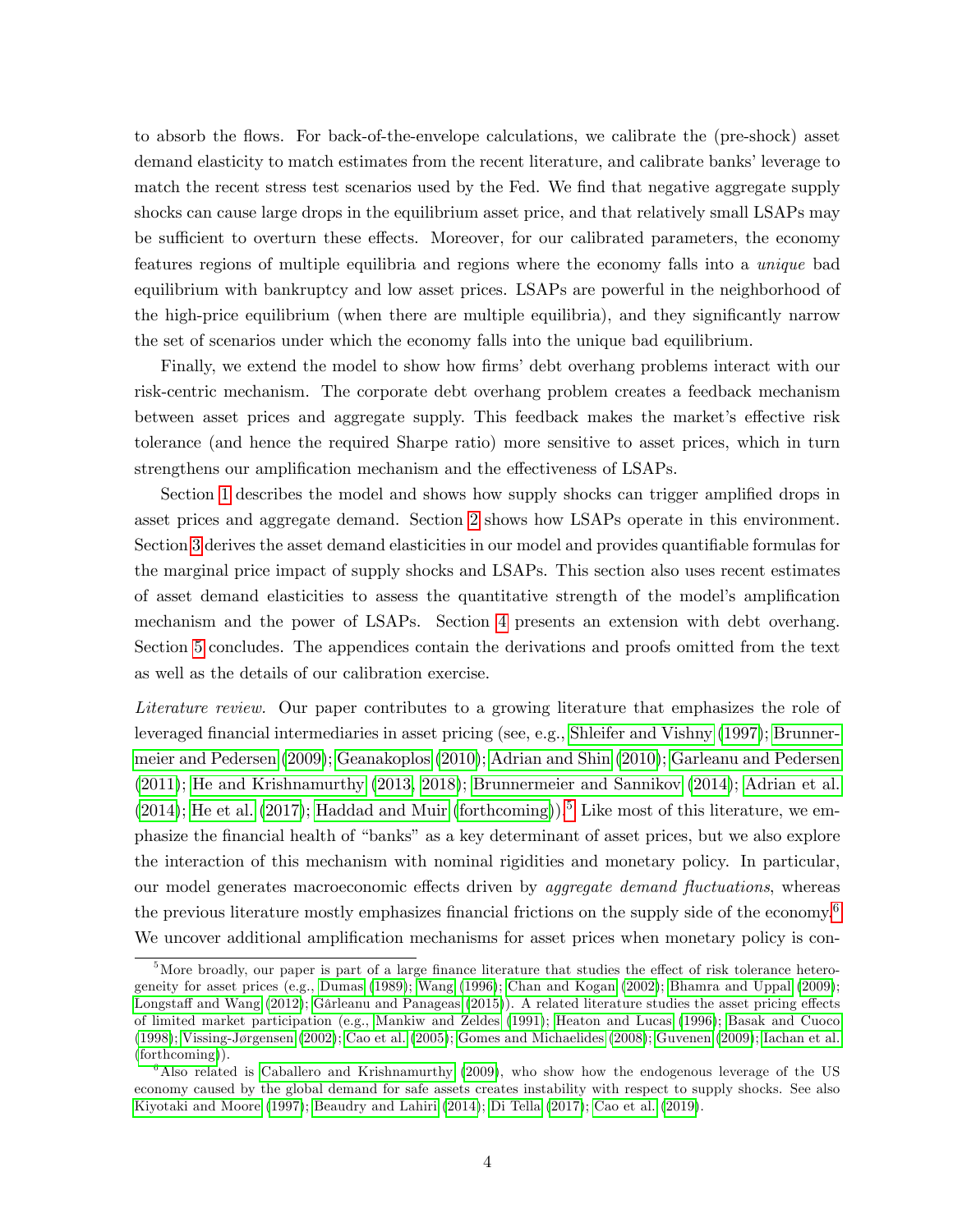strained and highlight the role of LSAPs in reversing this amplification. Finally, we characterize the price elasticity of asset demand in this environment. We show that the heterogeneity in risk tolerance contributes to the inelastic demand for aggregate assets observed in normal times (see [Gabaix and Koijen](#page-59-1) [\(2020\)](#page-59-1); [Koijen and Yogo](#page-60-10) [\(2020\)](#page-60-10)), and it reduces the elasticity further after a large recessionary shock.

At a methodological level this paper adopts the risk-centric perspective in [Caballero and](#page-58-0) [Simsek](#page-58-0) [\(2020,](#page-58-0) [2021b\)](#page-58-7). The novel ingredient is that the supply shock endogenously lowers risk tolerance. [Kekre and Lenel](#page-60-11) [\(2020\)](#page-60-11) features a similar mechanism, although they do not look at the effect of supply shocks or LSAPs. In particular, they calibrate a model in the spirit of [Caballero and Simsek](#page-58-0) [\(2020\)](#page-58-0) and show the power of conventional monetary policy in affecting the risk premium when agents have heterogeneous risk tolerance (or more broadly, heterogeneous marginal propensities to take risk). Similarly, [Caballero and Farhi](#page-58-8) [\(2018\)](#page-58-8) show that when a large share of wealth is allocated to extremely risk-intolerant agents (Knightians) in a New Keynesian framework with a zero lower bound on interest rates, the economy may fall into a "safety trap." Like our paper, they show that asset market policies where the government absorbs part of the risk of the economy (and replace it with safe assets) can be highly effective. However, their focus is on the macroeconomic implications of a chronic scarcity of safe assets rather than on the role of endogenous risk intolerance following a large real shock. More broadly, our paper is part of a New Keynesian literature that emphasizes the role of changes in risk premium in driving aggregate demand fluctuations (see, e.g., [Ilut and Schneider](#page-60-12) [\(2014\)](#page-60-12); [Basu and Bundick](#page-57-6)  $(2017)$ ).

Our paper is also related to a large macroeconomics literature that emphasizes the role of Önancial intermediaries and asset prices for aggregate demand and economic activity (see [Gertler](#page-59-9) [and Kiyotaki](#page-59-9) [\(2010\)](#page-59-9) for a review). Our paper highlights that intermediaries and asset prices matter even without financial frictions, although adding conventional frictions would strengthen our mechanisms. Our approach shifts focus from the intermediaries' role in lending and credit allocation to their role in absorbing aggregate risk. We make predictions for prices of assets that are not intermediated by traditional banks (such as stock prices), and we show that aggregate demand also depends on the financial health of nontraditional "banks" (such as hedge funds, active mutual funds, investment banks, broker-dealers, and so on).[7](#page-6-0)

Our analysis of LSAPs is related to a growing literature on the role of central bank asset purchases in stimulating aggregate demand when conventional monetary policy is constrained. Empirical evidence suggests these policies have a meaningful impact on asset prices (see [Bernanke](#page-57-7) [\(2020\)](#page-57-7)) but the underlying mechanisms are not fully understood. The literature emphasizes ei-ther financial frictions and credit (e.g., [Gertler and Karadi](#page-59-10) [\(2011\)](#page-59-10); [Del Negro et al.](#page-59-11) [\(2017\)](#page-59-11)), portfolio balance effects in segmented markets (e.g., [Vayanos and Vila](#page-61-4)  $(2009)$ ; [Ray](#page-61-5)  $(2019)$ ), or

<span id="page-6-0"></span><sup>&</sup>lt;sup>7</sup>Incidentally, the share of bank loans and mortgages in the U.S. nonfinancial corporations' total borrowing (the sum of their total loans and debt securities) has declined from nearly 50 percent before the mid-1970s to less than 20 percent today (source: Financial Accounts of the United States, series FL103168005, FL103165005, FL104123005, FL104122005).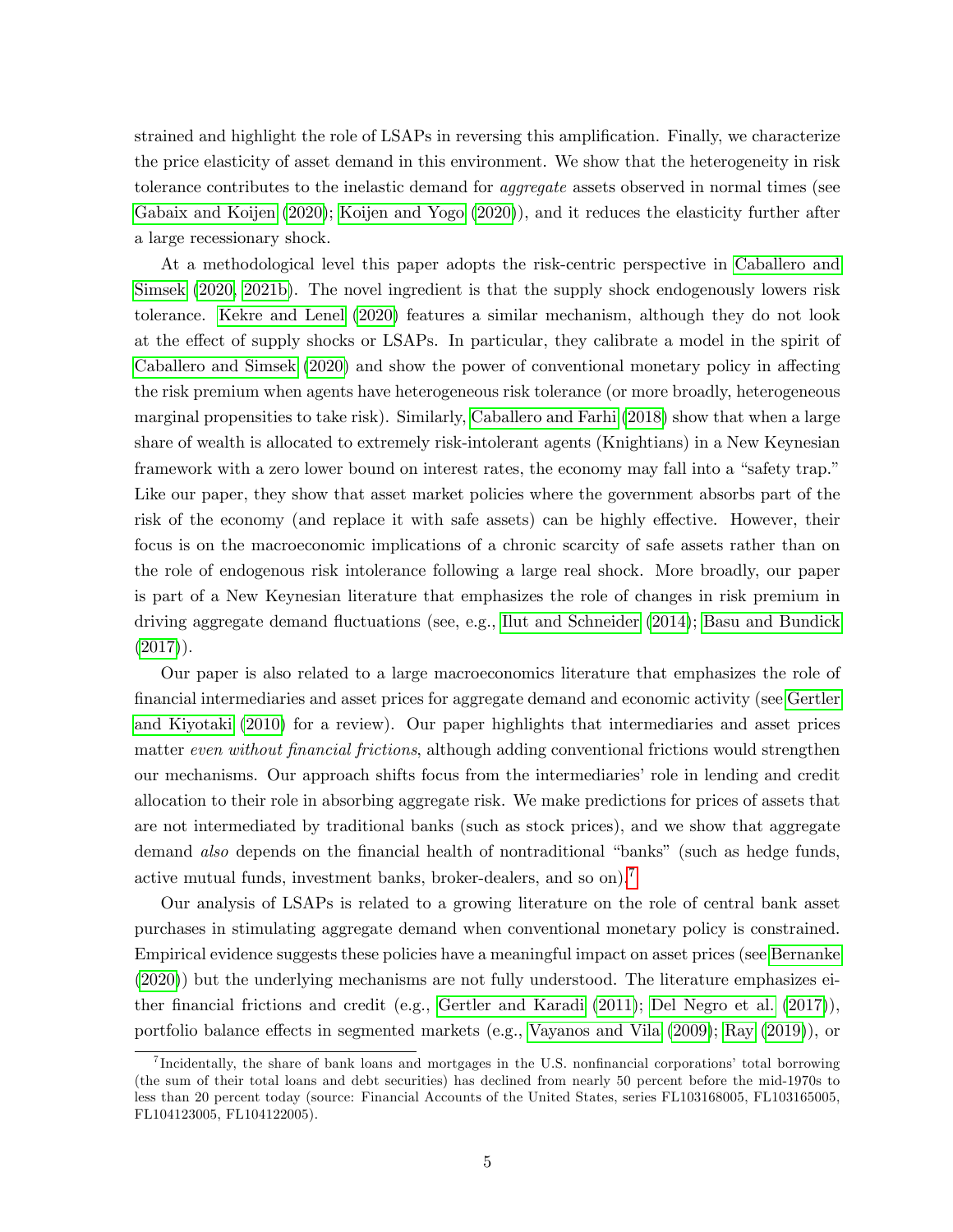signaling effects (see, e.g., [Bhattarai et al.](#page-57-8)  $(2015)$ ). The mechanism in our paper is different and relies on the government's ability to absorb aggregate risk using its future tax capacity in a non-Ricardian model (see also [Silva](#page-61-6)  $(2016)$ ).<sup>[8](#page-7-0)</sup> We also provide a quantifiable formula for the asset price impact of these risky LSAPs. With realistic aggregate asset demand elasticities, our calibration suggests that central bank purchases of *risky* assets can affect asset prices substan-tially, which is consistent with the findings of a growing empirical literature (see, e.g., [Caballero](#page-58-9) [\(1999\)](#page-58-9); [Charoenwong et al.](#page-58-10) [\(2019\)](#page-58-10); [Barbon and Gianinazzi](#page-57-9) [\(2019\)](#page-57-9)).

In terms of whether demand factors can exacerbate the direct effect of a supply shock, the closest paper to ours is [Guerrieri et al.](#page-59-12) [\(2020\)](#page-59-12) (see also [Baqaee and Farhi](#page-57-10) [\(2020\)](#page-57-10); [Bigio et al.](#page-57-11) [\(2020\)](#page-57-11); [Woodford](#page-61-7) [\(2020\)](#page-61-7)). They provide a clean decomposition of the ingredients needed for an affirmative answer in a two-period, deterministic model. They conclude that, in such a model, aggregate demand cannot exacerbate the supply recession when the economy has a single sector, regardless of whether markets are complete or incomplete. In contrast, they show that in a multisector environment there are configurations of preference parameters where demand responds by more than supply, especially if markets are incomplete. Our risk-based mechanism is orthogonal to theirs. In fact, our model has a single sector.

Our paper is related to a growing empirical Önance literature that analyzes the drivers of asset prices in the Covid-19 recession (e.g., [Gormsen and Koijen](#page-59-13) [\(2020\)](#page-59-13); [Landier and Thesmar](#page-60-13) [\(2020\)](#page-60-13); [Ramelli and Wagner](#page-61-8) [\(2020\)](#page-61-8); [Croce et al.](#page-58-11) [\(2020\)](#page-58-11); [Davis et al.](#page-58-12) [\(2020\)](#page-58-12)). This literature typically attributes the large decline and the subsequent recovery of risky asset prices in the Covid-19 recession to changes in the risk premium. From the lens of our model, the initial shock and its amplification increased the risk premium, whereas LSAPs helped reduce it. In line with this interpretation, the literature Önds that the central bank asset purchases had a large positive impact on asset prices [\(Fed](#page-59-14) [\(2020\)](#page-59-14); [Cavallino and De Fiore](#page-58-13) [\(2020\)](#page-58-13); [Haddad et al.](#page-60-14) [\(2020\)](#page-60-14)), even in emerging markets [\(Arslan et al.](#page-57-12) [\(2020\)](#page-57-12)).

The Covid-19 shock also triggered a large response among macroeconomists. For example, [Eichenbaum et al.](#page-59-15) [\(2020\)](#page-59-15); [Faria-e Castro](#page-59-16) [\(2020\)](#page-59-16) embed pandemic shocks and their constraints on economic activity within DSGE models and study the role of fiscal policy and different containment strategies. [Baker et al.](#page-57-13) [\(2020\)](#page-57-13) document the dramatic spike in uncertainty and study its impact in a real business cycle model. Our analysis is complementary as we emphasize the excessive aggregate demand contraction that results from supply shocks—which is exacerbated by uncertainty—and we highlight the damage caused by the pricing of uncertainty. [Fornaro and](#page-59-17) [Wolf](#page-59-17) [\(2020a](#page-59-17)[,b\)](#page-59-18) provide a stylized New Keynesian model and capture the Covid-19 shock as a decline in (exogenous and endogenous) expected growth. Their mechanisms and policy analysis do not operate through endogenous spikes in risk intolerance and asset price spirals, which is

<span id="page-7-0"></span> ${}^{8}$ In this broad sense, our policy mechanism builds upon the extensive literature spurred by Holmström and [Tirole](#page-60-15) [\(1998\)](#page-60-15) on the space created by the taxation power of the government to expand the supply of liquidity. Also, our model provides a distinct microfoundation for the portfolio balance theory of monetary policy pioneered by [Tobin](#page-61-9) [\(1969\)](#page-61-9). In our model, the central bank shifts the aggregate supply of risky assets that needs to be absorbed by the private sector.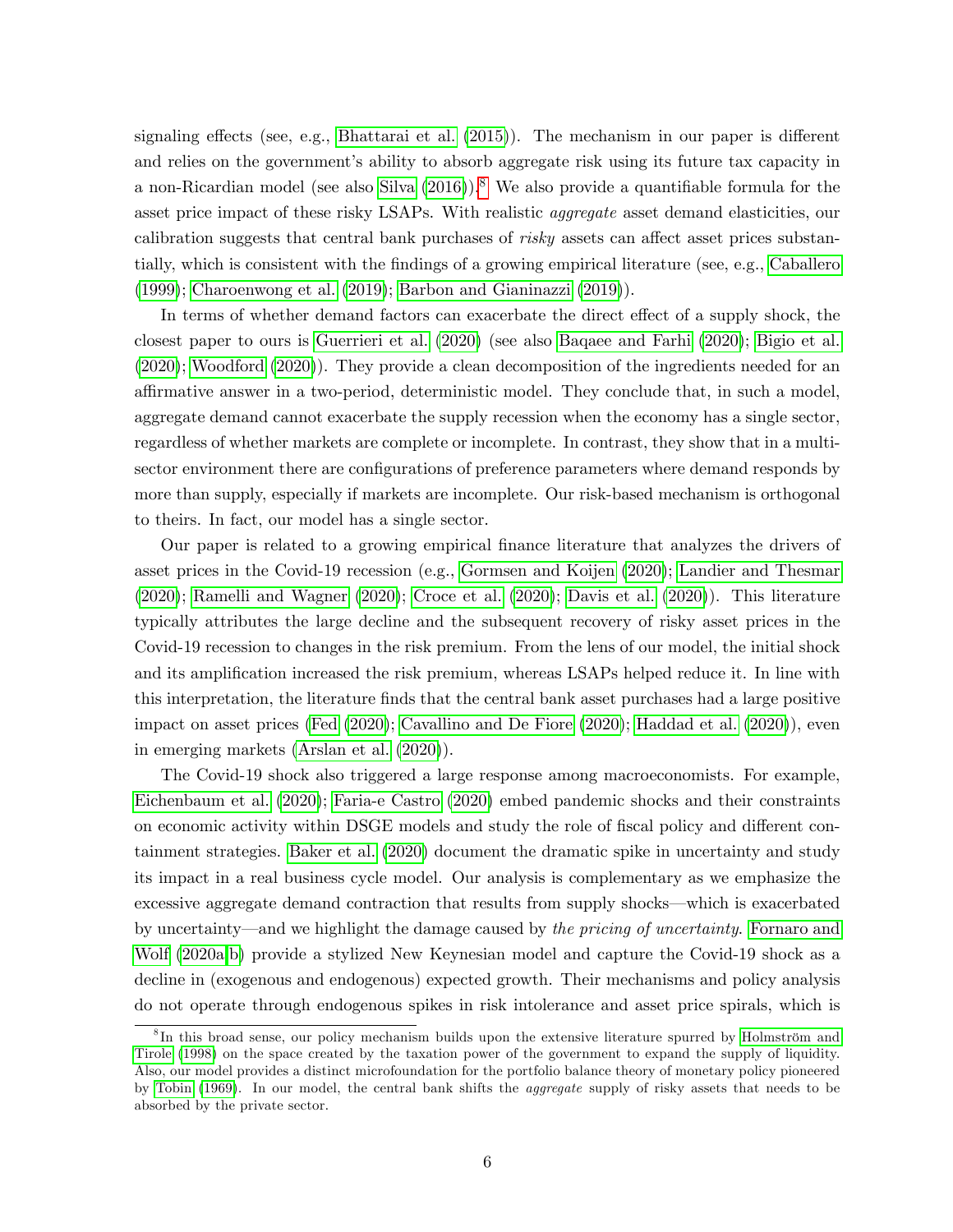our focus. [Correia et al.](#page-58-14) [\(2020\)](#page-58-14) use the 1918 áu pandemic to empirically analyze the economic costs of pandemics and find a role for both supply- and demand-side channels, consistent with our analysis.[9](#page-8-1)

## <span id="page-8-0"></span>1. A Model of Endogenous Risk Intolerance

We present a model that illustrates how a supply shock can reduce risk tolerance in financial markets and induce an asset price and aggregate demand contraction that amplifies the supply shock. Later on, we discuss how adding exogenous demand shocks strengthens our results. Our mechanism operates through heterogeneous risk tolerance: the decline in asset prices due to the supply shock lowers risk-tolerant agents' wealth share and increases their leverage. As these agents attempt to lower their exposure to risk, effective risk tolerance declines. If the interest rate policy is constrained, risk intolerance leads to low asset prices and aggregate demand. The demand-induced decline in asset prices further lowers the wealth share of risk-tolerant agents, and so on.

### 1.1. Environment and equilibrium

Consider an economy with infinitely many periods,  $t \in \{0, 1, 2, ...\}$ , a single consumption good, and a single factor, capital (see Appendix [B](#page-53-0) for an extension that also features a non-capitalized factor such as labor). There is no investment or depreciation and capital is normalized to one unit. We let  $z_t$  denote the productivity of capital in period t. Potential output is equal to productivity,  $z_t$ , but actual output,  $y_t$ , can be below this level due to nominal rigidities and a shortage of aggregate demand.

Our focus is on period 0, which we view as the short run. The short run has three features. First, there is aggregate risk about future productivity  $(z_1)$ , which leads to a risk premium and a non-trivial portfolio choice. Second, monetary policy might be constrained, which allows output to be influenced by aggregate demand. Finally, motivated by the Covid-19 recession, we focus on supply shocks that we model as a decline in initial productivity,  $z_0$ , relative to a normalized level,  $z_0 = 1$ . Periods  $t \ge 1$  feature no aggregate risk about future productivity  $(z_{t+1})$ . This assumption also implies that monetary policy is unconstrained for periods  $t \geq 1$ . These features simplify the analysis by enabling us to focus on the equilibrium in period 0. Starting from period 1 onward, output is equal to its potential and agents consume a constant fraction of this output (determined by their wealth share in period 1).

Formally, agents observe the productivity,  $z_t$ , at the beginning of the corresponding period t (before they take decisions). Given the initial productivity,  $z_0$ , future productivity evolves

<span id="page-8-1"></span><sup>&</sup>lt;sup>9</sup>There are also several papers that embed SIR type epidemiological models into macroeconomic models and study the optimal containment policy that balances health concerns and economic costs (e.g., [Alvarez et al.](#page-57-14) [\(2020\)](#page-57-14); [Gourinchas](#page-59-19) [\(2020\)](#page-59-19); [Berger et al.](#page-57-15) [\(2020\)](#page-57-15); [Callum et al.](#page-58-15) [\(2020\)](#page-58-15); [Bethune and Korinek](#page-57-16) [\(2020\)](#page-57-16)). We do not address this important trade-off and take as given the broad supply implications of the containment policies.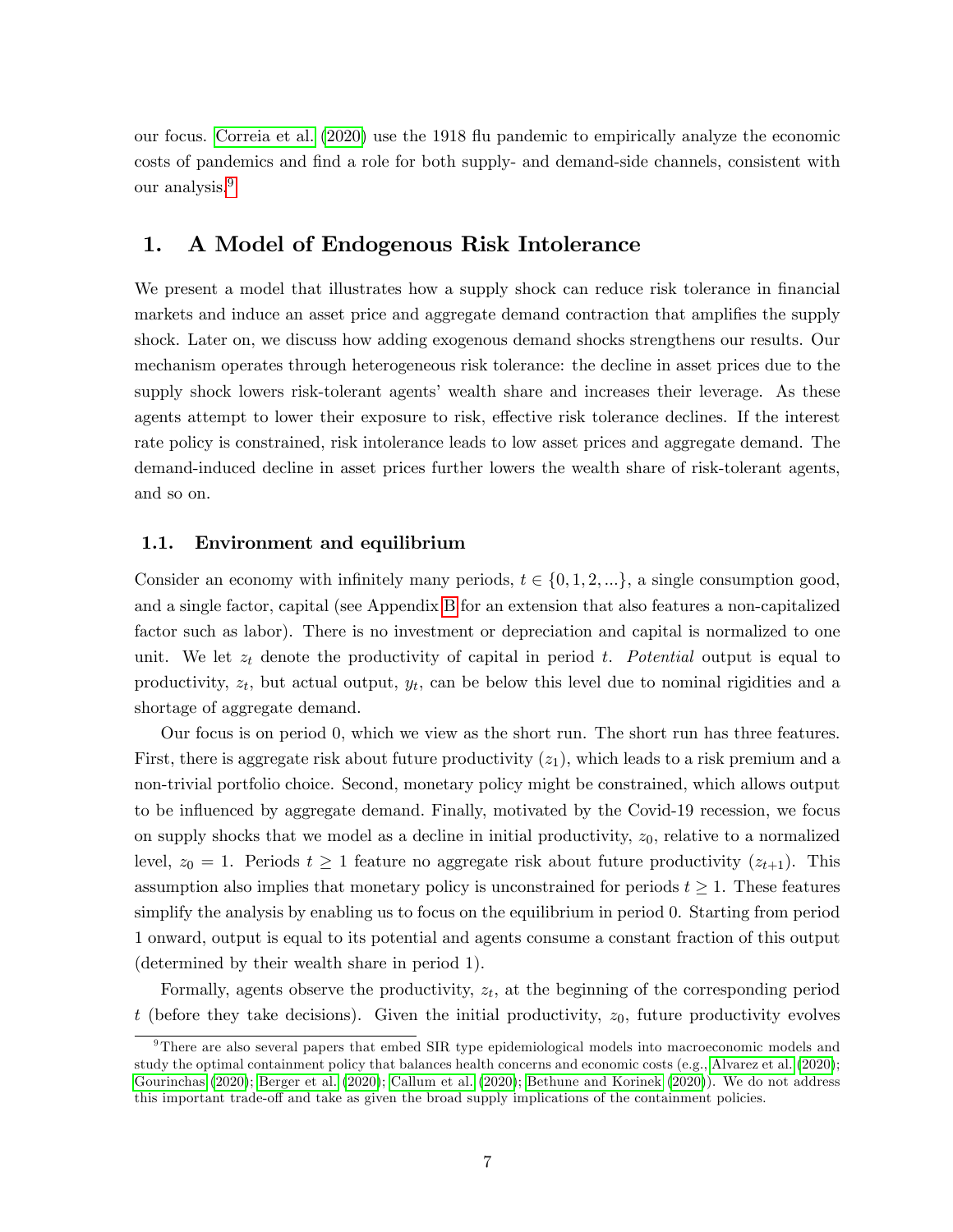according to

<span id="page-9-0"></span>
$$
\log z_1 \sim N\left(\log \overline{z}_1 - \frac{\sigma^2}{2}, \sigma^2\right) \text{ where } \log \overline{z}_1 = \varphi \log z_0 + g \tag{1}
$$
  
and 
$$
\log z_t = \log z_{t-1} + g \text{ for } t > 1.
$$

At period 0, from the agent's perspective, productivity at period 1 is uncertain and log-normally distributed, where  $\overline{z}_1$  is the expected productivity and  $\sigma$  is its volatility. The parameter  $\varphi \in [0,1]$ is the persistence of the initial productivity shock. When  $\varphi = 0$ , the initial shock is fully transitory and does not affect future productivity. When  $\varphi = 1$ , the shock is fully persistent and shifts future productivity one-to-one. For most of the analysis, we focus on persistent shocks,  $\varphi = 1$ , to streamline exposition. However, we set up the model with general  $\varphi$  to illustrate that our results hold for mildly persistent or even fully transitory shocks. In subsequent periods,  $t > 1$ , productivity is deterministic and grows at a constant rate.

The supply side of the economy features standard New Keynesian production firms described in Appendix [A.1.](#page-39-0) These firms choose their capital utilization rate,  $\eta_t \in [0, 1]$ , where  $y_t = \eta_t z_t$ . They can increase capital utilization for free until  $\eta_t = 1$  and cannot increase it beyond this level. For simplicity, firms have fully sticky nominal prices that they don't change (see Remark [1](#page-14-0) for the case with partially sticky prices). With these assumptions, output is determined by the aggregate demand for goods (aggregate consumption) up to the capacity constraint,

<span id="page-9-1"></span>
$$
y_t = \sum_i c_t^i \le z_t,\tag{2}
$$

where  $c_t^i$  denotes consumption by agent i at time t. Firms optimally meet the available demand at their preset price as long as the price is higher than their marginal cost (which is zero when  $\eta_t < 1$  and becomes infinitely high when  $\eta_t = 1$ ).

There are two types of financial assets. The "market portfolio" represents claims to all output (which accrues to production Örms as earnings). We denote the (ex-dividend) price of the market portfolio at date t with  $z_t P_t$ , so that  $P_t$  corresponds to the price per unit of productivity. We let  $r_t$  denote the log return of the market portfolio:

<span id="page-9-2"></span>
$$
r_t = \log\left(\frac{y_{t+1} + z_{t+1}P_{t+1}}{z_tP_t}\right).
$$
\n(3)

There is also a risk-free asset in zero net supply whose (nominal and real) return is set by the central bank. We let  $r_t^f$  denote the log risk-free rate.

The demand side features two types of agents,  $i \in \{b, h\}$ . Type b agents ("banks") are more risk tolerant than type  $h$  agents ("households"). Formally, agents have Epstein-Zin utility with risk aversion parameters given by  $1/\tau^i$  that satisfy  $\tau^b > \tau^h$ . We refer to  $\tau^i$  as agent *i*'s risk tolerance. Agents also have common elasticity of intertemporal substitution (EIS) equal to one,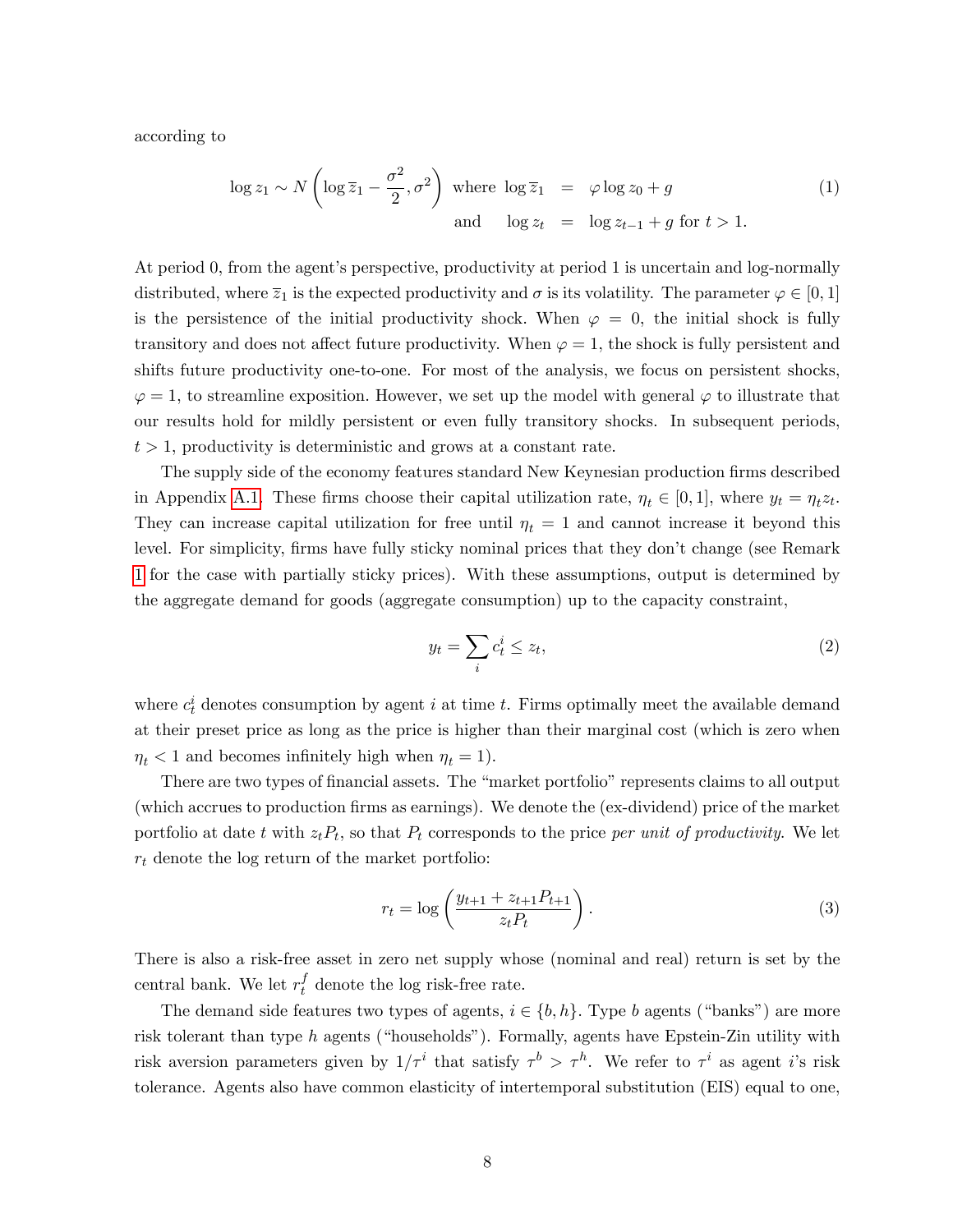and common discount factor denoted by  $e^{-\rho}$ . We write agents' flow budget constraints as

$$
c_t^i + a_t^i = A_t^i,
$$
  
\n
$$
A_{t+1}^i = a_t^i \left( \omega_t^i \exp(r_t) + (1 - \omega_t^i) \exp\left(r_t^f\right) \right).
$$

Agents start each period with wealth  $A_t^i$  and decide how much to consume,  $c_t$ , and how much wealth to carry to the end of the period,  $a_t^i$ . They allocate a fraction of this end-of-period wealth to the "market portfolio,"  $\omega_t^i$ , and the residual fraction to the risk-free asset. This portfolio provides them with their next period wealth,  $A_{t+1}^i$ .

We formally state and solve the investors' problem in Appendix [A.2.](#page-40-0) Because  $EIS = 1$ , agents spend a fixed fraction of their wealth in every period,

<span id="page-10-3"></span>
$$
c_t^i = \left(1 - e^{-\rho}\right) A_t^i \quad \text{and} \quad a_t^i = e^{-\rho} A_t^i. \tag{4}
$$

Consider agents' optimal portfolio choice. Starting from period 1 onward, there is no uncertainty and agents are indifferent between the two assets,

<span id="page-10-4"></span>
$$
r_t = r_t^f \quad \text{ for } t \ge 1. \tag{5}
$$

In period 0, agents' weight on the market portfolio is approximately given by

<span id="page-10-0"></span>
$$
\omega_0^i \sigma \simeq \tau^i \frac{\overline{r}_0 - r_0^f}{\sigma} \quad \text{where } \overline{r}_0 = E[r_0] + \frac{\sigma^2}{2}.
$$
 (6)

Here,  $\bar{r}_0$  denotes the log of the expected gross return on the market portfolio. Eq. [\(6\)](#page-10-0) is a standard mean-variance portfolio optimality condition that says the risk of agents' optimal portfolio (the left side) is proportional to the Sharpe ratio on the market portfolio (the right side). This equation holds exactly in continuous time but only approximately in discrete time. To simplify the analysis, we assume the equation is exact.<sup>[10](#page-10-1)</sup>

The asset market clearing conditions are given by

<span id="page-10-2"></span>
$$
\sum_{i} a_t^i = \sum_{i} \omega_t^i a_t^i = z_t P_t. \tag{7}
$$

At the end of every period, aggregate wealth is equal to the (ex-dividend) price of the market portfolio, both before and after agents' portfolio decisions.

Finally, there is a central bank that manages demand by setting the nominal interest rate (which is the same as the real interest rate since prices are fully sticky). We assume the central bank sets the interest rate to replicate the supply-determined output level, subject to a lower

<span id="page-10-1"></span><sup>&</sup>lt;sup>10</sup>Specifically, agents approximate their portfolio problem with problem  $(A.14)$  $(A.14)$  stated in the appendix, which leads to the optimality condition [\(6\)](#page-10-0). This approximation works well for relatively short investment horizons and is widely used in the literature (see, e.g., [Campbell and Viceira](#page-58-16) [\(2002\)](#page-58-16)).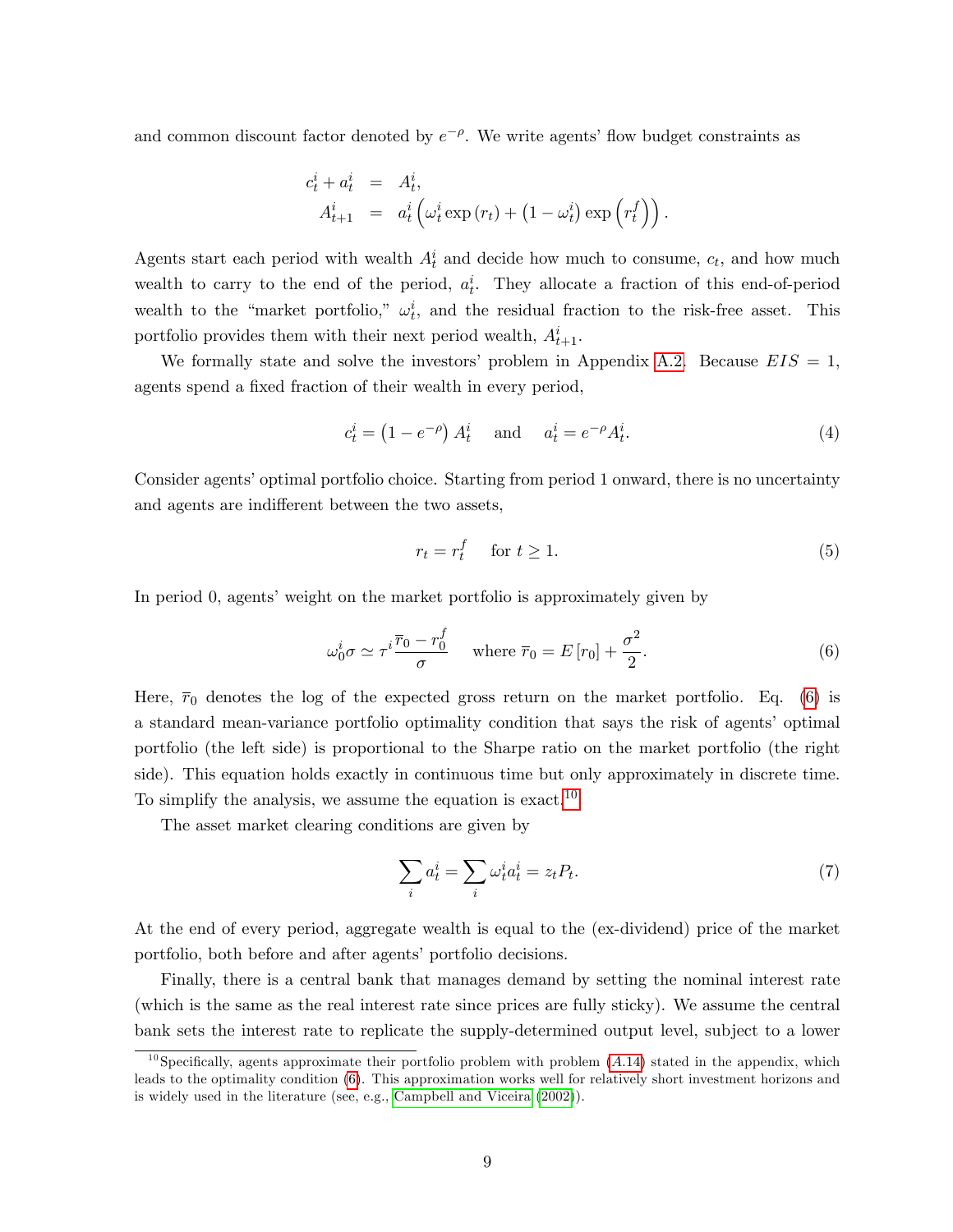bound constraint,  $r_t^f \geq 0$ . Specifically, suppose the interest rate policy follows a standard Taylor rule,  $r_t^f = \max(0, \psi(y_t - z_t))$ . We focus on the limit  $\psi \to \infty$ , in which case this rule implies that either the interest rate is positive and output is at its potential,  $r_t^f = r_t^{f*} > 0$  and  $y_t = z_t$ ; or the interest rate is constrained and there is a demand recession,  $r_t^f = 0$  and  $y_t \le z_t$ . Here,  $r_t^{f*}$  ("rstar") denotes the natural interest rate consistent with making output equal to potential output,  $y_t = z_t$  [see Eqs. [\(11\)](#page-12-0) and [\(20\)](#page-15-0)].

Given agents' initial positions,  $A_0^i$ , the equilibrium corresponds to a path of allocations and prices that satisfy Eqs.  $(1 - 7)$  $(1 - 7)$  $(1 - 7)$  along with the central bank's policy rule. We next characterize the equilibrium in three steps. First, we describe a tight relationship between asset prices and output that applies in each period. We then describe the equilibrium in periods  $t \geq 1$ . Finally, we specify agents' initial positions,  $A_0^i$ , and characterize the equilibrium in period 0. In the rest of the section, we investigate how supply shocks in period  $\theta$  affect this equilibrium.

Output-asset price relation. Eq. [\(4\)](#page-10-3) implies that consumption is a fraction of agentsí end-of-period wealth

<span id="page-11-1"></span>
$$
c_t^i = \frac{1 - e^{-\rho}}{e^{-\rho}} a_t^i, \quad \text{which implies} \quad c_t \equiv \sum_i c_t^i = \frac{1 - e^{-\rho}}{e^{-\rho}} z_t P_t. \tag{8}
$$

Here, we have defined aggregate consumption,  $c_t$ , and used the asset market clearing condition [\(7\)](#page-10-2). Combining this with Eq. [\(2\)](#page-9-1), we further obtain,

<span id="page-11-0"></span>
$$
y_t = c_t = \frac{1 - e^{-\rho}}{e^{-\rho}} z_t P_t.
$$
\n(9)

We refer to this equation as the output-asset price relation. This relation says that higher asset prices increase aggregate wealth and consumption, which leads to greater output (see Remark [2](#page-15-1) for discussion and various extensions).

Setting  $y_t = z_t$  in [\(9\)](#page-11-0), we also solve for the efficient level of asset price per productivity as

<span id="page-11-2"></span>
$$
P^* = \frac{e^{-\rho}}{1 - e^{-\rho}}.\tag{10}
$$

This is the asset price per unit of productivity that ensures output is at its potential. If there is a supply shock that reduces  $z_t$ , asset prices should fall proportionally to  $z_t P^*$ , but no further. Any further reduction in asset prices would trigger a demand recession as illustrated by [\(9\)](#page-11-0).

**Equilibrium in periods**  $t \geq 1$ . We next solve the equilibrium backward. Suppose agents start period 1 with wealth levels,  $A_1^i$ . Appendix [A.2.2](#page-40-1) characterizes the continuation equilibrium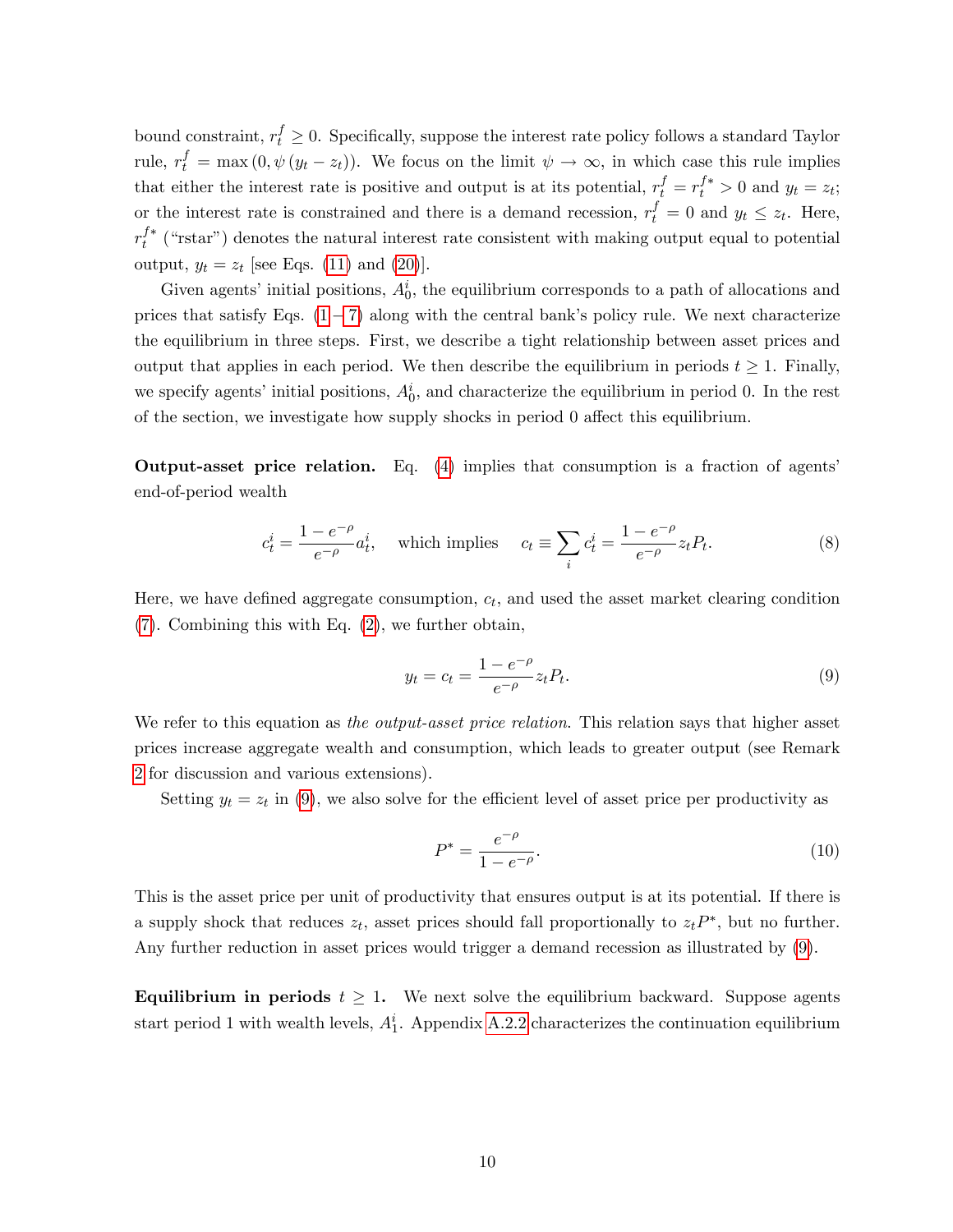as follows,

<span id="page-12-0"></span>
$$
y_t = z_t \text{ with } z_t = z_1 e^{g(t-1)}\n r_t = r_t^{f*} = \rho + g > 0\n P_t = P^*\n c_t^i = (1 - e^{-\rho}) A_t^i \text{ with } A_t^i = A_1^i e^{g(t-1)}.
$$
\n(11)

Since there is no uncertainty, the economy immediately reaches a deterministic balanced growth path in which output is equal to its potential and grows at a constant rate  $[1]$ . Agents' wealth and their consumption grow at the same rate as productivity. The interest rate is positive and the asset price per productivity is at its efficient level. Intuitively, the interest rate constraint does not bind and the central bank ensures the economy operates at its potential.

Initial endowments. Our focus is on the equilibrium in period 0, which depends on (among other things) agents' initial endowments,  $A_0^i$ . In a model with endogenous history, risk tolerant banks would take a levered position on the market portfolio in the (unmodeled) period  $-1$ , with a leverage ratio that would depend on relative risk tolerances and anticipated shocks. Therefore, we endow banks with initial positions that feature leverage:

<span id="page-12-1"></span>
$$
A_0^b = \max\left(0, \tilde{A}_0^b\right) \quad \text{and} \quad A_0^h = \min\left(y_0 + z_0 P_0, \tilde{A}_0^h\right),\tag{12}
$$
  
where

$$
\tilde{A}_0^b = \kappa (y_0 + z_0 P_0) - \kappa l (1 + P^*)
$$
\n
$$
\tilde{A}_0^h = (1 - \kappa) (y_0 + z_0 P_0) + \kappa l (1 + P^*),
$$
\nfor some  $\kappa, l \in (0, 1)$ .

Eq. [\(13\)](#page-12-1) describes banksí endowments and wealth assuming they are not bankrupt. Banks initially hold a fraction of the market portfolio,  $\kappa$ . They also owe  $\kappa l$  (1 + P<sup>\*</sup>) units of safe debt. We have normalized the debt level so that in the benchmark, defined as the case when there is no demand recession,  $P_0 = P^*$ , and the supply shock is normalized to one,  $z_0 = 1$ , banks' leverage ratio (defined as their debt-to-asset ratio) is  $l$ . Households hold the mirror image positions: they hold the residual fraction of the market portfolio,  $1 - \kappa$ , as well as banks' safe debt. Eq. [\(12\)](#page-12-1) adjusts agents' wealth for the possibility of bankruptcy. When  $\tilde{A}^b_0 < 0$ , the value of banks' assets is less than their outstanding debt. In this case, banks are bankrupt and their actual wealth is zero,  $A_0^b = 0$ . Households take over banks' assets and hold all of the market portfolio, so their wealth becomes  $A_0^h = y_0 + z_0 P_0$ .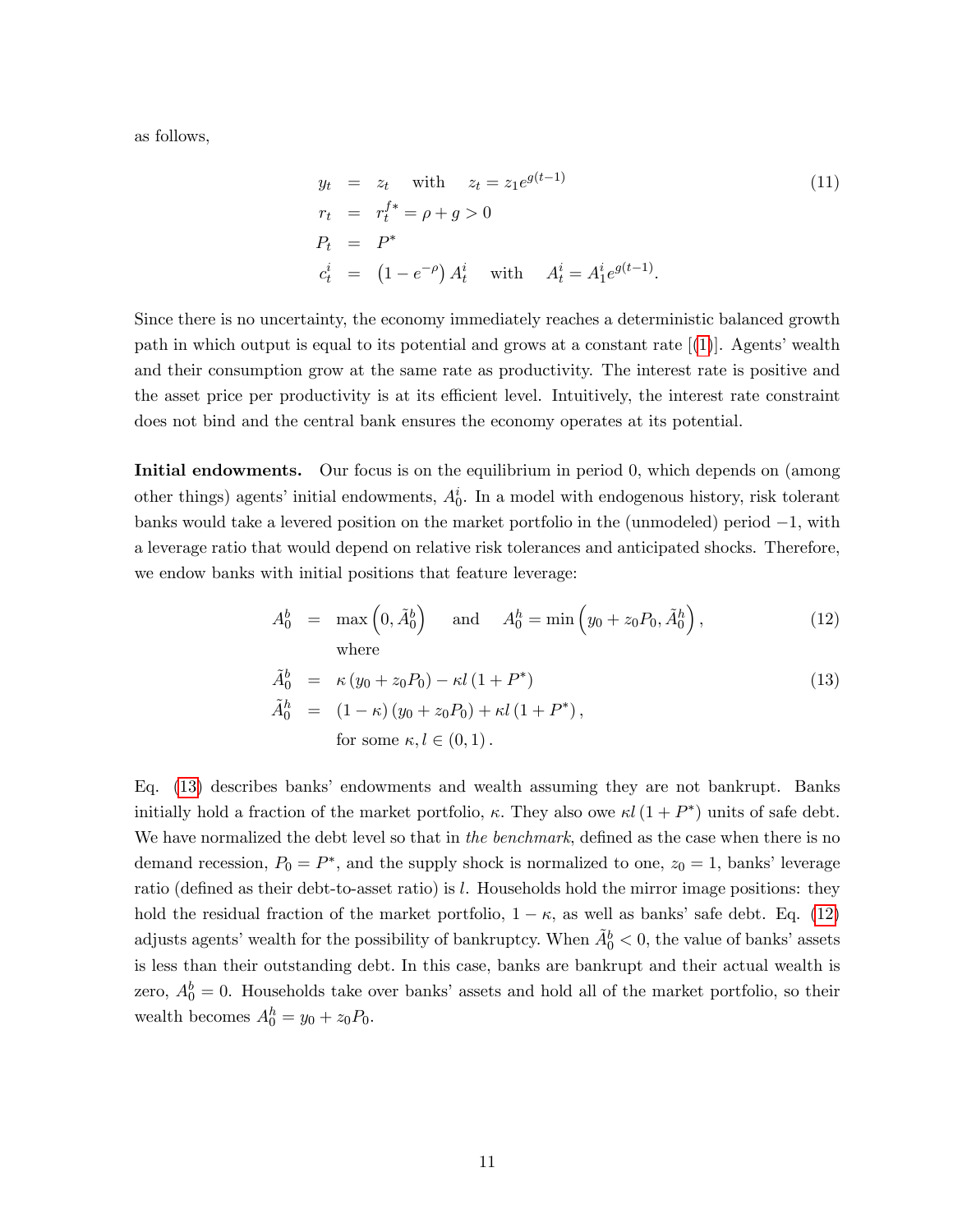Equilibrium in period 0. Next consider the characterization of the equilibrium asset price,  $z_0P_0$ . To facilitate the analysis, we define banks' (end-of-first-period) wealth share as

$$
\alpha \equiv \frac{a_0^b}{z_0P_0}.
$$

Households' wealth share is the residual,  $1 - \alpha \equiv \frac{a_0^h}{z_0 P_0}$ . Using this notation, we can write the asset market clearing condition [\(7\)](#page-10-2) as

<span id="page-13-0"></span>
$$
\alpha \omega_0^b + (1 - \alpha) \omega_0^h = 1. \tag{14}
$$

The equilibrium asset price is determined by this condition together with agents' wealth shares,  $\alpha$ , 1 –  $\alpha$ , and their optimal portfolio weights,  $\omega_0^b, \omega_0^h$ .

To calculate the wealth shares, we use the output-asset price relation in [\(9\)](#page-11-0) together with agents' initial positions in  $(12)$  and their optimal saving rule in  $(4)$ . For banks' wealth share, we obtain

<span id="page-13-3"></span>
$$
\alpha = \alpha(z) \equiv \max\left(0, \left(1 - \frac{l}{z}\right)\kappa\right) \quad \text{where} \quad z = z_0 \frac{P_0}{P^*}.\tag{15}
$$

To understand this expression, first consider the benchmark with  $P_0 = P^*$  and the supply shock normalized to one,  $z_0 = 1$ . In this benchmark,  $z = 1$  and banks' wealth share is given by  $\alpha = (1 - l) \kappa$ : their initial share of assets net of their leverage. Now suppose asset valuations fall,  $z = z_0 (P_0/P^*)$  < 1, either because of a decline in productivity,  $z_0$ , or a decline in the asset price per productivity,  $P_0$ . This decline causes banks' wealth share to fall below the benchmark (and households' wealth share increases above the benchmark). Intuitively, since banks are levered, a decline in asset valuations reduces their wealth more than it reduces households' wealth. This mechanism will play an important role for our results. If asset valuations decline beyond banks' initial leverage,  $z = z_0 (P_0/P^*) < l$ , banks are bankrupt and their wealth share falls to zero.

To calculate the optimal portfolio weights, first note that Eqs.  $(3)$  and  $(9)$  imply the  $(\log)$ return on the market portfolio is given by  $r_0 = \rho + \log \left( \frac{z_1 P^*}{z_0 P_0} \right)$ ). Combining this with Eq.  $(1)$ , we solve for the (log) expected return,

<span id="page-13-4"></span>
$$
\bar{r}_0 = E[r_0] + \frac{\sigma^2}{2} = \rho + \log \frac{\bar{z}_1}{z_0} - \log \left(\frac{P_0}{P^*}\right). \tag{16}
$$

Substituting this return into Eq. [\(6\)](#page-10-0), we obtain

<span id="page-13-1"></span>
$$
\omega_0^i \sigma = \tau^i \frac{\rho + \log \frac{\overline{z}_1}{z_0} - \log \left(\frac{P_0}{P^*}\right) - r_0^f}{\sigma}.
$$
\n(17)

Combining Eqs.  $(14 - 17)$  $(14 - 17)$  $(14 - 17)$ , we arrive at the central equation of our analysis, the risk balance condition:

<span id="page-13-2"></span>
$$
\frac{\sigma}{\tau(z_0 p_0)} = \frac{\rho + \log \frac{\overline{z}_1}{z_0} - \log (p_0) - r_0^f}{\sigma},\tag{18}
$$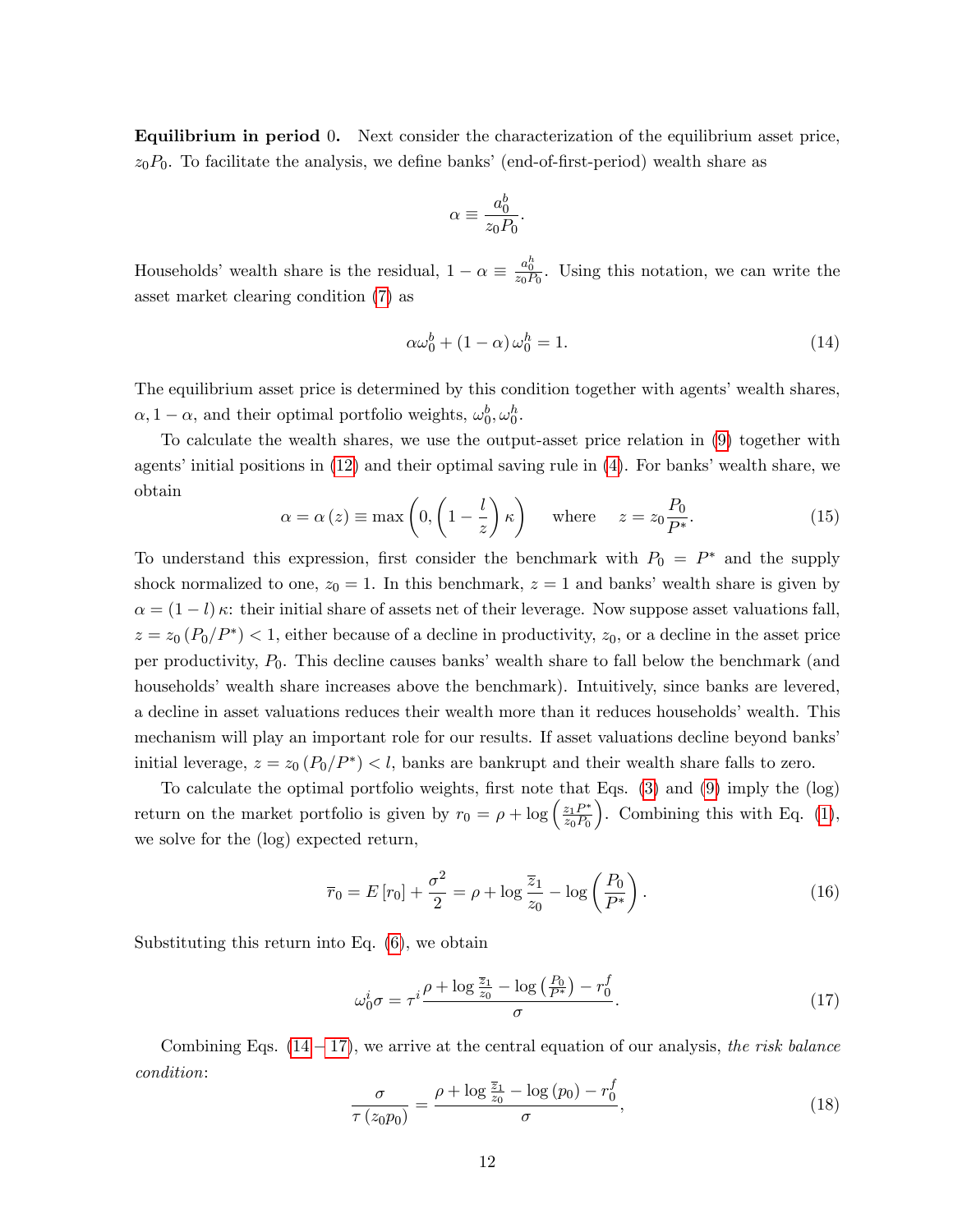where  $p_0$  denotes the *normalized asset price* per productivity,

$$
p_0 \equiv \frac{P_0}{P^*} \in [0,1],
$$

while  $\tau(\cdot)$  corresponds to the effective risk tolerance function,

<span id="page-14-1"></span>
$$
\tau(z) \equiv \alpha(z)\tau^{b} + (1 - \alpha(z))\tau^{h}
$$
  
=  $\max\left(\tau^{h}, \tau^{h} + \left(1 - \frac{l}{z}\right)\kappa\left(\tau^{b} - \tau^{h}\right)\right).$  (19)

Eq.  $(18)$  says that the risk the economy generates normalized by the effective risk tolerance (the left side) should be compensated by a sufficiently high reward per unit of risk (the right side). Specifically, the right side is the actual (expected) Sharpe ratio on the market portfolio: the risk premium per unit of risk. In the rest of the paper, we refer to the expression on the left side as the required Sharpe ratio, and note that the equilibrium in risk markets obtains when the actual and required Sharpe ratios are equal.

Eq.  $(19)$  illustrates that effective risk tolerance depends on a wealth-weighted average of investors' risk tolerances. The second line, which uses Eq.  $(15)$ , solves for the effective risk tolerance and shows that it is increasing in  $z = z_0 p_0$ . In particular, a decline in asset prices either through reduced productivity,  $z_0$ , or reduced valuation per productivity,  $p_0$ —reduces the effective risk tolerance. Lower asset prices reduce banks' wealth share, which lowers the effective risk tolerance since  $\tau^b > \tau^h$ . If banks go bankrupt, the effective risk tolerance is the households<sup>'</sup> tolerance,  $\tau(z) = \tau^h$ .

The equilibrium normalized price,  $p_0 = \frac{P_0}{P^*}$ , and the risk-free rate,  $r_0^f$  $_0^J$ , are then determined by the risk balance condition [\(18\)](#page-13-2) (solved with the endogenous risk tolerance in [\(19\)](#page-14-1)) and the monetary policy rule. Given the asset price,  $P_0$ , the equilibrium output is determined by the output-asset price relation [\(9\)](#page-11-0).

<span id="page-14-0"></span>**Remark 1** (Partially sticky prices). While we assume fully sticky prices, the analysis naturally extends to the case in which a fraction of firms adjust their prices in each period. In this case, aggregate output is still determined by aggregate demand [see  $(2)$ ] and the central bank still manages demand by setting the nominal interest rate (which still influences the real interest rate). The main difference is that, when there is a demand recession in period  $0$ , the equilibrium also features some disinflation—firms that get to adjust in period  $0$  cut their nominal prices (since recession lowers their marginal costs). Moreover, this downward price adjustment does not necessarily mitigate the demand recession. Adjusting firms increase their demand at the expense of other firms, but aggregate demand is ultimately determined by monetary policy. In fact, if the central bank follows a standard inflation targeting policy (once the economy recovers), partial flexibility can induce agents to expect disinflation, which can further tighten the lower bound on the real interest rate (see [Caballero and Simsek](#page-58-0) [\(2020\)](#page-58-0) for further discussion).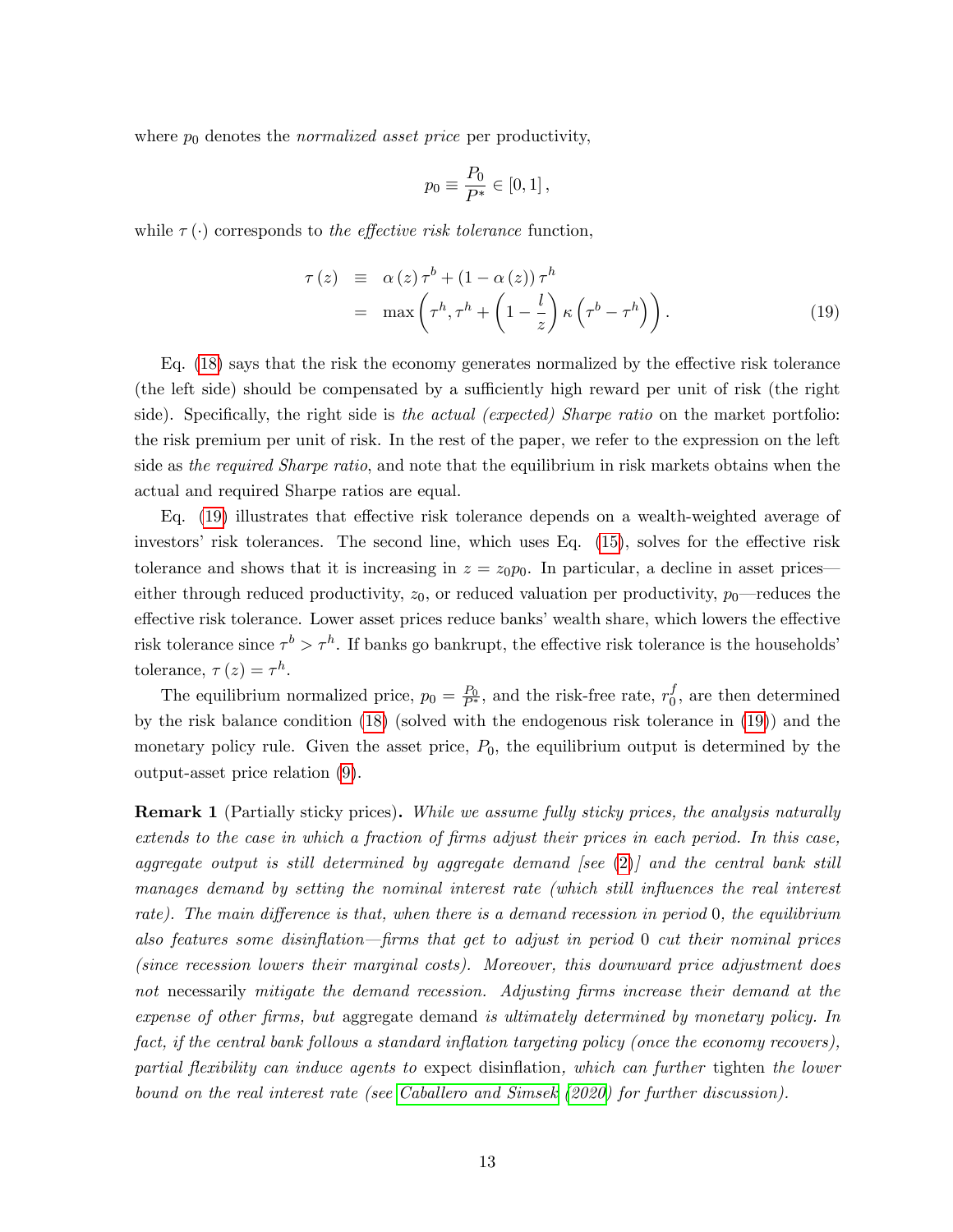<span id="page-15-1"></span>Remark 2 (Output-asset price relation). The output-asset price relation can also be interpreted as a reduced form for various channels that link asset prices and aggregate demand. For example, suppose we split consumers (and income) between our agents (share  $\gamma$ ) and a group of handto-mouth consumers (share  $1 - \gamma$ ). Then, our agents' consumption is still given by [\(8\)](#page-11-1) and aggregate consumption is given by

$$
c_t = \gamma \frac{1 - e^{-\rho}}{e^{-\rho}} z_t P_t + (1 - \gamma) y_t.
$$

Using  $y_t = c_t$ , we once again obtain Eq. [\(9\)](#page-11-0). In Appendix [B,](#page-53-0) we show that a version of this equation also holds in an extension in which there is a non-capitalized factor (such as labor), and hand-to-mouth households hold all of the income from that factor whereas our banks and households hold all of the market portfolio.<sup>[11](#page-15-2)</sup> In [Caballero and Simsek](#page-58-0) [\(2020\)](#page-58-0) we show that adding investment also leaves the output-asset price relation qualitatively unchanged (due to a  $Q$ -theory mechanism); and in Section [4](#page-33-0) we show that adding a corporate debt overhang problem strengthens the relation (output becomes even more sensitive to asset prices).

### <span id="page-15-3"></span>1.2. Partly temporary supply shocks

We next consider the comparative statics of partly temporary supply shocks—a reduction in  $z_0$  with partial anticipated recovery,  $\log \overline{z}_1 = g + \varphi \log z_0$  [see [\(1\)](#page-9-0)]. An example is the supply component of the Covid-19 shock. In this context, we illustrate how, when banks' effective leverage is sufficiently high, supply shocks *reduce* aggregate demand by more than the aggregate decline in potential output (i.e.,  $y_0 < z_0$ , for an unchanged interest rate), and hence induce the central bank to cut the interest rate.

First suppose there is no lower bound on the interest rate. In this case, the central bank always ensures output is equal to its potential,  $r_0^f = r_0^{f*}$  and  $y_0 = z_0$ . This outcome requires the asset price per productivity to be at its efficient level,  $p_0 = \frac{P_0}{P^*} = 1$  [see [\(10\)](#page-11-2)]. Combining this with Eqs.  $(18)$  and  $(1)$ , we solve for the output-stabilizing interest rate ("rstar"),

<span id="page-15-0"></span>
$$
r_0^{f*} = \rho + \log \frac{\overline{z}_1}{z_0} - \frac{\sigma^2}{\tau(z_0)} \text{ where } \log \frac{\overline{z}_1}{z_0} = g - (1 - \varphi) \log z_0. \tag{20}
$$

Consider a decline in  $z_0$  in the case with  $\varphi < 1$ . Eq. [\(20\)](#page-15-0) illustrates that this decline exerts two effects on "rstar." On the one hand, a decline in  $z_0$  increases the expected capital gain,  $\frac{\overline{z}_1}{z_0}$ , which increases "rstar." Intuitively, while supply and asset prices are currently low, they are expected to partly recover. The expected recovery raises the actual Sharpe ratio and induces agents to invest in the market portfolio [see [\(17\)](#page-13-1)], which exerts upward pressure on the asset

<span id="page-15-2"></span><sup>&</sup>lt;sup>11</sup>Specifically, we obtain  $y_t = c_t = \frac{1-e^{-\rho}}{e^{-\rho}} y_t^* P_t$  [see (B.1)], where  $y_t^* = (n+1) z_t$  denotes the potential output that combines the fraction that accrues to the non-capitalized factor  $(nz_t)$  and the capitalized factor  $(z_t)$ . This extension is useful for calibration purposes since in practice a large share of income accrues to labor or other noncapitalized factors. Accounting for this income via the parameter  $n$  provides additional flexibility in matching the aggregate ratio of capitalized wealth to consumption,  $\frac{z_t P_t}{c_t}$  (see Appendix [B\)](#page-53-0).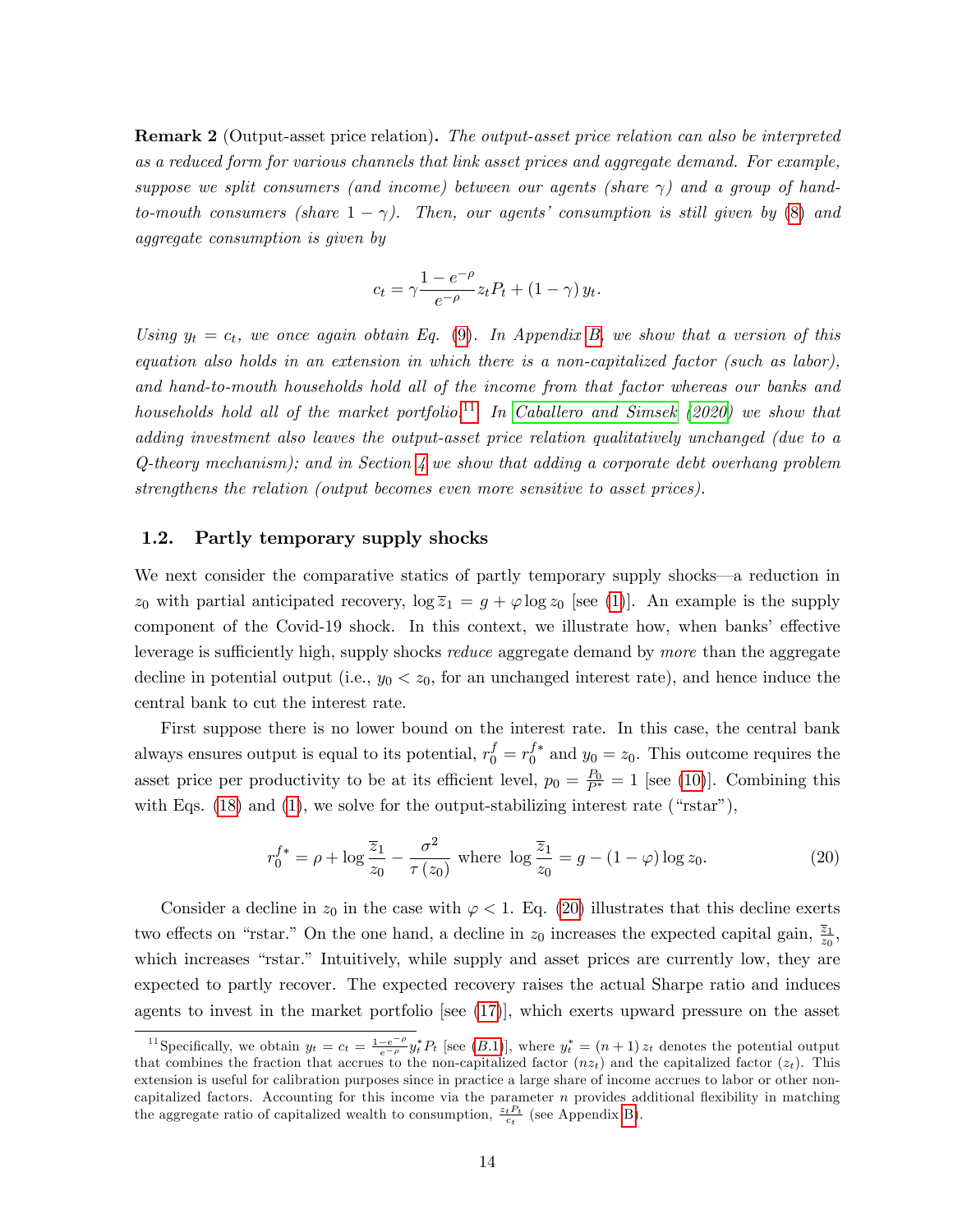price per productivity. That is, the central bank needs to increase the interest rate to keep asset prices at the efficient level. On the other hand, a decline in  $z_0$  also reduces banks' wealth share [see  $(15)$ ], which decreases "rstar." Since banks are levered, a decline in asset valuations reduces their wealth more than households' wealth. This decreases effective risk tolerance and puts downward pressure on the asset price per productivity. That is, the central bank needs to  $cut$  the interest rate to keep asset prices at the efficient level.

The second channel dominates (locally),  $\frac{dr_0^{f*}}{dz_0} > 0$ , as long as the parameters satisfy  $z_0 > l$ (no bankruptcy) and

<span id="page-16-1"></span>
$$
\frac{l/z_0}{\frac{\tau^h/\kappa}{\tau^b - \tau^h} + 1 - l/z_0} > (1 - \varphi) \frac{1}{\overline{r}_0 - r_0^{f*}}.\tag{21}
$$

Here, we have substituted the risk premium,  $\bar{r}_0 - r_0^{f*} = \frac{\sigma^2}{\tau(z_0)}$  $\frac{\sigma^2}{\tau(z_0)}$  [see [\(16\)](#page-13-4) and [\(20\)](#page-15-0)]. As we will see, the inverse of the risk premium,  $(\bar{r}_0 - r_0^{f*})$  $\big)^{-1}$ , controls the asset demand elasticity in our model (this is in fact its *functional role* in the model—see Section [3.1\)](#page-26-0). Therefore, Eq.  $(21)$ says that supply shocks are more likely to reduce aggregate demand by more than the decline in potential output when: (i) the asset demand elasticity is relatively low, (ii) the shock is more persistent (higher  $\varphi$ ), (iii) agents' risk tolerance is more heterogeneous (greater  $\frac{\tau^b}{\tau^b}$  $\frac{\tau^{\circ}}{\tau^h}$ ), (iv) banks have greater initial leverage (greater  $l$ ), and (v) the shock is more severe (lower  $z_0$ ).

For the rest of the paper, we isolate our leverage mechanism and simplify the analysis by focusing on permanent supply shocks,  $\varphi = 1$ , so that  $\log \overline{z}_1 = \log z_0 + g$ . The (unconstrained) risk-free interest rate is then given by [cf. [\(20\)](#page-15-0)]

<span id="page-16-3"></span>
$$
r_0^{f*} = \rho + g - \frac{\sigma^2}{\tau(z_0)}.
$$
\n(22)

In this case a decrease in  $z_0$  always (weakly) reduces aggregate demand and the interest rate. This simplifies the equations but is not necessary for our results: we could have instead worked with parameters that satisfy [\(21\)](#page-16-1). In Appendix [B,](#page-53-0) we calibrate our model and show that condition [\(21\)](#page-16-1) is plausible. The condition reduces to a joint restriction between the severity of the shock and its persistence. When the shock is mildly persistent ( $\varphi \simeq 20\%$ ), the condition holds for *arbitrarily small shocks* (for each  $z_0 \leq 1$ ) in our baseline calibration.

### <span id="page-16-0"></span>1.3. Supply shocks and asset price spirals

We next consider the case where there is a lower bound on the interest rate. In this case, the supply shock can cause a demand recession. We assume the parameters satisfy [see  $(19)$ ]

<span id="page-16-2"></span>
$$
\tau(1) \ge \frac{\sigma^2}{\rho + g} > \tau^h. \tag{23}
$$

The first inequality ensures that when the supply is equal to its benchmark level,  $z_0 = 1$ , there is an equilibrium with an unconstrained (positive) interest rate. The second inequality ensures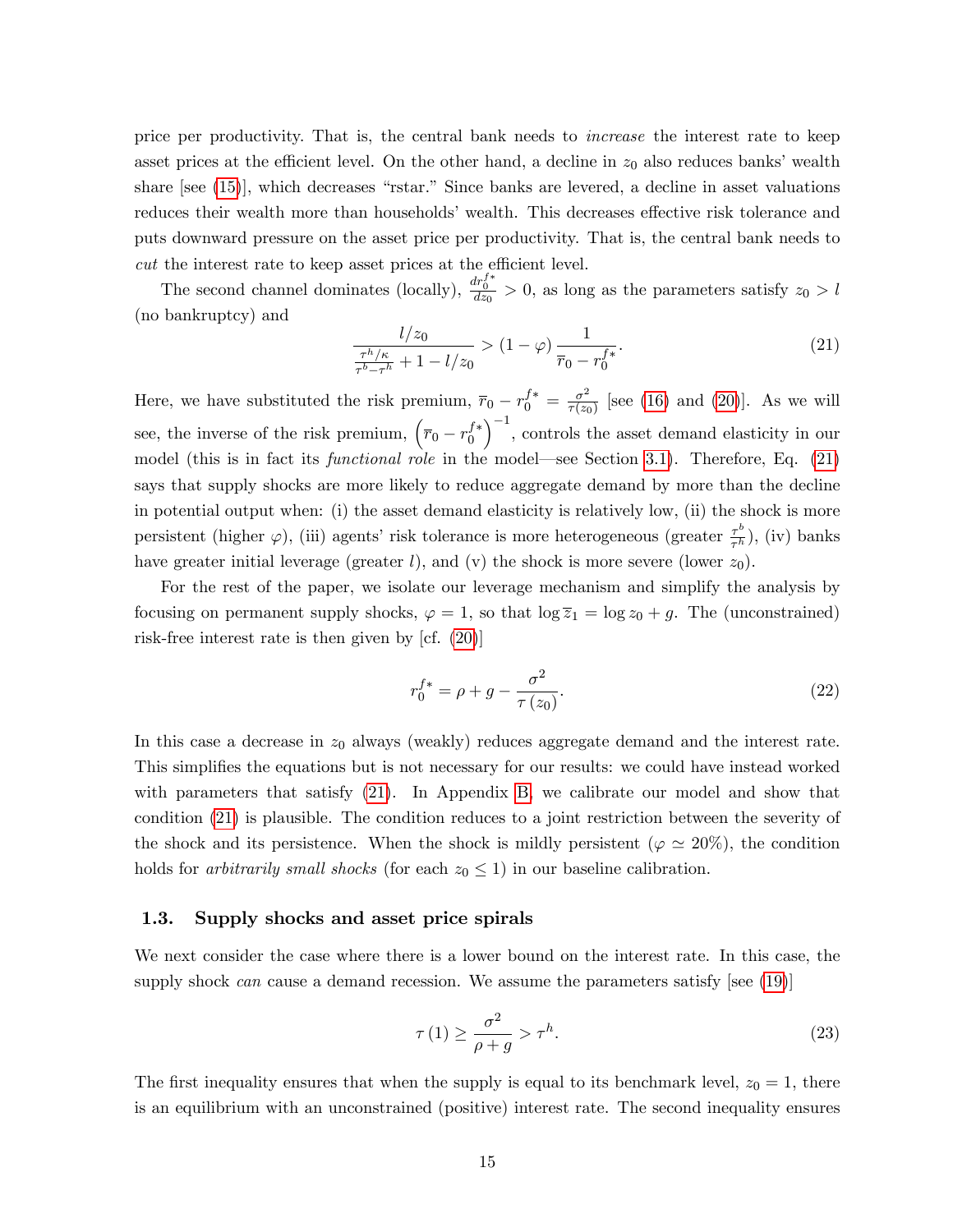that, if households control all the wealth in the economy, the interest rate is constrained (zero).

To characterize the equilibrium more generally, we define two cutoffs for productivity that we denote with  $z^h$  and  $z^*$ . Below the first cutoff,  $z^h$ , there is an equilibrium where banks go bankrupt and households control all wealth. To calculate this cutoff, suppose there is bankruptcy. Using the risk balance condition [\(18\)](#page-13-2) with  $\tau = \tau^h$  (and  $r_0^f = 0$ ), we obtain

<span id="page-17-4"></span>
$$
p^h \equiv \exp\left(\rho + g - \frac{\sigma^2}{\tau^h}\right) < 1. \tag{24}
$$

Note that  $p^h$  is the minimum normalized asset price. Suppose the normalized price falls to this level,  $p_0 = p^h$ . Then, Eq. [\(15\)](#page-13-3) implies banks will indeed go bankrupt as long as productivity is sufficiently low:

<span id="page-17-0"></span>
$$
z_0 < z^h \equiv \frac{l}{p^h}.\tag{25}
$$

When  $z_0 < z^h$ , there is always a bankruptcy equilibrium. Note that the cutoff  $z^h$  is increasing in l: bankruptcy is more likely when banks have greater initial leverage.

The second cutoff,  $z^*$ , is the productivity level above which there is a supply determined equilibrium with the efficient price  $p_0 = 1$ . To calculate this cutoff, we use the risk balance condition [\(18\)](#page-13-2) with  $p_0 = 1$  and  $r_0^f = 0$  to obtain the value of  $z^* < 1$  that solves

<span id="page-17-1"></span>
$$
\tau(z^*) = \frac{\sigma^2}{\rho + g}.\tag{26}
$$

When  $z_0 > z^*$ , there is always an equilibrium with the efficient asset price. Our main result in this section characterizes the equilibrium for arbitrary  $z_0$ .

<span id="page-17-2"></span>**Proposition 1.** Consider the equilibrium with condition [\(23\)](#page-16-2). Let  $z^h$  and  $z^*$  denote the cutoffs defined by Eqs.  $(25)$  and  $(26)$ .

(i) If  $z_0 > z^h$ , then the equilibrium is unique and does not feature bankruptcy. If  $z_0 \in (z^h, z^*)$ (assuming the interval is nonempty), then the equilibrium features an interior asset price,  $p_0 \in$  $(p<sup>h</sup>, 1)$ , that solves

<span id="page-17-3"></span>
$$
\frac{\sigma}{\tau^h + \left(1 - \frac{l}{z_0 p_0}\right) \kappa \left(\tau^b - \tau^h\right)} = \frac{\rho + g - \log p_0}{\sigma}.
$$
\n(27)

Reducing productivity reduces the equilibrium price per productivity,  $\frac{dp_0}{dz_0} > 0$ . If  $z_0 \geq z^*$  (as well as  $z_0 > z^h$ ), the equilibrium features the efficient asset price,  $p_0 = 1$ .

(ii) If  $z_0 \leq z^h$ , then there is a bankruptcy equilibrium with the low asset price,  $p_0 = p^h < 1$ . There might also be other equilibria. When  $z_0 \in [z^*, z^h]$  (assuming the interval is nonempty), there is also an equilibrium with the efficient asset price,  $p_0 = 1$ .

Proof. See Appendix [A.2.4.](#page-42-1)

The first part of Proposition [1](#page-17-2) shows that the equilibrium is unique as long as the shock

 $\Box$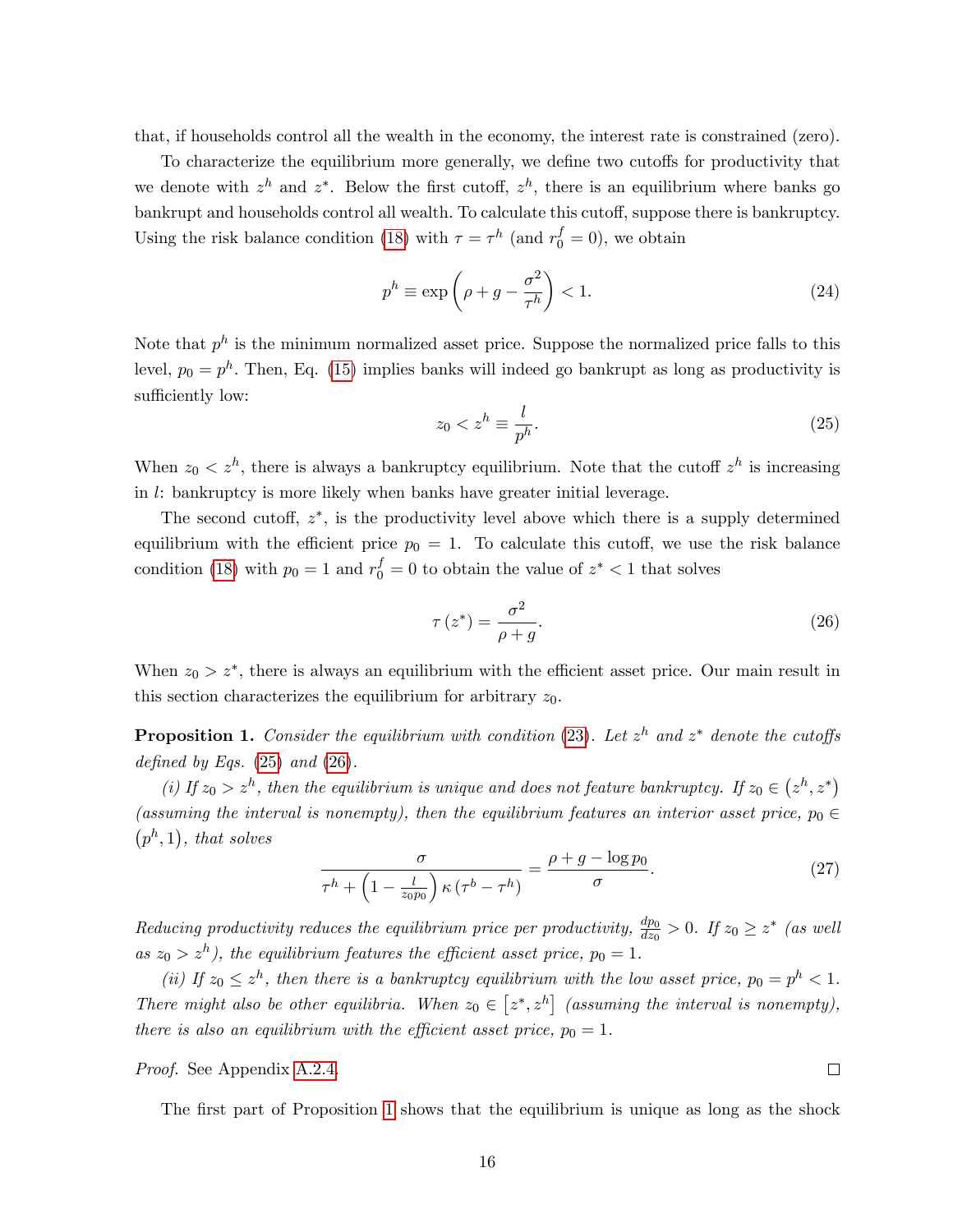

<span id="page-18-0"></span>Figure 2: Effect of supply shocks when the interest rate is constrained—the case with a unique equilibrium.

is not severe enough to trigger bankruptcy  $(z_0 > z^h)$ . In this region, when the supply shock is below a cutoff  $(z_0 < z^*)$ , the equilibrium features a demand recession. More severe supply shocks lead to lower asset prices and more severe demand recessions. As we will see below, these supply shocks also generate downward spirals and have an amplified effect on asset prices and aggregate demand. The second part of Proposition [1](#page-17-2) shows that, when the shock is severe enough to trigger bankruptcy  $(z_0 < z^h)$ , these amplification mechanisms can lead to multiple equilibria.

To illustrate the Örst part, consider parameters that lead to a unique and interior equilibrium price,  $z^h < z_0 < z^*$ . Substituting  $r_0^f = 0$  in the risk balance condition [\(18\)](#page-13-2), we find that the normalized price solves Eq.  $(27)$ . This equation has a natural interpretation. The right side is the actual Sharpe ratio (with constrained interest rate  $r_0^f = 0$ ). It is decreasing in  $p_0$ : lower asset prices increase the risk premium and the Sharpe ratio. The left side is the required Sharpe ratio (assuming there is no bankruptcy). It is also decreasing in  $p_0$ : lower asset prices transfer (relative) wealth from banks to households, which reduces effective risk tolerance and requires a greater Sharpe ratio for agents to absorb the risk.

Figure [2](#page-18-0) plots these curves and the resulting equilibrium for a particular parameterization that satisfies  $z^h < z^*$ . The dashed lines correspond to the benchmark productivity level,  $z_0 = 1$ , which satisfies  $z_0 > z^*$  (by assumption). In this benchmark case, there is a corner equilibrium in which the asset price is efficient,  $p_0 = 1$ , and the interest rate is positive,  $r_0^f > 0$ . The solid lines consider a lower productivity level,  $z_0 \in (z^h, z^*)$ , and illustrate how a supply shock can generate severe downward spirals in asset prices. Starting from the benchmark, a decline in productivity reduces asset prices and effective risk tolerance. This shifts the curve for the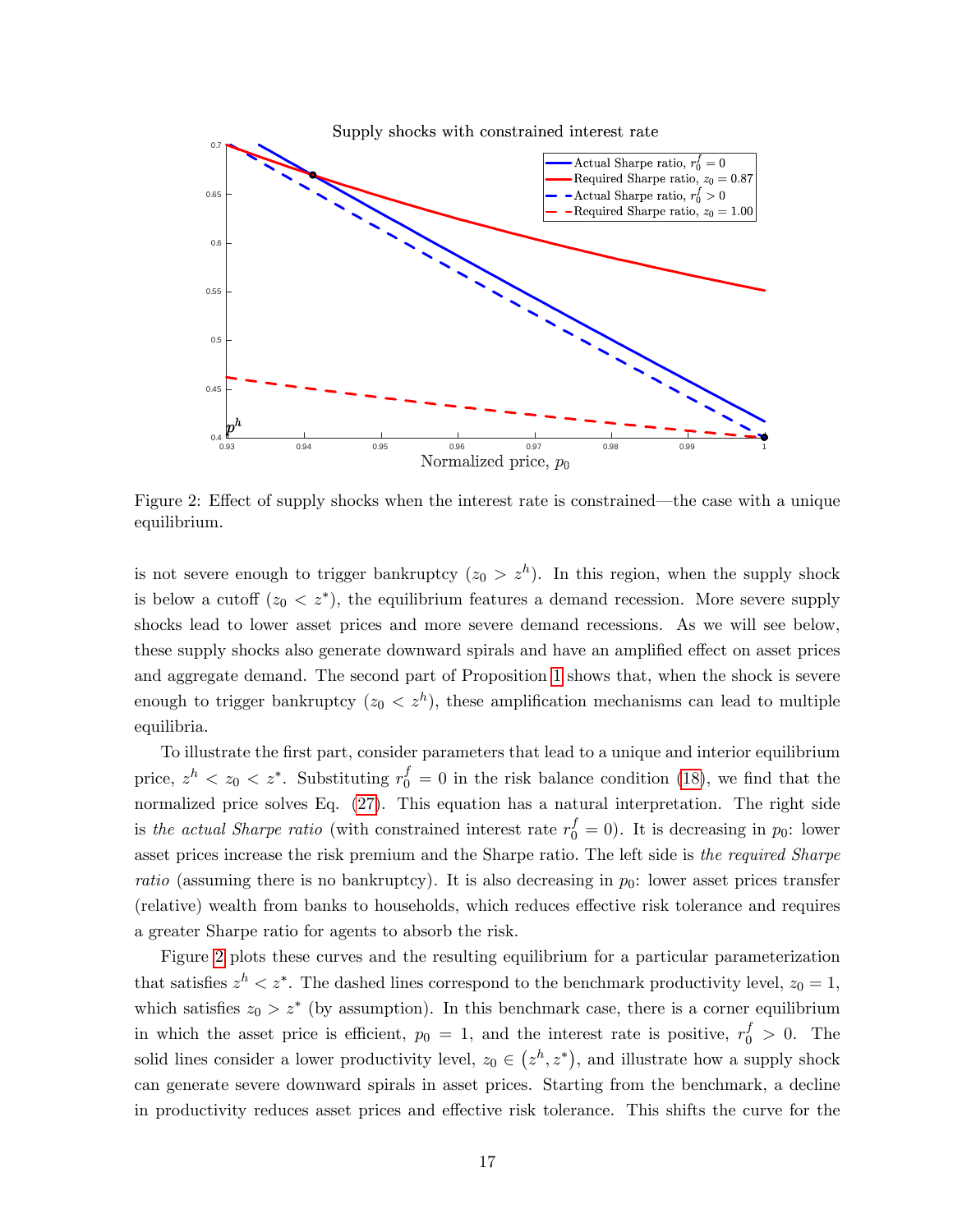

<span id="page-19-0"></span>Figure 3: Effect of supply shocks when the interest rate is constrained—the case with multiple equilibria.

required Sharpe ratio upward. The central bank reacts by cutting interest rates, which increases the actual Sharpe ratio, but the central bank encounters a lower bound constraint,  $r_0^f = 0$ . When the risk free rate cannot fall any farther, asset prices and aggregate demand decline more than the decline in productivity—in order to increase the actual Sharpe ratio. The reduction in asset prices further damages banks' balance sheets and increases the required Sharpe ratio, which further reduces asset prices, and so on.

The figure also illustrates that, due to this amplification mechanism, the Sharpe ratio rises more than the initial impact of the shock (captured by the vertical shift from the dashed red line to the solid red line). Consequently, the asset price falls considerably more than the direct effect of the negative supply shock. Moreover, there is greater amplification when risk tolerance and the required Sharpe ratio are more sensitive to asset prices (when the solid red line is steeper), which happens with greater l or lower  $z_0$  [see Eq. [\(27\)](#page-17-3)]. Hence, supply shocks induce a larger contraction in asset prices and aggregate demand when banks have greater leverage or when the shock is more severe.

To illustrate the second part of Proposition [1,](#page-17-2) consider parameters that allow for bankruptcy and multiple equilibria,  $z^* < z_0 < z^h$ . Since  $z_0 < z^h$ , there is a bankruptcy equilibrium with the lowest asset price,  $p_0 = p^h$ . However, since  $z_0 > z^*$ , there is also an equilibrium with the efficient asset price,  $p_0 = 1$ .

Figure [3](#page-19-0) illustrates these equilibria by plotting the required and the actual Sharpe ratio curves. The high- and the low-price equilibria are marked with H and L, respectively.<sup>[12](#page-19-1)</sup> Starting

<span id="page-19-1"></span> $12$ There is also an interior equilibrium that corresponds to the intersection of the two curves. However, this equilibrium is unstable: small price deviations would bring the equilibrium to either  $H$  or  $L$ .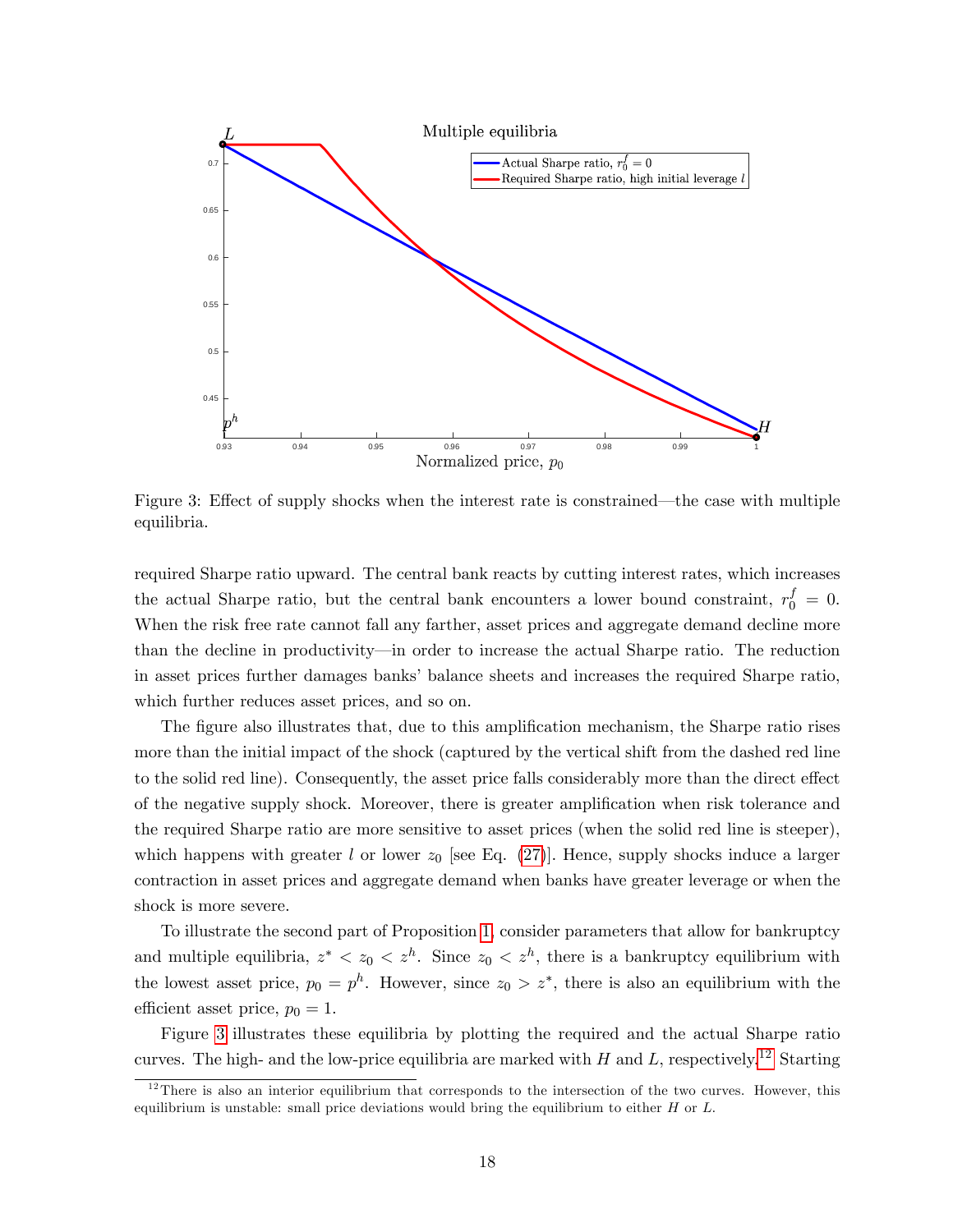from the high-price equilibrium  $H$ , a decline in asset prices weakens banks' balance sheets substantially, which rapidly raises the required Sharpe ratio. This in turn reinforces the large fall in asset prices and culminates in the low-price equilibrium  $L$  that features bankruptcy. As this discussion suggests, multiplicity is more likely when banks have greater leverage. In fact, the parameters used in Figure [3](#page-19-0) are the same as those used in Figure [2,](#page-18-0) with the difference that we raise banks' initial leverage l (and also adjust banks' risk tolerance  $\tau^b$  to keep the benchmark risk tolerance  $\tau(1)$  unchanged).

<span id="page-20-0"></span>**Remark 3** (Adding demand shocks). In our analysis we focus on the endogenous response of asset prices and aggregate demand to a large supply shock. However, most recessions (including the Covid-19 recession) are driven by a complex combination of supply and demand shocks. There are at least three ways to introduce demand shocks into our framework. First, as in [Caballero](#page-58-0) [and Simsek](#page-58-0) [\(2020\)](#page-58-0), agents' risk perception,  $\sigma$ , may rise. Second, consumers may become more conservative and lower their discount rate,  $\rho$  (increase saving). Third, consumers may become more pessimistic about growth, g, as in [Lorenzoni](#page-60-16) [\(2009\)](#page-60-16); [Caballero and Simsek](#page-58-7) [\(2021b\)](#page-58-7). Eq. [\(22\)](#page-16-3) illustrates that all these channels put direct downward pressure on  $r_0^{f*}$ , which translates into a larger aggregate demand recession once  $r_0^f$  $\int_0^J$  reaches the lower bound.

# <span id="page-20-1"></span>2. Large-scale Asset Purchases

The downward spiral caused by the endogenous decline in risk tolerance suggests that policy interventions that absorb some risky assets during severe risk-off events can be powerful. We now introduce unconventional monetary policy in the form of large-scale asset purchases (LSAPs) and demonstrate their effectiveness in reversing the spiral. We also briefly discuss the determinants of optimal LSAPs.

Modeling LSAPs requires introducing a fiscal authority: even if the asset purchases are made by the central bank, the gains and losses from these positions ultimately accrue to the treasury. We merge the Öscal and monetary authorities into a third agent which we refer to as the government and denote by superscript g.

Formally, the government is endowed with no resources in period 0. In each future period  $t \geq$ 1, the government has resources given by  $y_t \eta^g$ . We think of these resources as the government's future tax capacity. They can be "microfounded" by introducing a group of agents other than banks and households (e.g., the future generation) from which the government will be able to extract some taxes. We assume future tax capacity is proportional to future output, which simplifies the analysis but is not necessary for our results (in fact, making the government's tax capacity safer would strengthen our results).

With the proportionality assumption, the government can equivalently be thought of as being endowed with  $\eta^g$  units of the market portfolio at the end of period 0. In particular, the government starts with wealth

<span id="page-20-2"></span>
$$
a_0^g = z_0 P_0 \eta^g. \tag{28}
$$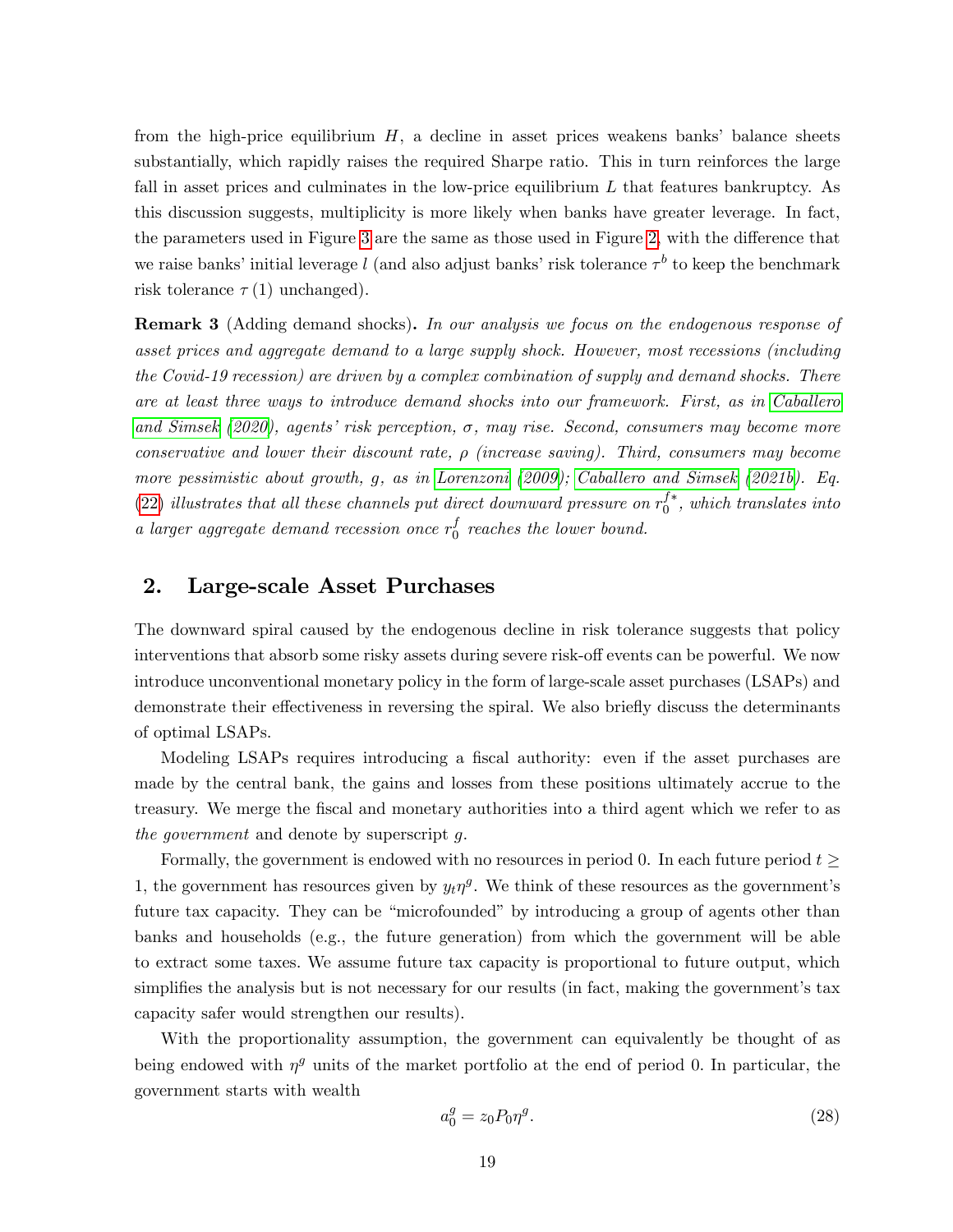In period 0, the government chooses the fraction of its wealth to allocate to the market portfolio,  $\omega_0^g$  $\frac{9}{0}$ . This determines the government's wealth in period 1,

$$
A_1^g = a_0^g \left( \omega_0^g \exp \left( r_t \right) + (1 - \omega_0^g) \exp r_t^f \right).
$$

We restrict attention to portfolio allocations that satisfy  $\omega_0^g \geq 1$ . Choosing  $\omega_0^g = 1$  replicates the government's initial endowment. The government is already fully exposed to the market portfolio through its future tax revenues, and it can further increase its exposure by borrowing and investing in risky assets.

The presence of the government changes the asset market clearing condition [cf. [\(7\)](#page-10-2)]:

<span id="page-21-0"></span>
$$
\sum_{i \in \{b,h,g\}} \omega_0^i a_0^i = z_0 P_0 \left(1 + \eta^g\right). \tag{29}
$$

The right side illustrates that the government's tax capacity implicitly expands the supply of the market portfolio. The left side illustrates that the government also expands demand.

In subsequent periods  $t \geq 1$ , the government chooses its spending and asset holdings subject to flow budget constraints similar to the agents [see  $(A.23)$  $(A.23)$  in the appendix]. Since our focus is in period  $\theta$ , we keep the equilibrium in future periods simple. Specifically, the government maintains a constant-growth spending path (like the agents). With these assumptions the balanced growth path equilibrium in [\(11\)](#page-12-0) generalizes to this case (see Appendix [A.3.2\)](#page-45-0).

Given a government portfolio choice in the initial period,  $\omega_0^g \ge 1$ , our definition of equilibrium generalizes in straightforward fashion. In the rest of the section, we characterize the equilibrium and the asset price impact of LSAPs. At the end of the section, we discuss the determinants of optimal LSAPs.

### 2.1. Equilibrium with large-scale asset purchases

Investors' optimality conditions are the same. Therefore much of the earlier analysis applies in this setting. Specifically, Eqs.  $(9)$ ,  $(15)$ , and  $(17)$  still hold. Using Eq.  $(29)$ , we obtain an analogue of the market clearing condition [\(14\)](#page-13-0):

<span id="page-21-2"></span>
$$
\alpha \omega_0^b + (1 - \alpha) \omega_0^h + \eta^g \omega_0^g = 1 + \eta^g. \tag{30}
$$

Combining these observations, we obtain an analogue of the risk balance condition [\(18\)](#page-13-2):

<span id="page-21-1"></span>
$$
\frac{\sigma(1-\lambda)}{\tau(z_0p_0)} = \frac{\rho+g-\log(p_0)-r_0^f}{\sigma},\tag{31}
$$

where  $\lambda \equiv \eta^g \left( \omega_0^g - 1 \right)$  and  $\tau(z)$  is given by the same expression as before [see [\(19\)](#page-14-1)].

Eq.  $(31)$  illustrates that LSAPs effectively take some risk out of the market. Specifically, the risk balance condition is equivalent to an economy in which the risk is reduced by a fraction  $\lambda$ .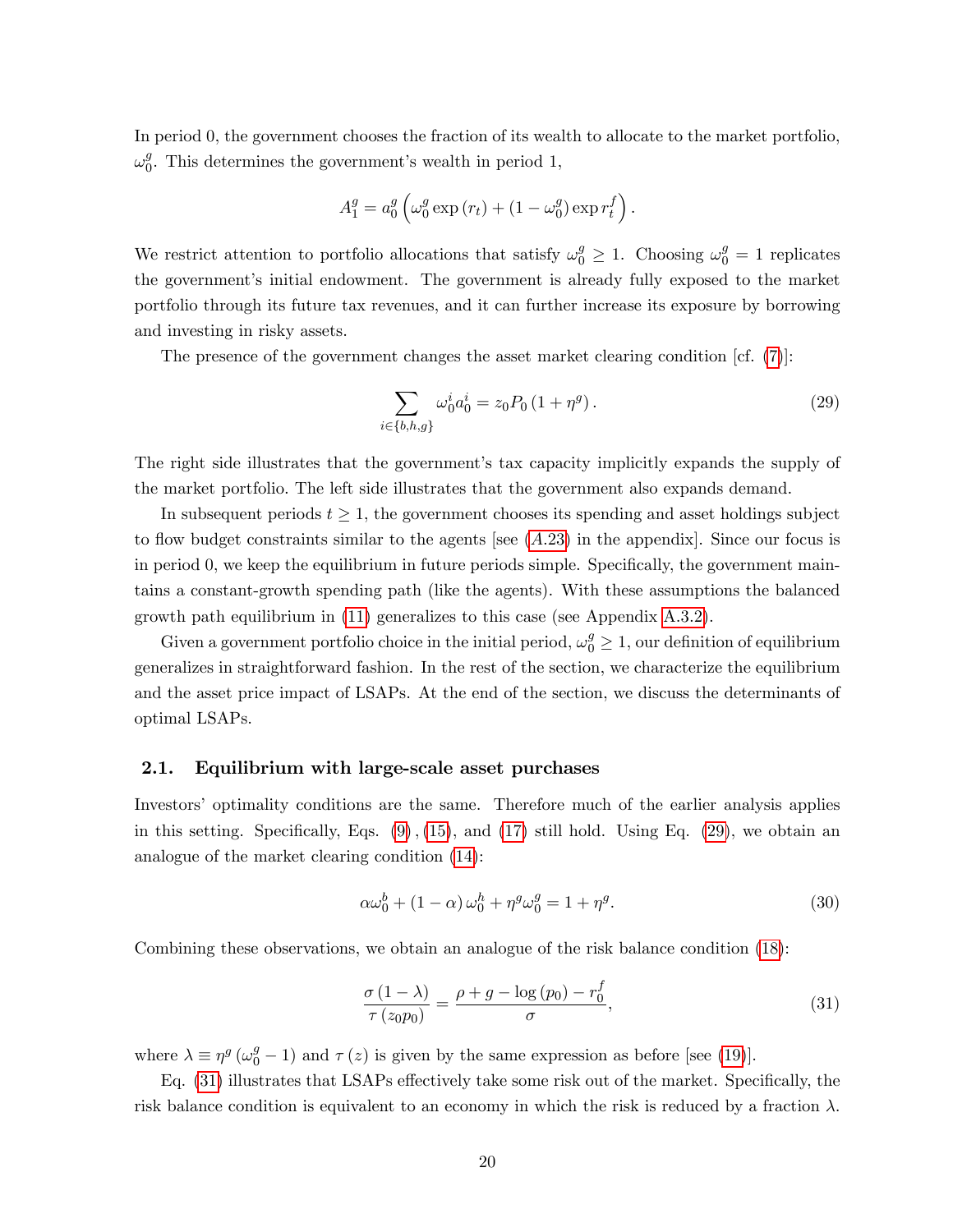How much risk LSAPs remove depends on the government's tax capacity,  $\eta^g$ , and the riskiness of its portfolio,  $\omega_0^g \ge 1$ . When  $\eta^g = 0$  or  $\omega_0^g = 1$  the policy does not reduce risk, and the risk balance condition (and the equilibrium) is the same as before. In subsequent analysis, we refer to  $\lambda$  as the size of the LSAP program.

In this context, first consider the equilibrium when the interest rate constraint does not bind. Substituting  $p_0 = 1$  into [\(31\)](#page-21-1), we solve for the unconstrained interest rate [cf. Eq. [\(22\)](#page-16-3)]:

$$
r_0^{f*} = \rho + g - \frac{\sigma^2}{\tau(z_0)} (1 - \lambda).
$$

When the interest rate is not constrained, LSAPs do not affect asset prices,  $z_0 P^*$ , or output,  $y_0 = z_0$ , but they translate into higher interest rates. As LSAPs take risk out of the market, they exert upward pressure on asset valuations and aggregate demand. Conventional monetary policy responds by raising the interest rate to keep asset prices and aggregate demand consistent with potential output.

We next consider the case in which the interest rate can be constrained and generalize Proposition [1.](#page-17-2) We assume the following analogue of [\(23\)](#page-16-2):

<span id="page-22-0"></span>
$$
\tau(1) \ge \frac{\sigma^2}{\rho + g} > \frac{\tau^h}{1 - \lambda}.\tag{32}
$$

As before, we also define two cutoff productivity levels,  $z^h(\lambda)$ ,  $z^*(\lambda)$ . Let

<span id="page-22-1"></span>
$$
z^{h}(\lambda) = \frac{l}{p^{h}(\lambda)} \quad \text{where} \quad p^{h}(\lambda) = \exp\left(\rho + g - \frac{\sigma^{2}(1-\lambda)}{\tau^{h}}\right) < 1. \tag{33}
$$

Here,  $z^h(\lambda)$  is the cutoff productivity below which there is a bankruptcy equilibrium, and  $p^h(\lambda)$ is the normalized price in a bankruptcy equilibrium [cf.  $(24-25)$  $(24-25)$  $(24-25)$ ]. Increasing  $\lambda$  increases the normalized price,  $p^h(\lambda)$ , and decreases the cutoff,  $z^h(\lambda)$ : LSAPs increase the worst-case asset price level and shrink the set of productivity realizations that allow for bankruptcy.

Let  $z^*(\lambda) \in (0,1)$  denote the unique solution to

<span id="page-22-2"></span>
$$
\frac{\tau(z^*)}{1-\lambda} = \frac{\sigma^2}{\rho+g}.\tag{34}
$$

As before,  $z^*(\lambda)$  is the cutoff productivity above which there is a supply determined equilibrium with the efficient price  $[cf. (26)]$  $[cf. (26)]$  $[cf. (26)]$ . LSAPs expand the set of productivity realizations that allow for an efficient price equilibrium. The next result characterizes the equilibrium when it is unique and interior. The case with multiple equilibria is similar to Proposition [1.](#page-17-2)

<span id="page-22-3"></span>**Proposition 2.** Consider the equilibrium with LSAPs,  $\lambda = \eta^g(\omega_0^g - 1) \geq 0$ , and conditions [\(32\)](#page-22-0). Suppose  $z_0 \in [z^h(\lambda), z^*(\lambda)]$  given the cutoffs in Eqs. [\(33](#page-22-1) – [34\)](#page-22-2). There exists a unique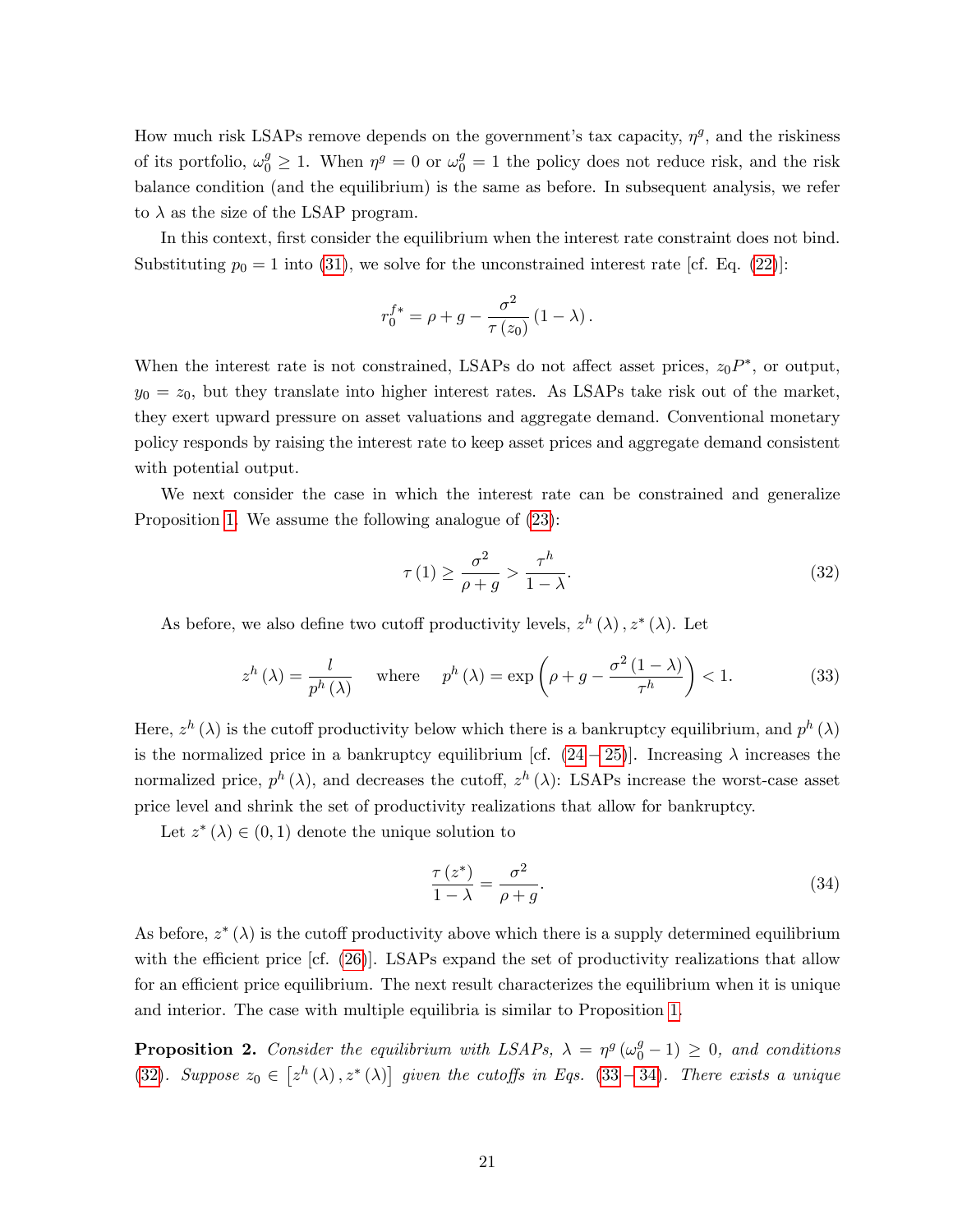

<span id="page-23-0"></span>Figure 4: Effect of LSAPs when the interest rate is constrained—the case with a unique equilibrium.

equilibrium with an interior normalized price,  $p_0 \in (p^h(\lambda), 1)$ , that solves

<span id="page-23-1"></span>
$$
\frac{\sigma(1-\lambda)}{\tau^h + \left(1 - \frac{l}{z_0 p_0}\right) \kappa(\tau^b - \tau^h)} = \frac{\rho + g - \log(p_0)}{\sigma}.
$$
\n(35)

The normalized price is increasing in the size of the LSAP program,  $\frac{dp_0}{d\lambda} > 0$ .

Proof. See Appendix [A.3.3.](#page-45-1)

Consider Figure [4,](#page-23-0) which illustrates Eq. [\(35\)](#page-23-1). LSAPs shift the required Sharpe ratio curve downward without affecting the actual Sharpe ratio curve. In equilibrium, this shift leads to a lower Sharpe ratio and a higher asset price. In fact, LSAPs have an *amplified* effect on the Sharpe ratio: the change in the equilibrium Sharpe ratio is much greater than the initial downward shift of the curve. As LSAPs increase asset prices, they improve banks' balance sheets, which further reduces the required Sharpe ratio and raises asset prices. Essentially, LSAPs help undo the downward spirals created by supply shocks illustrated in Figure [2.](#page-18-0)

LSAPs can have even more powerful effects when there are multiple equilibria. Figure [5](#page-24-0) illustrates this by plotting the effect of LSAPs for parameters that lead to multiplicity. The dashed red line illustrates the risk premium curve without LSAPs, which leads to multiple equilibria (denoted by  $L$  and  $H$  in the figure). The solid red line illustrates the effect of LSAPs of the same size as in the previous case (with a unique equilibrium). In this case, LSAPs eliminate the low-price equilibrium. By removing risk from the market, the policy reduces the required Sharpe ratio and increases asset prices, which triggers a virtuous spiral that culminates

 $\Box$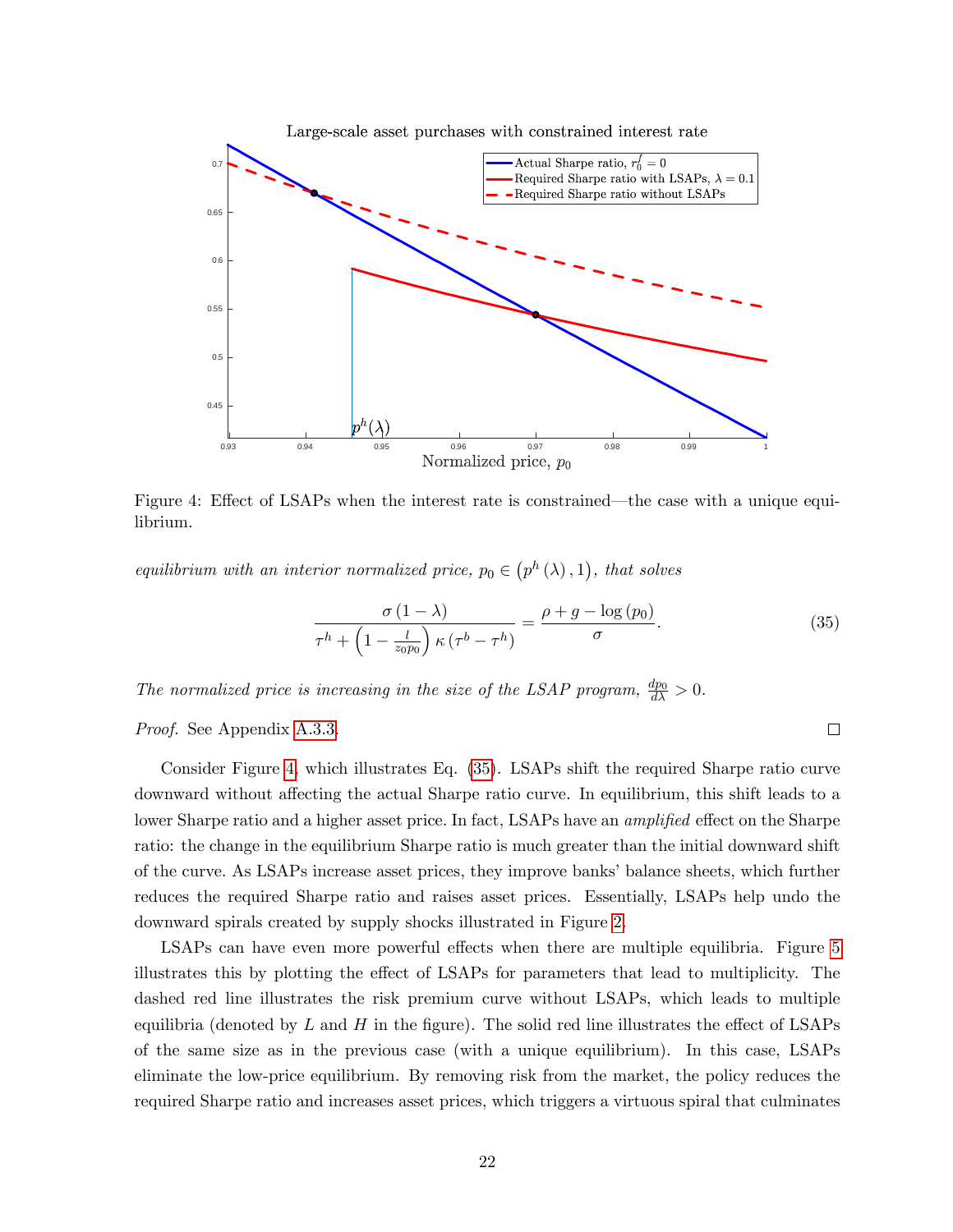

<span id="page-24-0"></span>Figure 5: Effect of LSAPs when the interest rate is constrained—the case with multiple equilibria.

in the high-price equilibrium (denoted by  $H'$  in the figure).

### <span id="page-24-2"></span>2.2. Optimal LSAPs

When should central banks engage in greater LSAPs? We address this question in Appendix [A.4.](#page-46-0) Here, we summarize the results. We endow the government with an Epstein-Zin utility function over its future spending,  $\{c_t^g\}$  $t^g_t$ <sub>t=1</sub>, with its own risk tolerance parameter,  $\tau^g$ . We then set up a constrained Pareto planning problem in a simpler version of the model in which we collapse the banks and households into a single representative agent (the market), taking the market's risk tolerance parameter as  $\tau(1)$ —the benchmark effective risk tolerance. This results in the following policy problem:

<span id="page-24-1"></span>
$$
\max_{\lambda \ge 0} \left( 1 - e^{-\rho} \right) \log \left( p_0 \left( \lambda \right) \right) - \frac{1}{2} e^{-\rho} \sigma^2 \left( \eta^g \frac{1}{\tau^g} \left( 1 + \frac{\lambda}{\eta^g} \right)^2 + \frac{1}{\tau \left( 1 \right)} \left( 1 - \lambda \right)^2 \right). \tag{36}
$$

The government balances three terms. The first term,  $(1 - e^{-\rho}) \log(p_0(\lambda))$ , captures the governmentís desire to close the output gap in period 0. In our model, this is equivalent to closing asset price gaps [see  $(9)$ ]. The second term captures disutility from the risk in the government's portfolio. This disutility depends on the government's risk tolerance,  $\tau^g$ , and its leverage,  $\omega_0^g = 1 + \frac{\lambda}{\eta^g}$ . The last term captures the disutility from risk in the representative agent's (the market's) portfolio. Hence, the government trades of macroeconomic stabilization objectives with the optimal allocation of risk.

We characterize the optimal LSAPs assuming the government is weakly less risk tolerant than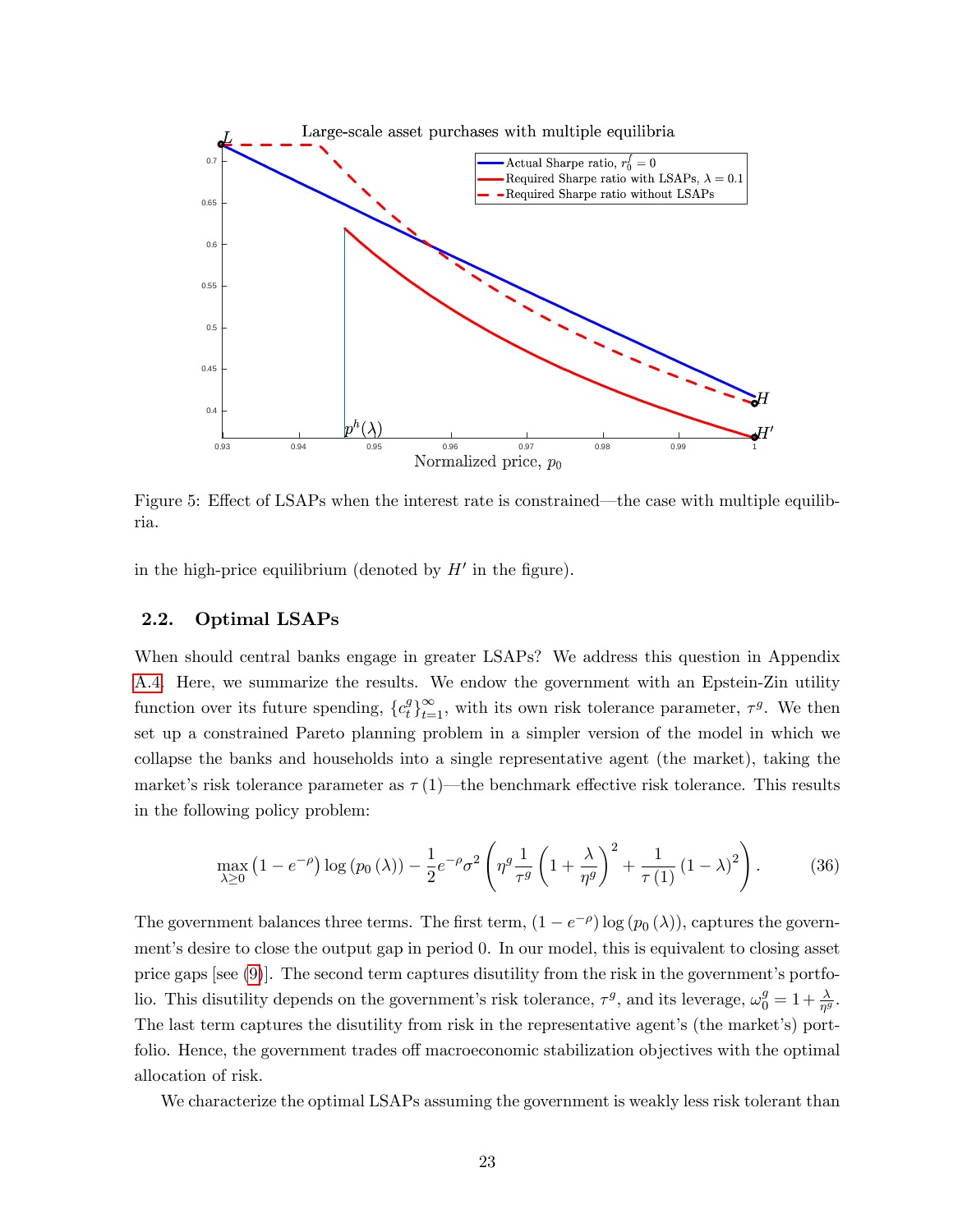the market,  $\tau^g \leq \tau(1)$ . This ensures that, absent macroeconomic stabilization benefits (when  $p'_0(\lambda) = 0$ , the government would *not* use LSAPs,  $\lambda = 0$ . Nonetheless, in a demand recession the government might use LSAPs since they raise asset prices and output,  $p'_{0}(\lambda) > 0$ . Problem [\(36\)](#page-24-1) implies that optimal LSAPs are greater when the government has greater risk tolerance  $(\tau^g)$  and greater tax capacity  $(\eta^g)$ . Greater capacity helps because it enables the government to achieve the same impact on financial markets with less leverage on its own portfolio  $(\omega_0^g = 1 + \frac{\lambda}{\eta^g})$ .

Importantly, problem [\(36\)](#page-24-1) illustrates that optimal LSAPs depend on the marginal price impact of LSAPs,  $\frac{d \log(p_0)}{d \lambda}$ . This price impact is greater when the required Sharpe ratio is more sensitive to asset prices (when the solid red line in our figures is steeper), which happens with greater l or lower  $z_0$  (see Proposition [3](#page-26-1) in the next section for an analytical characterization). In Appendix [A.4,](#page-46-0) we numerically verify that the government optimally engages in greater LSAPs when initial leverage is greater or the supply shock is more severe—as long as banks are not bankrupt under the optimal LSAPs.<sup>[13](#page-25-1)</sup>

# <span id="page-25-0"></span>3. A Quantification Based on Asset Market (In)elasticity

A recent literature argues that in practice demand elasticities for aggregate assets are much lower than implied by standard models, and that these low elasticities are behind the large observed asset price fluctuations (see, e.g., [Gabaix and Koijen](#page-59-1) [\(2020\)](#page-59-1)). In this section, we calculate the asset demand elasticity in our model and use this elasticity to provide *quantifiable* formulas for the marginal price impact of supply shocks and LSAPs. We find that the asset demand elasticity in our model is lower than in a baseline model with homogeneous risk tolerance, and more so when banks are more levered. Therefore, heterogeneity in risk tolerance helps explain part of the demand inelasticity in normal times, and *endogenously reduces* the demand elasticity after a recessionary shock (that increases banks' effective leverage). These features provide a complementary intuition for our mechanisms. A large shock not only induces levered banks to sell a disproportionate amount of assets (at a given price), but it makes asset demand more inelastic and requires a larger price drop for the market to reach equilibrium. By the same token, LSAPs are especially powerful after a large shock because their marginal impact on asset prices depends inversely on the asset demand elasticity.

Aggregate asset market elasticity estimates also provide a direct target for quantifying our mechanisms. Later in this section, we calibrate the pre-shock elasticity to match estimates from the recent literature and banks' leverage to match the recent stress test scenarios used by the Fed. Our calibration and price impact formulas imply that supply shocks and LSAPs both induce *quantitatively* meaningful effects on the equilibrium asset price. These results are

<span id="page-25-1"></span><sup>&</sup>lt;sup>13</sup>With bankruptcy, the optimal policy might feature a discontinuity and the local comparative statics do not necessarily apply. In particular, there are parameters where *improving* productivity  $z_0$  *increases* optimal LSAPs. This happens when the government finds it too costly to save the banks via an LSAP program. As  $z_0$  improves, the government at some point Önds it optimal to save the banks, which induces a discrete upward jump in optimal LSAPs. Likewise, when banks are bankrupt, decreasing their initial leverage might increase optimal LSAPs.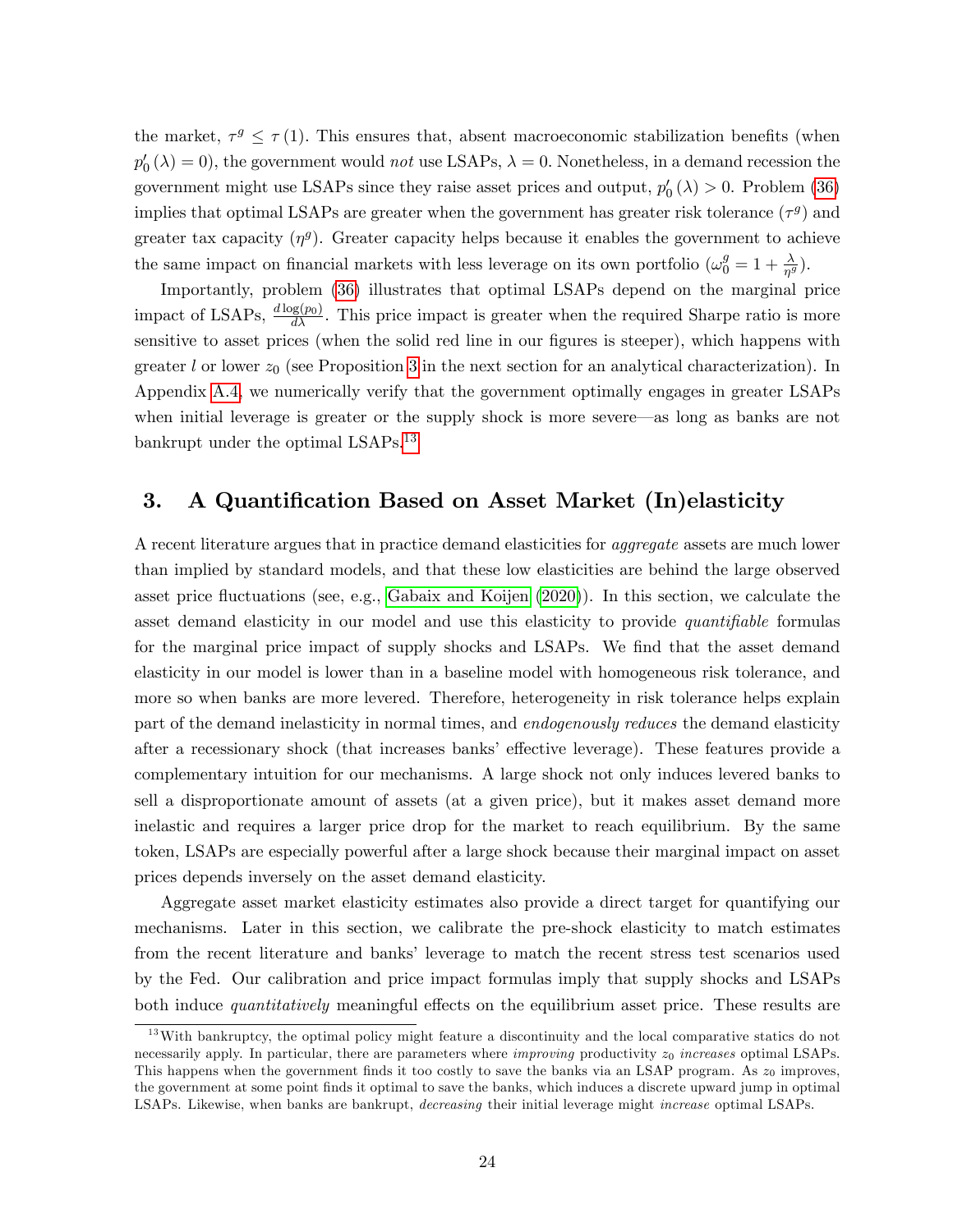consistent with an emerging empirical literature that finds central banks' risky asset purchases in recent decades have had sizeable effects on asset prices.<sup>[14](#page-26-2)</sup>

### <span id="page-26-0"></span>3.1. Price impacts and asset demand elasticities

Our main result in this section characterizes the marginal price impact of supply shocks and LSAPs along with the asset demand elasticity. Consider the setup with LSAPs,  $\lambda \geq 0$ . Let  $q_0^i$ denote the demand for the market portfolio from type  $i$  agents, after adjusting for the effect of the price on their wealth:

$$
q_0^b = \omega_0^b(p_0) \alpha(z_0 p_0)
$$
 and  $q_0^h = \omega_0^h(p_0) (1 - \alpha(z_0 p_0))$ .

The functions,  $\alpha(\cdot)$  and  $\omega_0^i(\cdot)$  do not explicitly depend on  $\lambda$ , since the LSAP policy affects the agents' wealth and portfolio choice only through its impact on prices and returns. We let  $q_0 = q_0^b + q_0^h$  denote the *aggregate* asset demand and observe that the equilibrium obtains when  $q_0 = 1 - \lambda$  [see [\(30\)](#page-21-2)].

<span id="page-26-1"></span>**Proposition 3.** Consider the neighborhood of a stable and interior equilibrium for a fixed LSAP policy,  $\lambda \geq 0$ . The price impact of supply shocks and LSAPs are given by, respectively,

$$
\frac{d \log p_0}{d \log z_0} = \frac{\partial \log q_0}{\partial \log z_0} \left( \frac{\partial \log q_0}{-\partial \log p_0} \right)^{-1} \tag{37}
$$

<span id="page-26-3"></span>
$$
\frac{d \log p_0}{d\lambda} = \frac{1}{1-\lambda} \left( \frac{\partial \log q_0}{-\partial \log p_0} \right)^{-1},\tag{38}
$$

where  $\frac{\partial \log q_0}{\partial \log z_0}$  denotes the aggregate asset demand impact of a supply shock given by

<span id="page-26-4"></span>
$$
\frac{\partial \log q_0}{\partial \log z_0} = \frac{\frac{l}{z_0 p_0}}{\frac{\tau^h/\kappa}{\tau^b - \tau^h} + 1 - \frac{l}{z_0 p_0}}.
$$
\n(39)

Likewise,  $\frac{\partial \log q_0}{\partial \log p_0}$  denotes the price elasticity of aggregate asset demand given by

<span id="page-26-5"></span>
$$
\frac{\partial \log q_0}{-\partial \log p_0} = \frac{1}{\bar{r}_0 - r_0^f} - \frac{\frac{l}{z_0 p_0}}{\frac{\tau^h/\kappa}{\tau^b - \tau^h} + 1 - \frac{l}{z_0 p_0}},\tag{40}
$$

where  $\bar{r}_0 - r_0^f = \rho + g - \log(p_0) - r_0^f$  $\int_0^J$  denotes the risk premium in equilibrium.

Explanation. Proposition [3](#page-26-1) considers comparative statics in the neighborhood of an interior and stable equilibrium. In particular, the interest rate is constrained,  $r_0^f = 0$ , and does not

<span id="page-26-2"></span><sup>&</sup>lt;sup>14</sup>See, e.g., [Charoenwong et al.](#page-58-10) [\(2019\)](#page-57-9); [Barbon and Gianinazzi](#page-57-9) (2019) for studies of the asset price impact of the Bank of Japanís stock purchases over the last decade, and [Caballero](#page-58-9) [\(1999\)](#page-58-9) for a description of the Hong Kong stock market intervention during the Asian crisis of the late 1990s.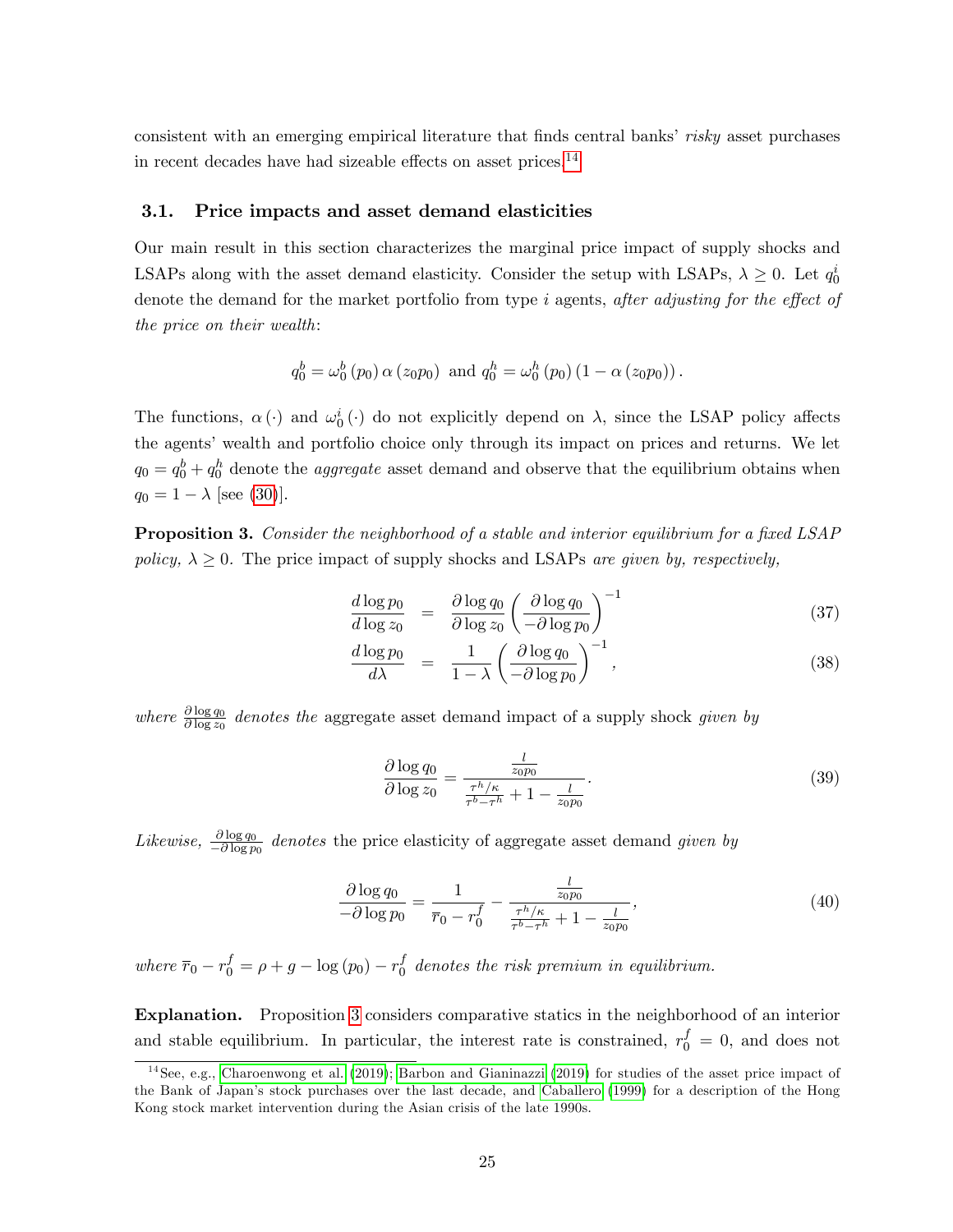react to the change. Eq. [\(37\)](#page-26-3) says that the price impact of a supply shock is increasing in its asset demand impact,  $\frac{\partial \log q_0}{\partial \log z_0}$ , and decreasing in the price elasticity of asset demand,  $\frac{\partial \log q_0}{\partial \log p_0}$ . When this price elasticity is lower, a given demand impact (the exogenous flow) triggers a bigger price drop in order to generate the counteracting demand change (the endogenous flow) necessary to equilibrate the market. For the same reason, Eq. [\(38\)](#page-26-3) says that the price impact of LSAPs is decreasing in the aggregate demand elasticity. In fact, for relatively small interventions  $(1 - \lambda \approx 1)$ , the LSAPs' price impact is the inverse of the aggregate demand elasticity.

Eqs. [\(39\)](#page-26-4) and [\(40\)](#page-26-5) characterize the asset demand impact and the elasticity of the asset demand. In our model, these terms follow a similar structure. In a baseline model with homogeneous risk tolerance,  $\tau^b = \tau^h$ , supply shocks do not have a demand impact,  $\frac{\partial \log q_0}{\partial \log z_0} = 0$ , and the demand elasticity is the inverse of the risk premium,  $\frac{\partial \log q_0}{\partial \log p_0} = \frac{1}{\bar{r}_0 - \bar{r}_0}$  $\frac{1}{\overline{r}_0-r_0^f}$ . With heterogeneous risk tolerance,  $\tau^b > \tau^h$ , supply shocks have a positive demand impact,  $\frac{\partial \log q_0}{\partial \log z_0} > 0$ , and the demand elasticity is lower than in the baseline,  $\frac{\partial \log q_0}{\partial \log p_0} < \frac{1}{\bar{r}_0 - \bar{r}_0}$  $\frac{1}{\overline{r}_0-r_0^f}$ . This reduced elasticity finding is relevant for a quantitative analysis. With standard calibrations of the equity risk premium, the baseline model typically features a demand elasticity that is too high relative to recent empirical estimates. Therefore, risk tolerance heterogeneity helps close the gap between the theory and the data (see Section [3.2](#page-29-0) for further discussion).

Eqs. [\(39\)](#page-26-4) and [\(40\)](#page-26-5) show that the supply shocks have a greater demand impact, and demand is more inelastic, when banks have a greater *effective initial leverage*,  $\frac{l}{m}$  $\frac{l}{z_0p_0}$ : the leverage at the moment when asset prices decline,  $z_0p_0 < 1$ , and banks have not yet adjusted their initial positions. This term can be sizeable, especially after a large (and unanticipated) drop in  $z_0$ . Moreover, once asset prices decline endogenously, the effective leverage increases *endogenously*, further strengthening the effects.

Taken together, Eqs.  $(37 - 40)$  $(37 - 40)$  $(37 - 40)$  provide a complementary intuition for our main results. When risk tolerance is heterogeneous and effective leverage is high, a negative productivity shock causes a large asset price decline through two distinct channels. First, the shock induces sizeable outflows at the initial price. Second, since the shock raises banks' effective leverage, it further reduces the market's demand elasticity and therefore its ability to absorb these flows. Both effects contribute to the large price drop illustrated in Figure [2.](#page-18-0) The decline in the market's demand elasticity is also behind the large impact of LSAPs illustrated in Figure [4.](#page-23-0)

**Sketch of proof.** To provide further intuition, we present a sketch of the proof of Proposition [3](#page-26-1) (completed in Appendix [A.5\)](#page-49-0). Eqs.  $(37)$  and  $(38)$  follow from differentiating the equilibrium condition,  $\log q_0 = \log (1 - \lambda)$ , with respect to  $\log z_0$  and  $\lambda$ , respectively.

We next derive the asset demand impact of productivity shocks,  $\frac{\partial \log q_0}{\partial \log z_0}$ . First consider the impact on *banks*' asset demand,  $q_0^b$ . Using Eqs. [\(15\)](#page-13-3) and [\(17\)](#page-13-1), we have

<span id="page-27-0"></span>
$$
\log q_0^b = \log \left( \omega_0^b \alpha \right) = \log \left( \frac{\tau^b}{\sigma^2} \left( \rho + g - \log \left( p_0 \right) - r_0^f \right) \right) + \log \left( \left( 1 - \frac{l}{z_0 p_0} \right) \kappa \right). \tag{41}
$$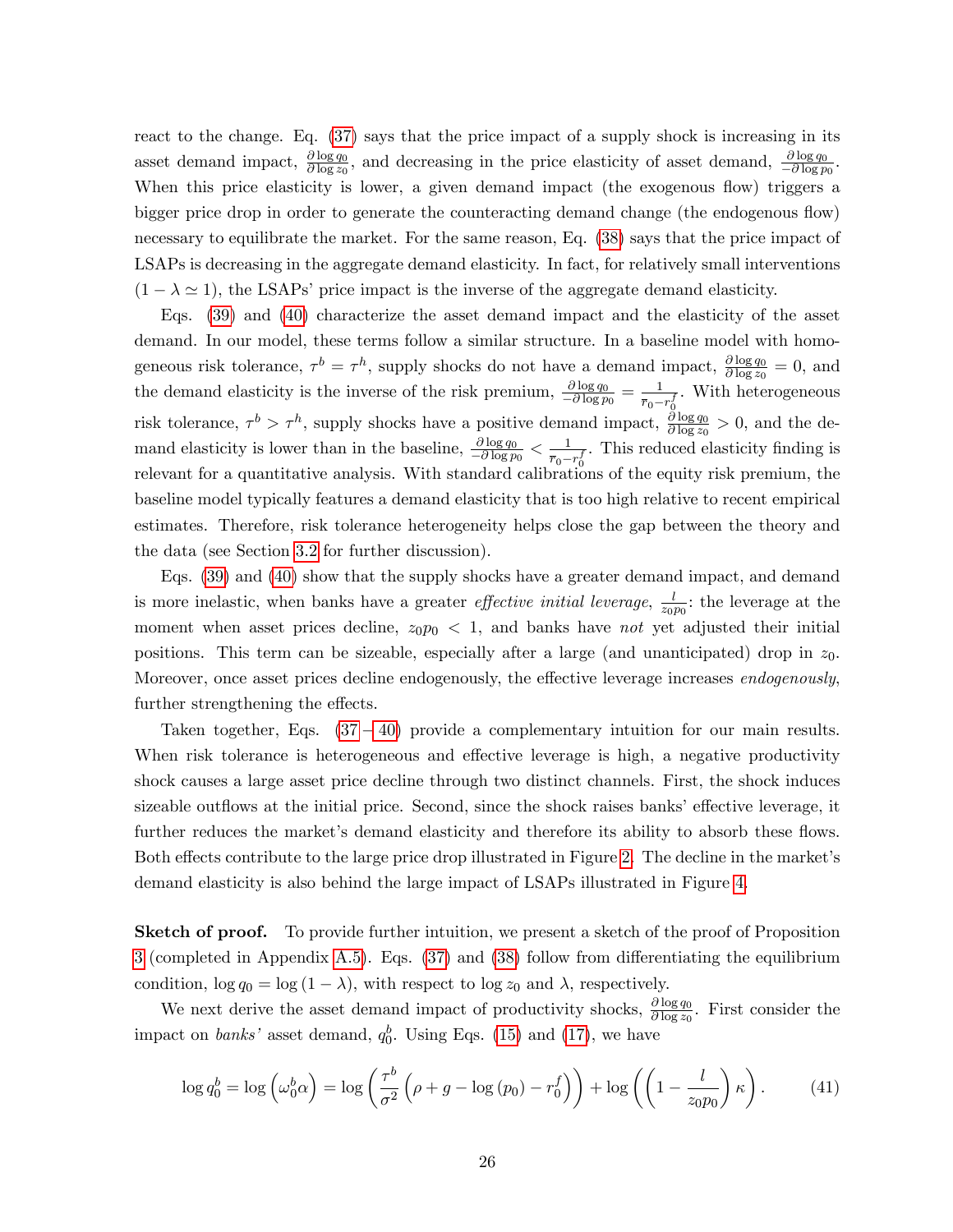Differentiating with respect to log productivity, we obtain

<span id="page-28-0"></span>
$$
\frac{\partial \log q_0^b}{\partial \log z_0} = \frac{\frac{l}{z_0 p_0}}{1 - \frac{l}{z_0 p_0}}.\tag{42}
$$

Keeping the relative price  $p_0$  constant, an increase in productivity,  $z_0$ , increases asset valuations without changing asset returns (and therefore agents' leverage ratios,  $\omega_0^i$ ). High valuations increase banks' wealth share,  $\alpha(z_0p_0)$ , which increases their purchasing power and asset demand. The strength of this channel depends on banks' effective initial leverage,  $\frac{l}{z_0p_0}$ .

In Appendix [A.5,](#page-49-0) we follow similar steps to calculate the impact on *households*' asset demand,  $q_0^h$ , as well as *aggregate* asset demand,  $q_0 = q_0^b + q_0^h$ , and prove Eq. [\(39\)](#page-26-4). A positive productivity shock reduces households' wealth share and asset demand. Nonetheless, a productivity shock still increases aggregate demand because its positive impact on banks' demand dominates its negative impact on households' demand. In fact, Eqs.  $(39)$  and  $(42)$  imply that the aggregate impact closely resembles the banks' demand impact. In the limit with highly heterogeneous risk tolerance  $\left(\frac{\tau^b}{\tau^h}\right)$  $\frac{\tau^o}{\tau^h} \to \infty$ ), the two expressions become identical. The aggregate asset demand impact is a quantity-weighted average of banks' and households' demand impacts. Since banks are more risk tolerant, they choose a leveraged position in the market portfolio and thus are more central for the aggregate asset demand impact. Recall that banks start with a levered position (due to their past investment decisions). Therefore, a positive productivity shock transfers relative wealth to banks and increases aggregate asset demand.<sup>[15](#page-28-1)</sup>

Next consider the price elasticity of asset demand,  $\frac{\partial \log q_0}{\partial \partial \log p_0}$ . As before, it is useful to start by characterizing the elasticity of *banks*' demand,  $q_0^b$ . Differentiating Eq. [\(41\)](#page-27-0) with respect to the log price, and evaluating at the equilibrium price, we obtain

<span id="page-28-2"></span>
$$
\frac{\partial \log q_0^b}{-\partial \log p_0} = \frac{1}{\bar{r}_0 - r_0^f} - \frac{\frac{l}{z_0 p_0}}{1 - \frac{l}{z_0 p_0}}.\tag{43}
$$

Here, we substituted the equilibrium expected return,  $\overline{r}_0 = \rho + g - \log p_0$  [see [\(16\)](#page-13-4)]. A decrease in the asset price affects banks' asset demand through two channels. First, low prices induce banks to take on greater risk,  $\omega_0^b(p_0)$ , which raises their desired asset purchases. This is the standard channel in a variety of finance models and it implies an elasticity given by the inverse of the risk premium,  $\frac{1}{\pi}$  $\frac{1}{\overline{r}_0-r_0^f}$ . Our model features a second channel that reduces the demand elasticity. Low asset prices decrease banks' wealth share,  $\alpha(z_0p_0)$ , which decreases their purchasing power and demand. In fact, the decline in the asset price  $z_0p_0$  has the same impact on banks' wealth share regardless of whether that decline comes from the the productivity,  $z_0$ , or the price per

<span id="page-28-1"></span><sup>&</sup>lt;sup>15</sup>This result and its intuition are related to the analysis in [Kekre and Lenel](#page-60-11) [\(2020\)](#page-60-11). They show that a valuation shock (driven by a change in the policy interest rate) decreases the risk premium only if the shock redistributes wealth toward agents with a greater marginal propensity to take risk (MPR). They also find that, when agents' initial leverage reflects the positions they would like to take given their MPRs, a positive valuation shock (driven by a policy interest rate cut) redistributes wealth to high MPR agents and thus reduces the risk premium. In our setting banks have a greater MPR than households.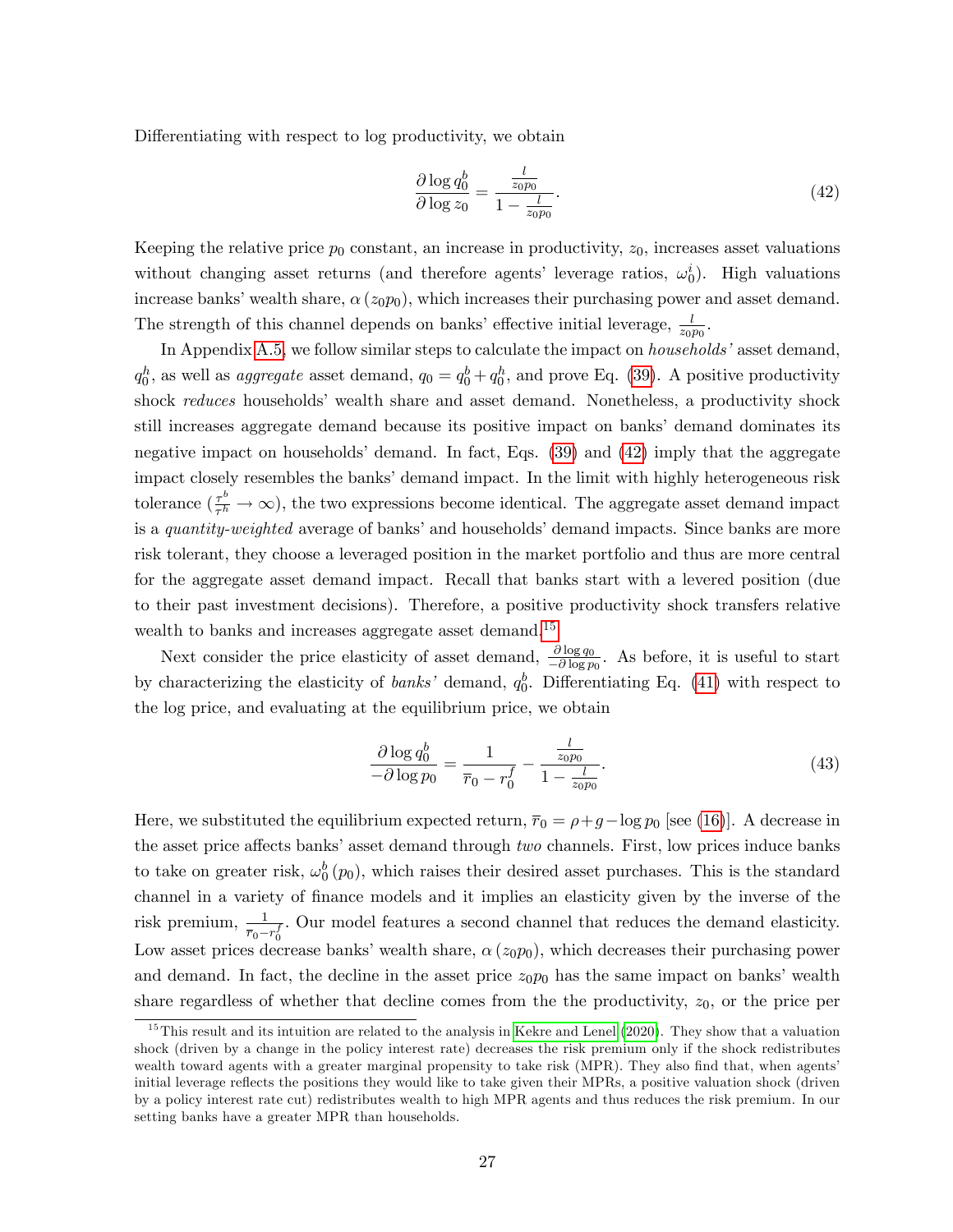productivity,  $p_0$ . Therefore, the adjustment term in [\(43\)](#page-28-2) is exactly the same as the demand impact that we characterized earlier,  $\frac{\partial \log q_0^b}{\partial \log z_0}$  [cf. [\(42\)](#page-28-0)].

In Appendix [A.5,](#page-49-0) we further characterize the elasticity of *aggregate* demand,  $q_0 = q_0^b + q_0^h$ , and prove Eq.  $(40)$ . As before, the aggregate demand elasticity is very similar to banks' elasticity and it becomes the same as banks' elasticity in the limit with highly heterogeneous risk tolerance  $\left(\frac{\tau^b}{\tau^h}\right)$  $\frac{\tau^{\circ}}{\tau^h} \to \infty$ ).

### <span id="page-29-0"></span>3.2. A quantitative exploration

Although our model is highly stylized, Proposition [3](#page-26-1) is useful for gauging the quantitative importance of our mechanisms. We calibrate the model in Appendix [B](#page-53-0) (after slightly extending the model to introduce a non-capitalized factor). Here, we summarize the calibration exercise and conduct back-of-the-envelope calculations using Eqs.  $(37 - 40)$  $(37 - 40)$  $(37 - 40)$ .

We set  $\tau^b = 1/3.7 = 0.27$  based on the empirical analysis in [He et al.](#page-60-3) [\(2017\)](#page-60-3). The parameters,  $\tau^h$  and  $\kappa$ , do not make much of a difference as long as the term  $\frac{\tau^h/\kappa}{\tau^h-\tau^h}$  $\frac{\tau^{n}/\kappa}{\tau^{b}-\tau^{h}}$  is relatively small—which we assume since our focus is on heterogeneous risk tolerance. We set  $\tau^h = \tau^b/10$  and  $\kappa = 0.75$ . The leverage parameter, l, plays a more important role. We calibrate this parameter to match the relationship between the rate of banks' losses and the decline in banks' equity capital in the adverse scenario of the Fed's June 2020 stress tests. This leads us to set  $l = 0.71$ , which implies an initial leverage ratio,  $\frac{1}{1-l} \simeq 3.4$ . With these assumptions, we calculate the demand impact of productivity shocks in Eq. [\(39\)](#page-26-4) as

<span id="page-29-1"></span>
$$
\frac{\partial \log q_0}{\partial \log z_0}\bigg|_{z_0 p_0 = 1} = \frac{l}{\frac{\tau^h/\kappa}{\tau^b - \tau^h} + 1 - l} = 1.63. \tag{44}
$$

At the pre-shock benchmark (when  $z_0p_0 = 1$ ), a 1% decline in asset valuations (driven by a negative productivity shock) induces a 1.63% reduction in aggregate asset demand.

It remains to calibrate the aggregate demand elasticity in [\(40\)](#page-26-5). Recent empirical analyses suggest this elasticity could be up to two orders of magnitude smaller in the data than what is implied by standard models. For instance, [Gabaix and Koijen](#page-59-1) [\(2020\)](#page-59-1) estimate a demand elasticity of 0.2 for the U.S. stock market whereas the standard model without heterogeneity would predict something around 20 (when the risk premium is equal to 5%). Other studies suggest similarly low elasticities for *aggregate* assets in other contexts, e.g., around 0.45 for the Chilean stock market [\(Da et al.](#page-58-17) [\(2018\)](#page-58-17)); between 0.15 and 0.38 for the Chinese stock market [\(Li et al.](#page-60-17) [\(2020\)](#page-60-17)); and around 0.19 for the U.S. style portfolios [\(Ben-David et al.](#page-57-17) [\(2020\)](#page-57-17)). To be conservative, we target an elasticity equal to 1 in the pre-shock benchmark (when  $z_0p_0 = 1$ ). Using Eqs.  $(40)$  and  $(44)$ , we solve

<span id="page-29-2"></span>
$$
\left(\overline{r}_0 - r_0^f\right)^{-1} - 1.63 = 1.
$$
\n(45)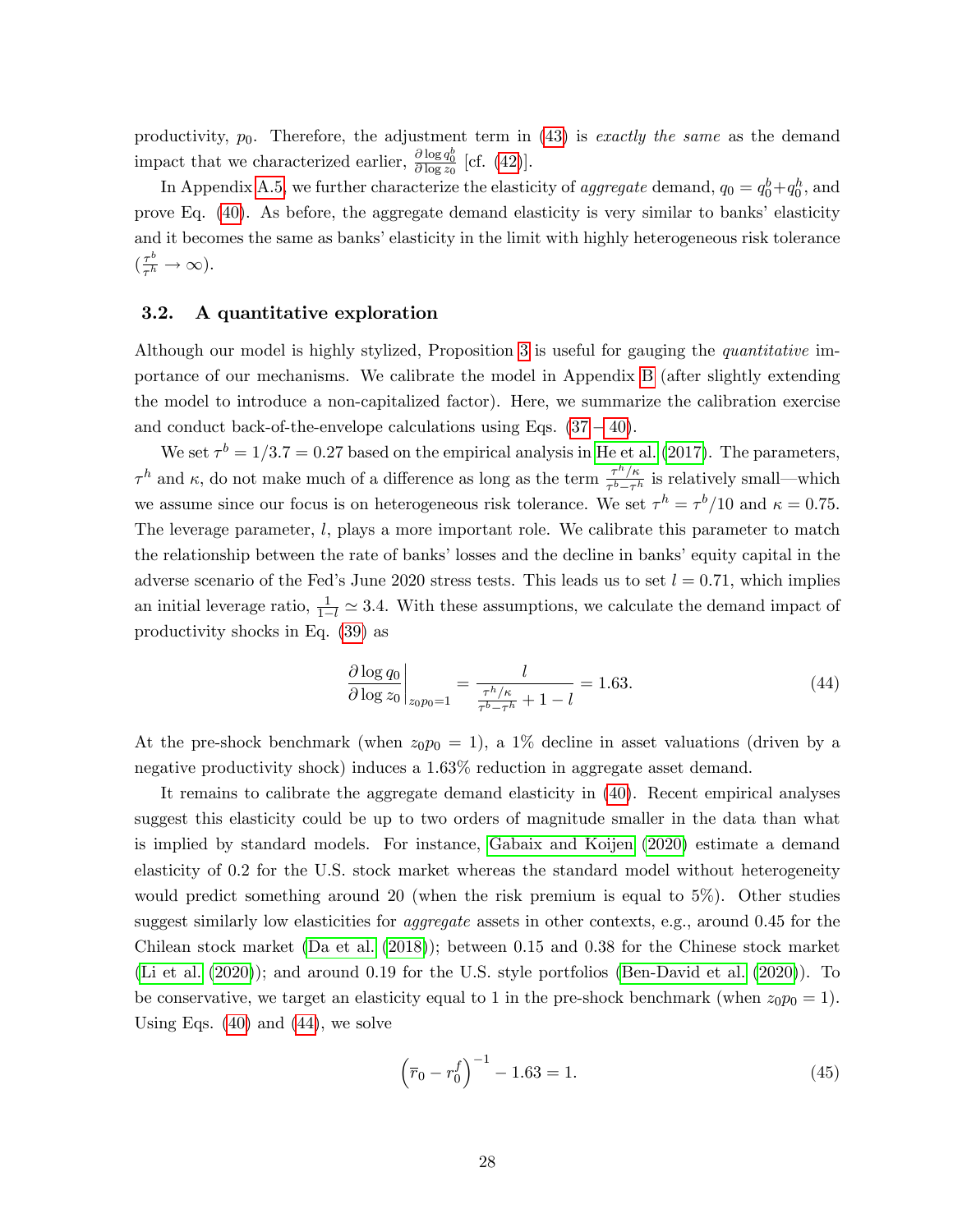This requires setting  $\bar{r}_0 - r_0^f = 38\%$ . Clearly, this is an unrealistically high risk premium. However, matching the appropriate aggregate demand elasticity is an issue for all models that rely on the standard portfolio choice setup (as we do). Therefore, we view the high calibrated risk premium as capturing unmodeled frictions such as investment mandates that reduce the demand elasticity in practice (see [Gabaix and Koijen](#page-59-1) [\(2020\)](#page-59-1) for an extensive discussion of these frictions). Having said this, note that the heterogeneity in risk tolerance significantly reduces the gap between the models and the data: absent heterogeneity (or with  $l = 0$ ), we would have to calibrate  $\bar{r}_0 - r_0^f = 100\%$  to generate the same demand elasticity.

Quantifying the price impact of supply shocks. With the calibration in hand, we next consider Eq.  $(37)$  that describes the marginal price impact of a supply shock. We first evaluate this equation at the *pre-shock* asset price,  $z_0p_0 = 1$ , to obtain

<span id="page-30-0"></span>
$$
\left. \frac{d \log p_0}{d \log z_0} \right|_{z_0 p_0 = 1} = \frac{1.63}{2.63 - 1.63} = 1.63. \tag{46}
$$

This shows that our mechanism can be *quantitatively* strong: For small shocks, a 1\% decline in productivity results in a 1.63% reduction in the asset price per productivity (when the interest rate does not or cannot react). Since banks are levered, a negative shock to asset valuations induces a sizeable reduction in asset demand [see [\(44\)](#page-29-1)]. With realistic demand elasticities [see [\(45\)](#page-29-2)], this translates into a sizeable additional drop in asset prices.

In Appendix [B,](#page-53-0) we present an exact solution for a calibration that also matches  $r_0^f = 0.01$ when  $z_0p_0 = 1$ : in the pre-shock benchmark, there is room to cut interest rates by 1 percent point (similar to the degree of monetary policy room at the onset of the Covid-19 shock). Without LSAPs (when  $\lambda = 0$ ), the calibrated model features multiple equilibria, since  $p^h =$  $0.6, z<sup>h</sup> = l/p<sup>h</sup> = 1.18$  and  $z^* \simeq 0.985$  (see Proposition [1\)](#page-17-2). Figure [6](#page-31-0) plots the asset price per productivity in the best (highest-price) equilibrium as a function of productivity. A 1.5 percent negative productivity shock is sufficient to push the interest rates to zero (since  $z^* \approx 0.985$ ). Additional declines in productivity leave the interest rate unchanged and reduce the asset price per productivity. In this range  $(z_0 \leq z^*)$ , the price impact formulas we developed earlier under the assumption that the interest rate does not react—apply. The dashed line illustrates the predicted price decline based on the pre-shock approximation in [\(46\)](#page-30-0). This approximation works well for small shocks around the cutoff productivity  $z^*$  (even though we evaluate the formula for a slightly higher price than at the cutoff,  $z_0p_0 = 1 > z^*$ ).

For larger shocks, the actual price decline exceeds the predicted decline from the pre-shock approximation. For instance, consider  $z_0 = 0.97$ , which corresponds to about a 1.5% decline in productivity from  $z^*$ . The exact equilibrium features  $p_0 \simeq 0.95$ , which corresponds to a 5% decline in price per productivity—a much bigger decline than the approximation predicts. To understand this discrepancy, suppose  $z_0 = 0.97$  and consider Eq. [\(37\)](#page-26-3) evaluated at the exact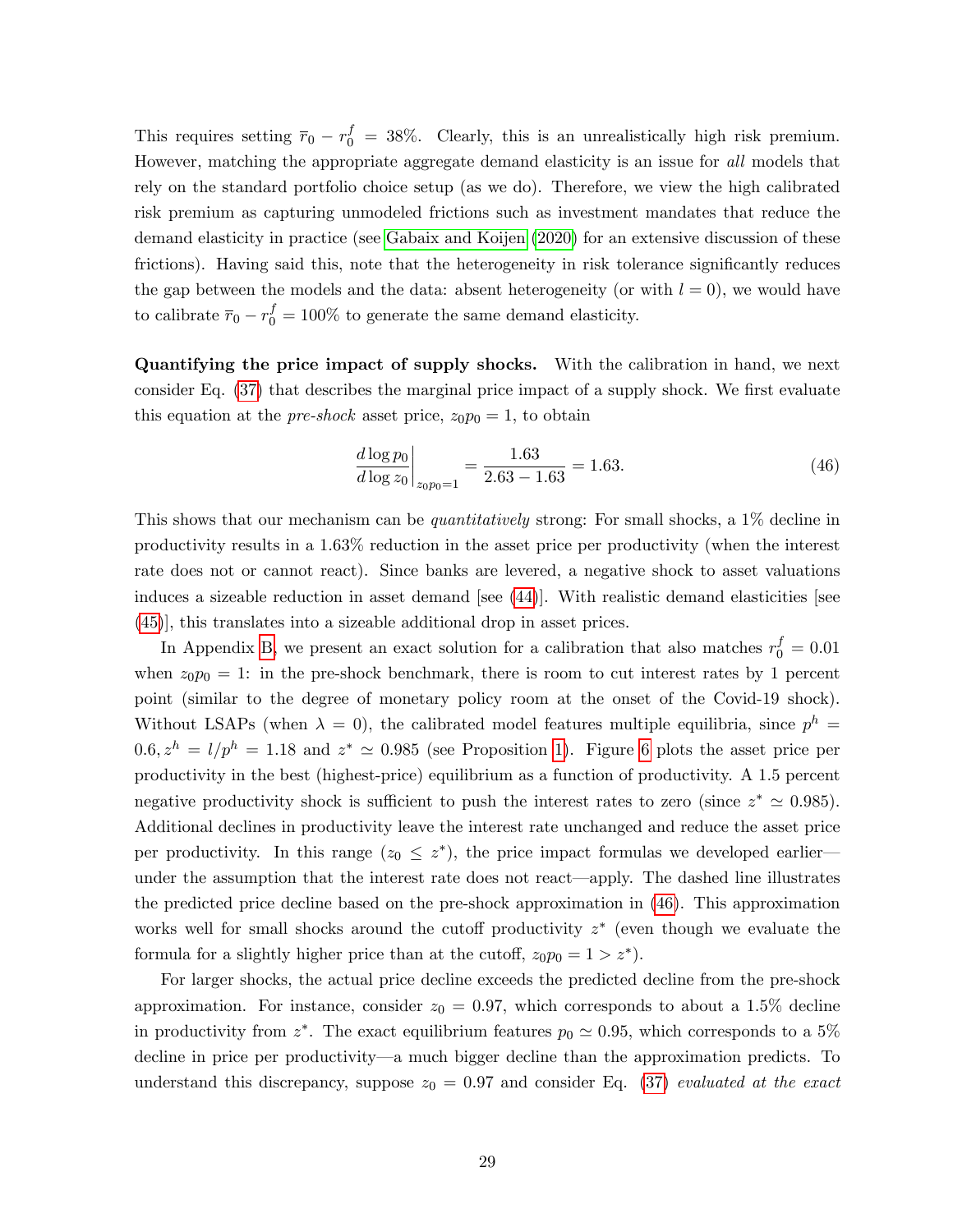

<span id="page-31-0"></span>Figure 6: Equilibrium with calibrated parameters and no LSAPs. The solid line plots the asset price per productivity in the highest-price equilibrium. The dashed line (resp. the solid line) illustrates the predicted price based on the pre-shock (resp. the post-shock) log-linear approximation around the cutoff productivity,  $z^*$  [see Eqs. [\(46\)](#page-30-0) and [\(47\)](#page-31-1)].

equilibrium price  $z_0 p_0 \simeq 0.92^{16}$  $z_0 p_0 \simeq 0.92^{16}$  $z_0 p_0 \simeq 0.92^{16}$  This gives a post-shock approximation:

<span id="page-31-1"></span>
$$
\left. \frac{d \log p_0}{d \log z_0} \right|_{z_0 p_0 = 0.92} = \frac{2.07}{2.63 - 2.07} \simeq 3.66. \tag{47}
$$

This approximation suggests that a 1.5% decline in productivity induces approximately a 5.5% decline in the price per productivity, which is not far from the exact effect (see the dotted line in Figure [6\)](#page-31-0). The reason is that the endogenous drop in asset prices increases banks' effective leverage  $\left(\frac{l}{z_0p_0}\right)$  = 0.77 > l = 0.71. This endogenous increase in leverage not only increases the direct impact of the shock on asset demand, as illustrated by the numerator of [\(47\)](#page-31-1), but it also reduces aggregate demand elasticity, as illustrated by the denominator of [\(47\)](#page-31-1). Put differently, large shocks trigger disproportionately large asset sales while simultaneously reducing the market's ability to absorb those sales. In fact, for the calibrated parameters, these nonlinear dynamics are quite powerful: when  $z_0$  falls beyond the range plotted in Figure [6,](#page-31-0) the high-price equilibrium disappears and the unique equilibrium features bankruptcy with a very low price per productivity  $(p_0 = p^h = 0.6)$ .

The upshot of this analysis is that our amplification mechanism can be quantitatively large,

<span id="page-31-2"></span><sup>&</sup>lt;sup>16</sup>We still use the pre-shock level of the baseline elasticity,  $(\bar{r}_0 - r_0^f)^{-1} = 2.63$ . That is, we ignore the changes in this term due to changes in the risk premium (driven by the asset price decline). This is because we view the term  $(\bar{r}_0 - r_0^f)^{-1}$  as capturing unmodeled factors that drive the baseline elasticity.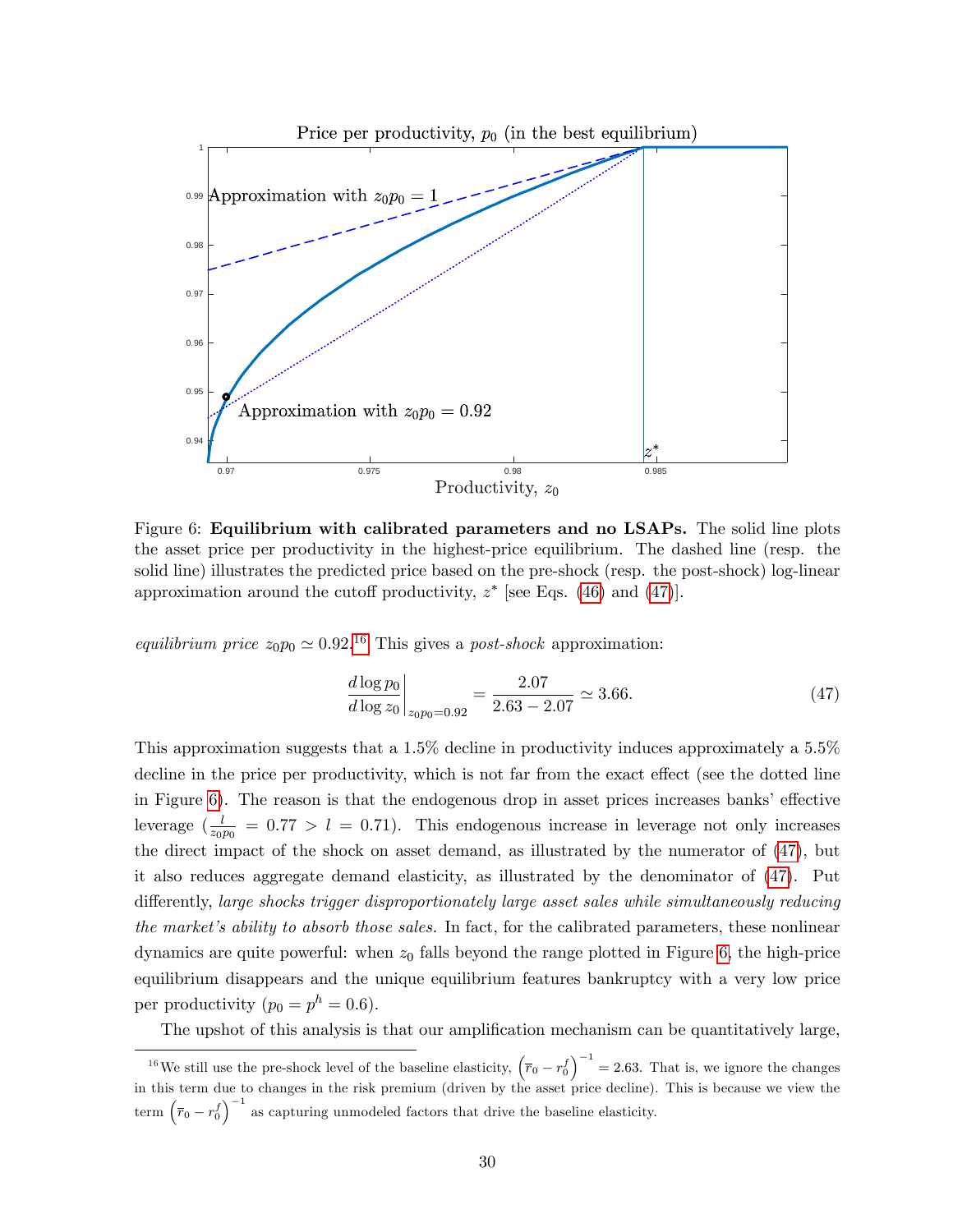

<span id="page-32-0"></span>Figure 7: The price impact of LSAPs with calibrated parameters. The solid (resp. the dashed line) line plots the asset price per productivity in the highest-price equilibrium with LSAPs (resp. without LSAPs).

even with a relatively low level of initial leverage, as long as the aggregate asset demand elasticity is calibrated to a level consistent with recent estimates. Moreover, risk-tolerance heterogeneity helps explain the low asset demand elasticity observed even during normal times.

Quantifying the price impact of LSAPs. Next consider Eq. [\(38\)](#page-26-3), which describes the marginal price impact of LSAPs. We evaluate this equation at the equilibrium with  $z_0 = 0.97$ . The asset demand elasticity evaluated at the equilibrium asset price is approximately given by  $\frac{\partial \log q_0}{\partial \log p_0}$  $\Big|_{z_0p_0=0.92}$  $= 2.63 - 2.07 = 0.56$  [see [\(47\)](#page-31-1)]. Therefore, Eq. [\(38\)](#page-26-3) implies that the price impact of LSAPs at this equilibrium is approximately  $\frac{d \log p_0}{d \lambda} = \frac{1}{1-\lambda}$  $1-\lambda$  $\frac{1}{0.56}$ . In particular, if the government purchases 1% of the asset supply, the price per productivity increases by approximately 1.8%.

Figure [7](#page-32-0) illustrates the impact of a 1% government asset purchase in the exact solution for the range of productivity shocks plotted in Figure [6.](#page-31-0) For  $z_0 = 0.97$ , the exact impact is close to the level predicted by the approximation (the discrepancy is driven by the endogeneity of the baseline elasticity,  $(\bar{r}_0 - r_0^f)$  $\boldsymbol{0}$  $\int^{-1}$ , as we describe in Footnote [16\)](#page-31-2). LSAPs have a sizeable impact on the equilibrium price as long as the interest rate is constrained. LSAPs also expand the range of productivities that allow for a high-price equilibrium. In fact, the marginal impact of LSAPs is extremely large for the range,  $z_0 \in [0.964, 969]$ . In these cases, the best equilibrium with a 1% government asset purchase features a relatively high price (plotted) whereas the unique equilibrium without LSAPs features bankruptcy with a very low price,  $p_0 = p^h = 0.6$  (outside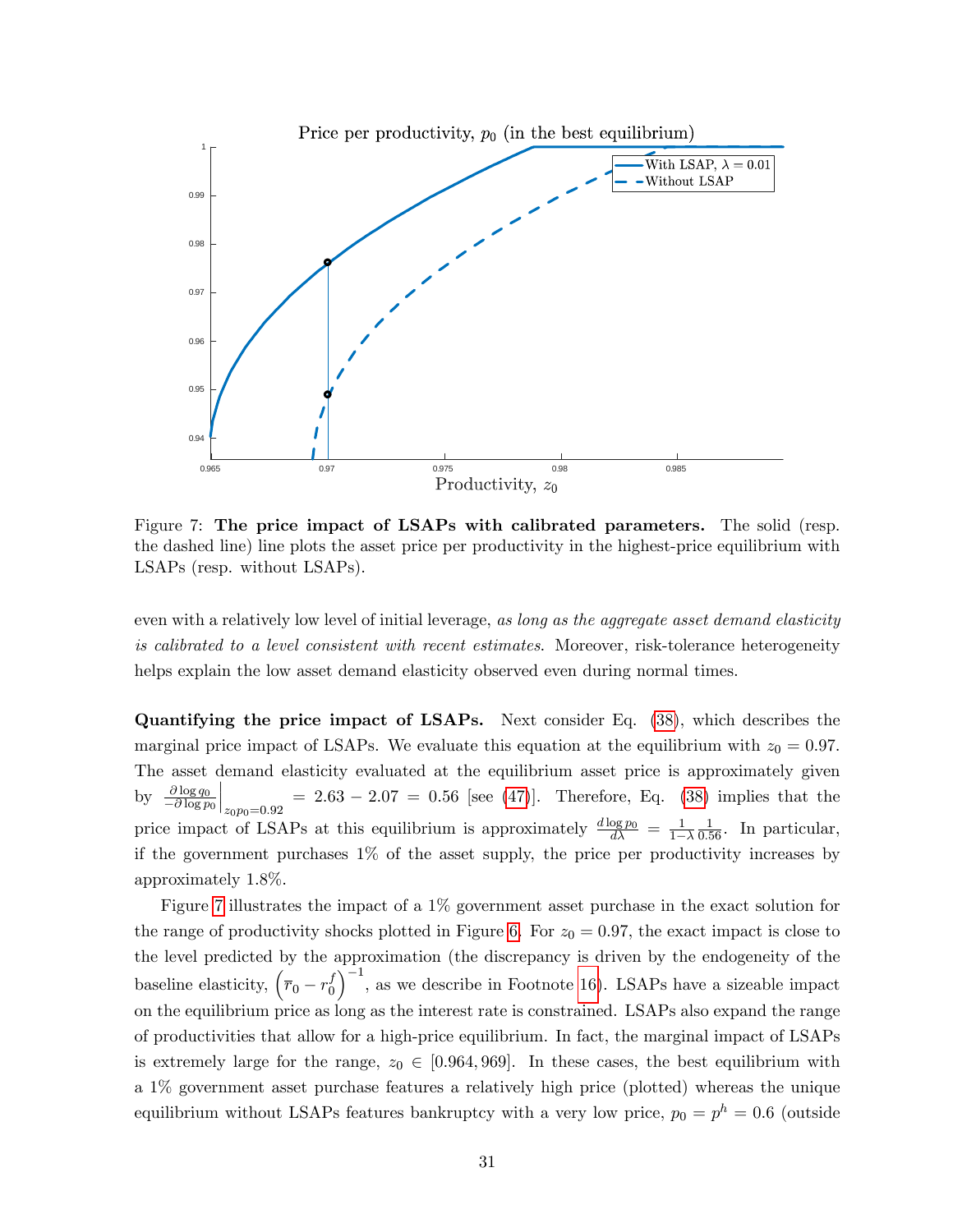the plot). We conclude that LSAPs can have a *quantitatively* meaningful effect on asset prices and therefore on aggregate demand and output.

# <span id="page-33-0"></span>4. Debt Overhang and Firm Insolvency

Since our main goal in this paper is to isolate the feedback between investors' endogenous risk tolerance and a large supply shock, we removed all other financial mechanisms. One financial mechanism that is particularly concerning in the context of the Covid-19 shock is firms' debt overhang. In this section we add debt overhang and show how it interacts with our risk-centric mechanism. Effectively, the corporate debt overhang problem creates a feedback between asset prices and productivity. This feedback makes the market's effective risk tolerance (and hence the required Sharpe ratio) more sensitive to asset prices, which strengthens our amplification mechanism and makes LSAPs more effective.

Recall that our baseline model features (New Keynesian) production firms that manage capital, produce (according to demand), and distribute their earnings to their owners. The market portfolio (which the agents trade among themselves) is a financial claim on all production firms. In this section, we assume production firms not only manage capital but also have debt liabilities (or debt claims) on each other. The market portfolio consists of the outstanding equity shares of all production firms. The value of an individual firm's equity is the value of its capital net of its debt liability (or plus its debt claim). Firms' debt liabilities and claims sum to zero, so the value of the market portfolio is still equal to the value of aggregate capital. However, the value of an indebted firm's equity share is less than the value of its capital. If the outstanding debt is too large, then the firm becomes insolvent.

Formally, there is a continuum of mass one of firms denoted by  $\nu \in [0, 1]$ . Each firm manages one unit of capital and starts with an outstanding debt position,  $b_0(\nu)$ , that must be settled in period 0. If  $b_0 (\nu) > 0$ , the firm has a debt liability to other firms. If  $b_0 (\nu) < 0$ , the firm has debt claims on other firms. These outstanding positions are distributed according to a cumulative distribution function  $dF(\cdot)$  that satisfies  $\int_{\nu} b_0(\nu) dF(\nu) = 0$ .

The firm can pay its debt using its earnings  $y_0(\nu)$ , or by issuing new claims backed by the (end-of-period) value of its assets (capital)  $z_0P_0$ . To make the analysis stark, we assume the firm faces no borrowing constraints. For concreteness, consider a firm whose debt exceeds its earnings,  $b_0(\nu) > y_0(\nu)$ . First suppose the firm's debt is not too large,

<span id="page-33-2"></span>
$$
b_0(\nu) \le y_0(\nu) + z_0 P_0. \tag{48}
$$

We assume this firm issues new equity shares without frictions so that (at the end of the period) the firm becomes entirely equity financed and previous debtholders own a fraction of the firm  $\zeta \in [0,1]$  that satisfies  $b_0(\nu) - y_0(\nu) = \zeta P_0 z_0$ .<sup>[17](#page-33-1)</sup> Next consider a firm with more debt that

<span id="page-33-1"></span> $17$ While we describe a specific financing arrangement, other arrangements would also work and would lead to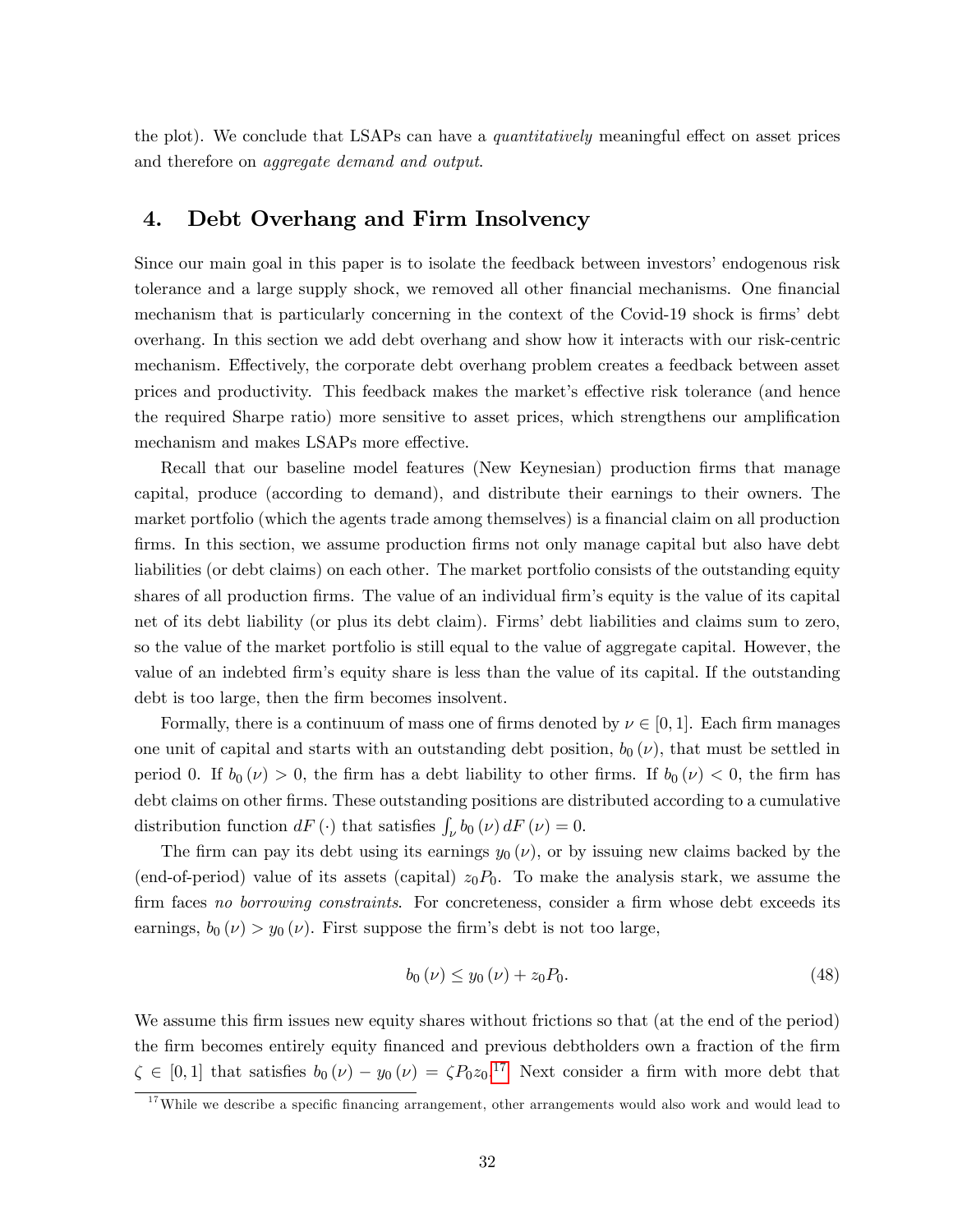violates condition [\(48\)](#page-33-2). These firms cannot fully pay back their debt: they become insolvent and go through a bankruptcy process that restructures their debt.

We assume insolvency is costly: specifically, insolvent firms' productivity shrinks to a fraction of solvent firms' productivity,  $\gamma \in [0,1]$  (for all periods  $t \geq 0$ ). The parameter  $\gamma$  captures the efficiency of bankruptcy (or reallocation, when bankruptcy is not available). If  $\gamma = 1$ , an insolvent firm continues to operate at the same productivity as before. If  $\gamma$  < 1, which is empirically more likely, insolvency lowers the firm's productivity permanently.<sup>[18](#page-34-0)</sup>

To close the model, we assume aggregate demand in period 0 is distributed among the solvent and insolvent firms according to their relative productivity levels. Specifically, let  $y_0$  denote the output of a solvent firm. We assume the output of an insolvent firm is given by  $\gamma y_0$ . Letting  $S \in (0, 1)$  denote the fraction of solvent firms, aggregate output is given by

$$
\overline{y}_0 = \overline{S}y_0
$$
 where  $\overline{S} = S + (1 - S)\gamma = \gamma + (1 - \gamma)S$ .

Likewise, we denote the value of a solvent firm's assets by  $P_0z_0$ . Then, the aggregate value of assets (or the market portfolio) is given by  $\overline{S}z_0P_0$ . Note that the asset price per (effective) productivity is still given by  $P_0$ . The rest of the model is unchanged.

Most of the analysis is similar to Section [1.](#page-8-0) In periods  $t \geq 1$ , Eqs. [\(11\)](#page-12-0) apply with the difference that  $y_t = Sz_t$ . Insolvencies that take place in period 0 permanently reduce productivity and output in subsequent periods. Consider period 0 where the interest rate policy might be constrained and output might also be influenced by aggregate demand. We have the following analogue of Eq. [\(9\)](#page-11-0):

$$
\overline{y}_0 = \sum_i c_0^i = \frac{1 - e^{-\rho}}{e^{-\rho}} \overline{S} z_0 P_0.
$$

Aggregate demand is still determined by aggregate wealth, but the latter has shrunk by a factor of  $\overline{S}$ . Recall that aggregate supply has also shrunk by the same factor. Using  $\overline{y}_0 = \overline{S}y_0$ , we obtain  $y_0 = \frac{1-e^{-\rho}}{e^{-\rho}} z_0 P_0$ : the output-asset price relation in [\(9\)](#page-11-0) applies for a solvent firm. Therefore, the efficient asset price per productivity is still given by  $P^* = \frac{e^{-\rho}}{1-e^{-\rho}}$ . As before, we define  $p_0 = P_0/P^* \in [0, 1]$  as the normalized price per productivity.

Combining the output of a solvent firm,  $y_0 = \frac{1-e^{-\rho}}{e^{-\rho}} z_0 P_0$ , with the solvency constraint [\(48\)](#page-33-2), we solve for the fraction of solvent firms:

$$
S = \Pr\left\{b(\nu) \le \frac{z_0 P_0}{e^{-\rho}}\right\} = F\left(\frac{z_0 P_0}{e^{-\rho}}\right) = F\left(\frac{z_0 p_0}{1 - e^{-\rho}}\right).
$$

identical allocations for firms that meet condition [\(48\)](#page-33-2). Under no arbitrage (which holds in our model) and no borrowing constraints (which we assume), the Örmís value is independent of whether it issues debt or equity (or other claims) and from whom it borrows.

<span id="page-34-0"></span><sup>&</sup>lt;sup>18</sup>The parameter  $\gamma$  is likely to have been especially low in the Covid-19 recession because the virus and lockdown measures restricted bankruptcy courts' capacity.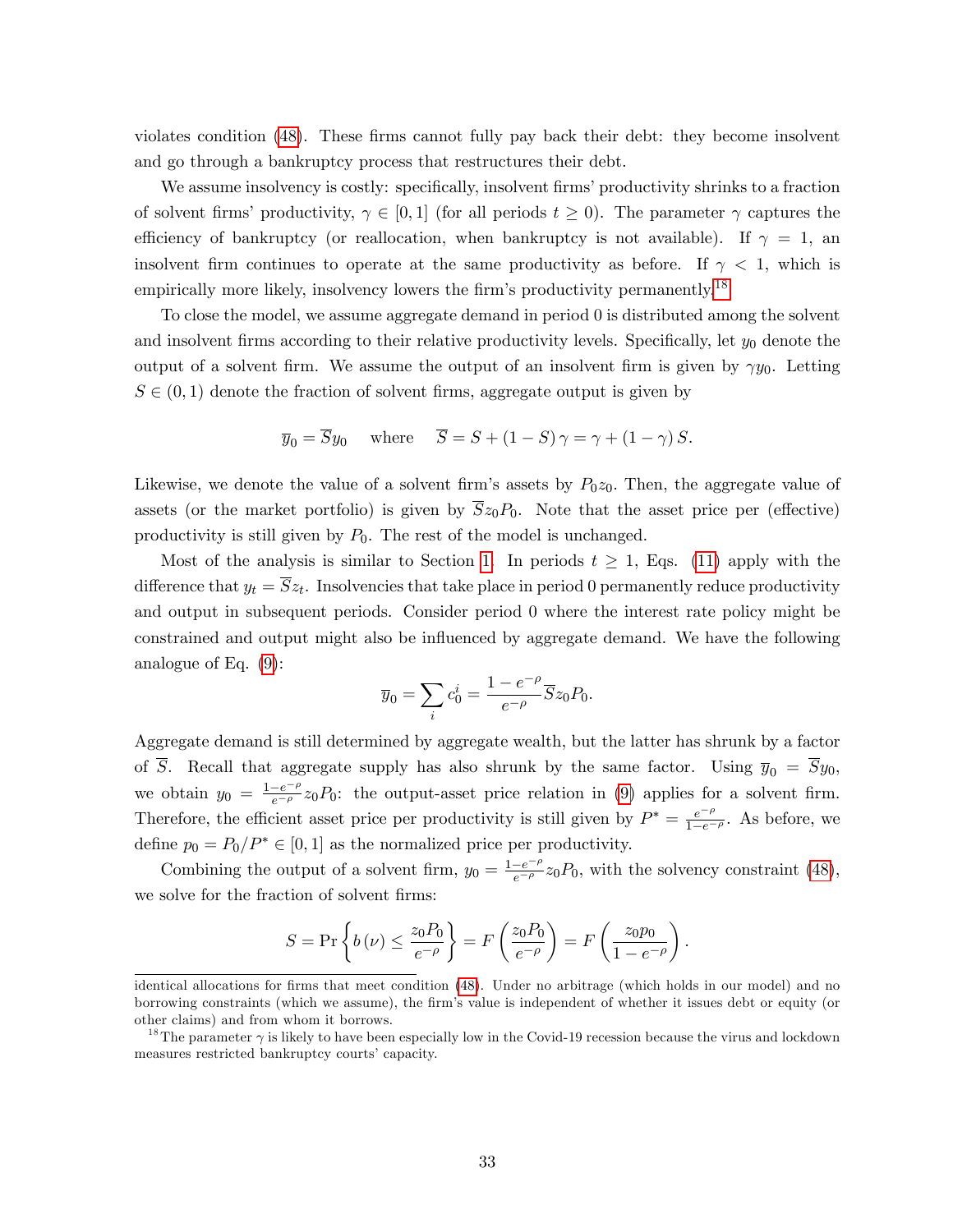This in turn implies the following *aggregate* output-asset price relation [cf. [\(9\)](#page-11-0)]:

<span id="page-35-1"></span>
$$
\overline{y}_0 = \overline{S}(z_0 p_0) z_0 p_0 \quad \text{where} \quad \overline{S}(z_0 p_0) \equiv \gamma + (1 - \gamma) F\left(\frac{z_0 p_0}{1 - e^{-\rho}}\right). \tag{49}
$$

Intuitively, debt overhang strengthens the output-asset price relation. Higher asset prices not only increase aggregate demand, as in our earlier analysis, but they also increase *aggregate* supply by enabling a greater fraction of indebted firms to remain solvent.

Next consider the characterization of the normalized asset price per productivity,  $p_0 \in [0, 1]$ . Most of the analysis from Section [1](#page-8-0) applies in this case. The main difference concerns banks wealth share, which is now given by

$$
\alpha = \alpha(z)
$$
 where  $z = \overline{S}(z_0p_0) z_0p_0$ .

Here,  $\alpha(z)$  is the same function as before [see [\(15\)](#page-13-3)]. Consequently, the risk balance condition is now given by  $|cf. (18)|$  $|cf. (18)|$  $|cf. (18)|$ 

<span id="page-35-2"></span>
$$
\frac{\sigma}{\tau\left(\overline{S}\left(z_{0}p_{0}\right)z_{0}p_{0}\right)} = \frac{\rho + g - \log\left(p_{0}\right) - r_{0}^{f}}{\sigma}.\tag{50}
$$

Intuitively, debt overhang strengthens the impact of asset prices on risk tolerance. An increase in firm insolvencies (a decrease in  $\overline{S}$ ) reduces the aggregate value of assets, which in turn reduces banks' wealth share. This reduces the market's effective risk tolerance and increases the required Sharpe ratio.[19](#page-35-0)

The equilibrium is characterized by Eqs. [\(49\)](#page-35-1) and [\(50\)](#page-35-2) and the interest rate policy. Figure [8](#page-36-1) illustrates the equilibrium for the earlier example that features a constrained interest rate  $r_0^f = 0$ . We assume the outstanding claims are uniformly distributed over  $[-b, b]$  for some  $b \ge 0$ . As before, the left panel shows the equilibrium as the intersection of the required and actual Sharpe ratios. The dashed red line plots the required Sharpe ratio for the baseline case in which firms do not have outstanding debt  $(b = 0)$ . The solid red line shows the required Sharpe ratio when firms are indebted  $(b > 0)$  and insolvency is costly  $(\gamma < 1)$ . Debt overhang shifts the curve for the required Sharpe ratio upward. This lowers the normalized asset price and exacerbates the demand recession (solid blue and red lines).

The right panel sheds further light on the mechanism by plotting the fraction of solvent firms, S. With debt overhang, the supply shock in this example would induce some insolvencies even if there were no demand recession,  $p_0 = 1$ . However, the equilibrium features more insolvencies. Intuitively, low demand and asset prices  $(p_0 < 1)$  push a greater fraction of firms into distress by reducing their earnings and asset prices.

<span id="page-35-0"></span> $19$ The actual Sharpe ratio remains unchanged. To see this, note that the market portfolio return is given by  $r_0 = \rho + \log \left( \frac{\overline{S}z_1 P^*}{\overline{S}z_0 P_0} \right)$  . This expression is the same as before since the current price and the future productivity (future payoffs) both scale with  $\overline{S}$  [see [\(16\)](#page-13-4)].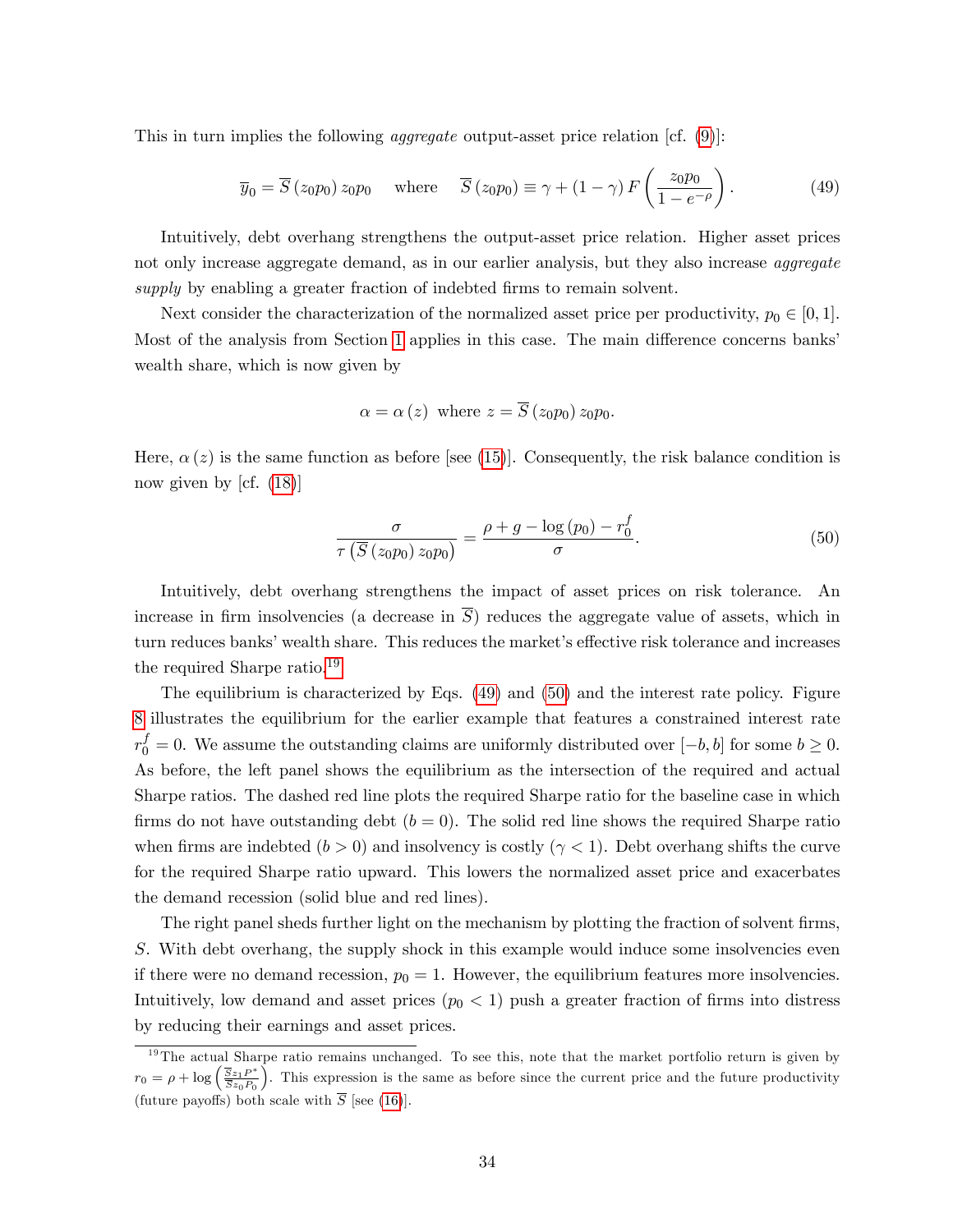

<span id="page-36-1"></span>Figure 8: The effect of supply shocks when the interest rate is constrained and firms have a debt overhang problem and face costly insolvencies.

Importantly, Figure [8](#page-36-1) illustrates that debt overhang also worsens asset price spirals (captured by the steepening of the required Sharpe ratio curve), as it makes the effective risk tolerance more sensitive to asset prices [see [\(50\)](#page-35-2)]. This feature, together with our analysis in the previous sections, suggests that debt overhang also increases the marginal impact of LSAPs (e.g., Figure [4\)](#page-23-0), which we verify in numerical simulations.

# <span id="page-36-0"></span>5. Final Remarks

In this paper we show that real (non-financial) shocks can endogenously reduce the market's risk tolerance and induce large contractions in asset prices and aggregate demand, and we demonstrate the effectiveness of LSAPs in mitigating these contractions. The key ingredient is heterogeneity in investors' risk tolerance. As aggregate conditions worsen, asset prices and the wealth share of risk tolerant agents decline. Thus, the "representative agent" becomes less risk tolerant and demands a higher Sharpe ratio to hold risky assets. With unconstrained monetary policy, a cut in interest rates is the most effective mechanism to increase the market's Sharpe ratio. If the central bank cannot cut interest rates, asset prices drop further and drag down aggregate demand and the wealth share of risk tolerant agents, triggering a downward spiral. LSAPs improve asset prices and aggregate demand by transferring risk to the government's balance sheet, and can be powerful since they reverse the downward spiral. Optimal LSAPs are larger when the government has greater future fiscal capacity and when the economy is more unstable at the outset, which happens when the risk tolerant agents' initial leverage is greater and when the shock is more severe. Corporate debt overhang problems strengthen our mechanisms by making the wealth share of risk tolerant agents (and thus the market's risk tolerance) more sensitive to asset prices.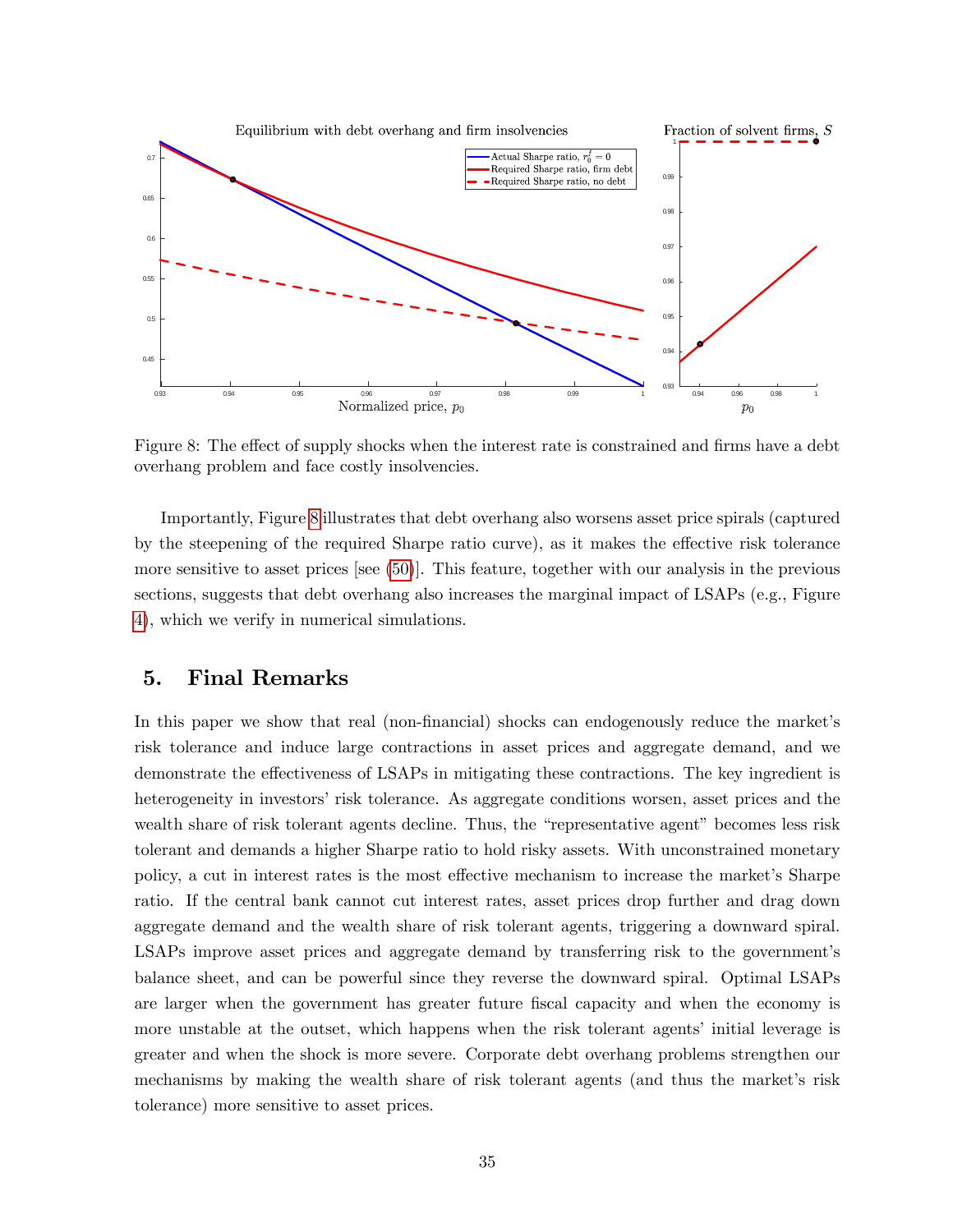Although our model is highly stylized, we can use it to gauge the quantitative importance of our mechanisms by focusing on the price elasticity of asset demand. We find that heterogeneity in risk tolerance helps explain the inelastic demand for aggregate assets observed in normal times, and it further reduces demand elasticity after a recessionary shock. When we calibrate the model to match recent estimates of aggregate asset demand elasticity and banks' leverage implied by the Fed's recent stress test scenarios, we find that aggregate shocks can induce a severe decline in asset prices absent policy intervention. In this context, we also find that LSAPs have a quantitatively meaningful impact on asset prices and output. The LSAPs have a sizeable impact as long as the economy is in a demand recession, and their marginal impact increases with the severity of the shock. In addition, the calibrated economy has multiple equilibria and LSAPs help shrink the range of shocks that plunge the economy into a unique bad equilibrium with bankruptcy and low asset prices.

Our analysis lends support to the unprecedented (in terms of size and speed) asset market interventions by the Fed and other major central banks around the world in response to the Önancial distress caused by the Covid-19 shock, and it highlights the importance of targeting assets held by levered investors. Importantly, the rationale for this policy in our framework is not to protect "the financial pipeline," however important this may be, but to boost aggregate demand when conventional monetary policy is constrained. While we focus on LSAPs, our analysis also supports other policy mechanisms that help reestablish equilibrium in risk markets. For example, loosening capital requirements is likely to increase effective risk tolerance and hence reduce the required Sharpe ratio. Likewise, any public guarantee or put policy that reduces perceived volatility is likely to reduce the gap between the required and actual Sharpe ratios at any given asset price level. We will explore some of these policies in future work.

An important practical concern with policies that support asset markets is the perception that they are distributionally unfair. Two observations diminish these concerns. First, in our framework the goal of these policies is *not* to transfer resources to risk-tolerant agents ("banks") but to boost aggregate demand. As such, these policies increase *everyone*'s income (see Remark [2](#page-15-1) for an example where hand-to-mouth consumers can be a main beneficiary). Second, the wealth share of "banks" in our model declines more than in a benchmark frictionless model in which outcomes are supply determined. Appropriately designed LSAPs (as well as conventional monetary policy) do not make "banks" wealthier—they only mitigate the additional decline in their wealth share that results from a demand recession.

A similar argument mitigates the concern that LSAPs can exacerbate moral hazard (see [Bornstein and Lorenzoni](#page-57-18) [\(2018\)](#page-57-18) for a formal analysis in the context of conventional monetary policy). The goal of the policy is not to insure "banks" against aggregate shocks, but only against the excessive decline in asset prices due to the constraint on monetary policy. Naturally, for shocks that are more predictable than the Covid-19 shock, LSAPs could be complemented with ex-ante macroprudential policies in order to reduce the magnitude of the required ex-post intervention. However, macroprudential policies are beneficial because of the aggregate de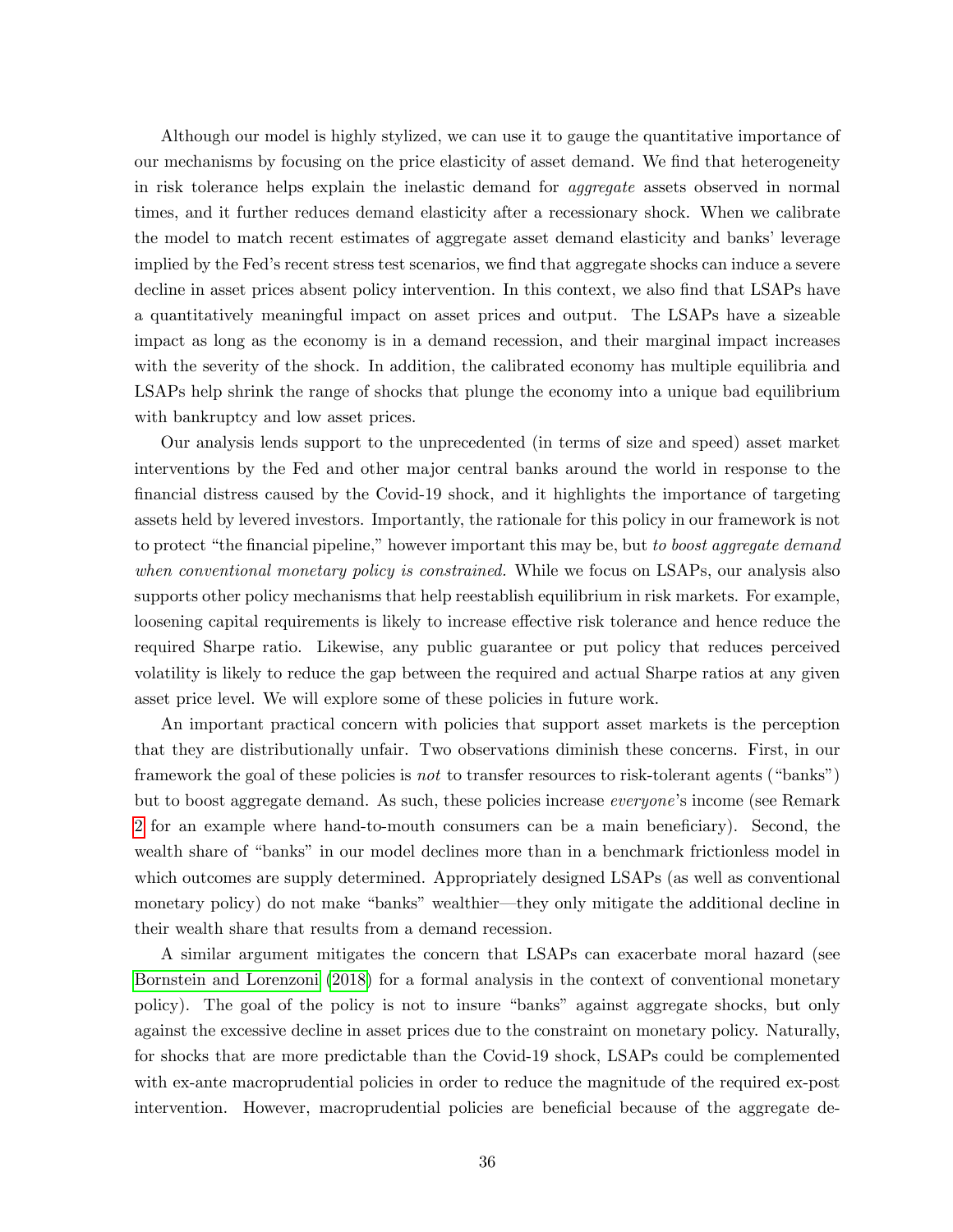mand externalities present in these models (e.g., [Korinek and Simsek](#page-60-18) [\(2016\)](#page-60-18); [Farhi and Werning](#page-59-20)  $(2016)$ ; [Caballero and Simsek](#page-58-0)  $(2020)$ ), that might be compounded by fire-sale externalities (e.g., [Lorenzoni](#page-60-19) [\(2008\)](#page-60-19); Dávila and Korinek [\(2018\)](#page-58-18)), rather than because of moral hazard concerns.

In isolating our key mechanisms, we ignored realistic dynamic aspects of the transmission of monetary policy. We complement this analysis in [Caballero and Simsek](#page-58-19) [\(2021a\)](#page-58-19), where we abstract from endogenous risk intolerance and focus on a version of the model where asset prices affect aggregate demand with a lag, as is well documented. In that context, we show that the optimal monetary policy response to the emergence of a negative output gap is front-loaded. In response to the policy, asset prices rise rapidly while aggregate demand recovers with a lag, which creates a large temporary gap between asset prices and real activity. This gap is consistent with the wide Wall Street/Main Street disconnect observed after the massive Fed intervention following the Covid-19 shock.

Finally, we do not argue that asset market policies should substitute for all other aggregate demand policies. In fact, the global expansion in fiscal policy in response to the Covid-19 shock has been as fast and remarkable as the response by central banks, and this seems appropriate to us. A pragmatic response to any severe recessionary shock mixes monetary and fiscal policy responses. Our paper highlights that LSAPs share many features with conventional monetary policy, and therefore provide an appropriate response when conventional monetary policy is constrained.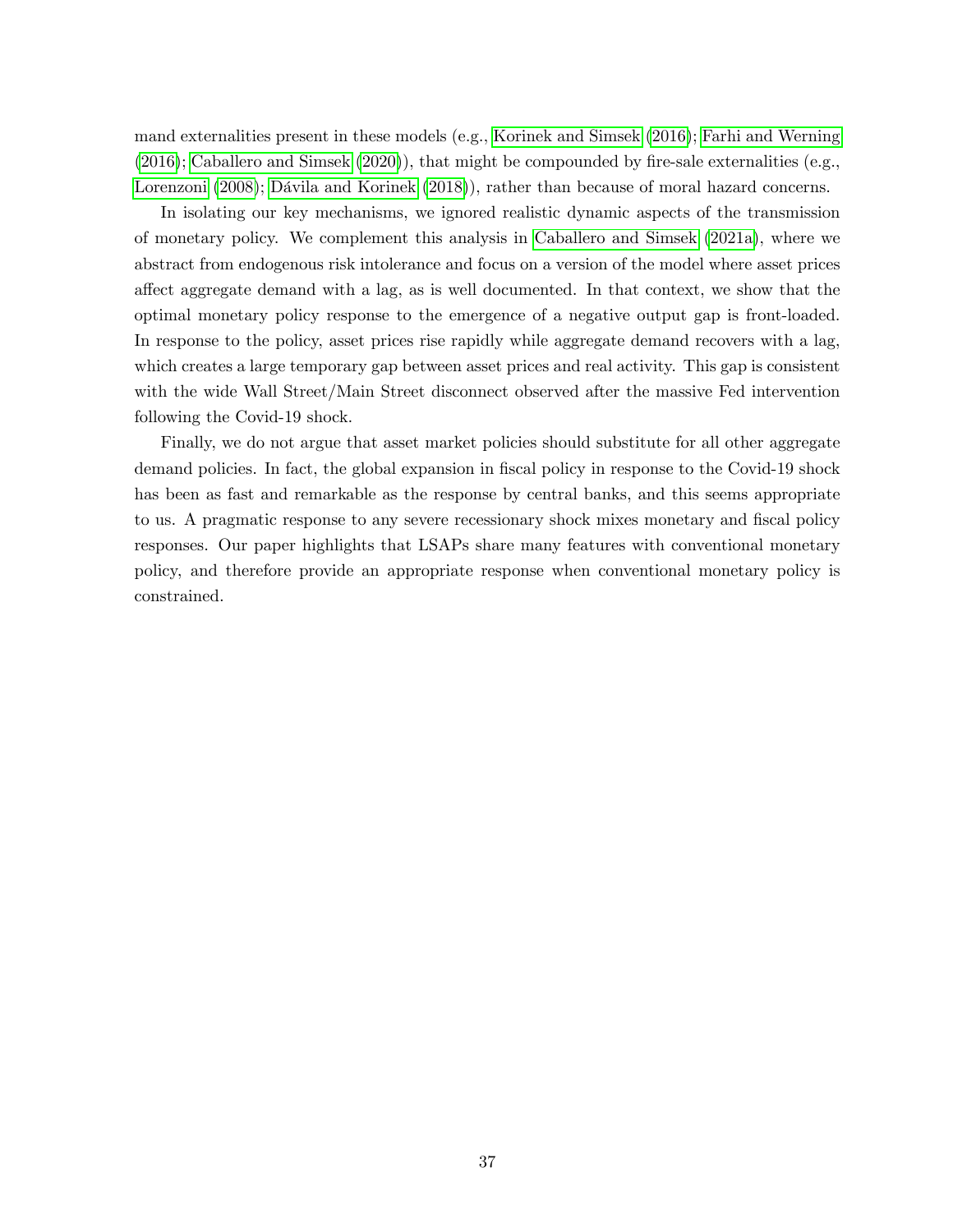# A. Appendix: Omitted derivations and proofs

This appendix presents the analytical derivations and proofs omitted from the main text. We first provide a New Keynesian microfoundation for nominal rigidities that ensure output is determined by demand [see Eq. [\(2\)](#page-9-1)]. We then present the details of the baseline model without LSAPs. Next, we consider the model with LSAPs. We then characterize the optimal LSAPs and derive the results we discuss in Section [2.2.](#page-24-2) Finally, we calculate the asset demand elasticities and the marginal price impact formulas that we use in Section [3.1.](#page-26-0)

### <span id="page-39-0"></span>A.1. New Keynesian microfoundation for nominal rigidities

The supply side features monopolistically competitive New Keynesian firms. Specifically, a continuum of measure one of production firms denoted by  $\nu$  own the capital stock (in equal proportion). They produce differentiated goods,  $y_t(\nu)$ , subject to the technology,

<span id="page-39-1"></span>
$$
y_t(\nu) = \eta_t(\nu) z_t. \tag{A.1}
$$

Here,  $\eta_t(\nu) \in [0, 1]$  denotes the firm's choice of capital utilization. We assume utilization is free up to  $\eta_t(\nu) = 1$  and infinitely costly afterwards. The production firms sell their output to a competitive final goods Örm with the CES technology,

<span id="page-39-3"></span>
$$
y_t = \left(\int_0^1 y_t \left(\nu\right)^{\frac{\varepsilon - 1}{\varepsilon}} d\nu\right)^{\varepsilon/(\varepsilon - 1)} \text{ for some } \varepsilon > 1. \tag{A.2}
$$

This implies the demand for a production firm satisfies,

<span id="page-39-2"></span>
$$
y_t(\nu) \le q_t(\nu)^{-\varepsilon} y_t
$$
  
where  $q_t(\nu) = Q_t(\nu) / Q_t$  and  $Q_t = \left( \int Q_t(\nu)^{1-\varepsilon} d\nu \right)^{1/(1-\varepsilon)}$ . (A.3)

Here,  $q_t(\nu)$  denotes the firm's relative price, which depends on its nominal price,  $Q_t(\nu)$ , as well as the ideal nominal price index,  $Q_t$ .

When capital is underutilized,  $\eta_t(\nu) < 1$ , the marginal cost of production is zero. Therefore, without nominal rigidities, the equilibrium always features full factor utilization,  $\eta_t(\nu) = 1$  and  $y_t = y_t(\nu) = z_t$ (see [Caballero and Simsek](#page-58-0) [\(2020\)](#page-58-0) for a derivation).

In contrast, we assume production firms have a preset nominal price that is common across firms,  $Q_t(\nu) = Q$ . Thus, the relative price of a firm is fixed and equal to one,  $q_t(\nu) = 1$ . The firm chooses the remaining variables,  $\eta_t(\nu) \in [0, 1]$ ,  $y_t(\nu)$ , to maximize its earnings,  $y_t(\nu)$ , subject to Eqs. (A.1) and  $(A.3)$ . The firm's problem becomes,

$$
\max_{\eta_t(\nu)} \eta_t(\nu) z_t \text{ s.t. } 0 \le \eta_t(\nu) \le 1 \text{ and } \eta_t(\nu) z_t \le y_t.
$$

The solution is given by,  $\eta_t(\nu) = \min\left(1, \frac{y_t}{z_t}\right)$ ). The firm optimally increases its production until the supply or the demand constraint binds. Using Eq.  $(A.2)$  to aggregate across all firms, we obtain Eq.  $(2)$ in the main text: that is, output is determined by aggregate demand subject to the capacity constraint.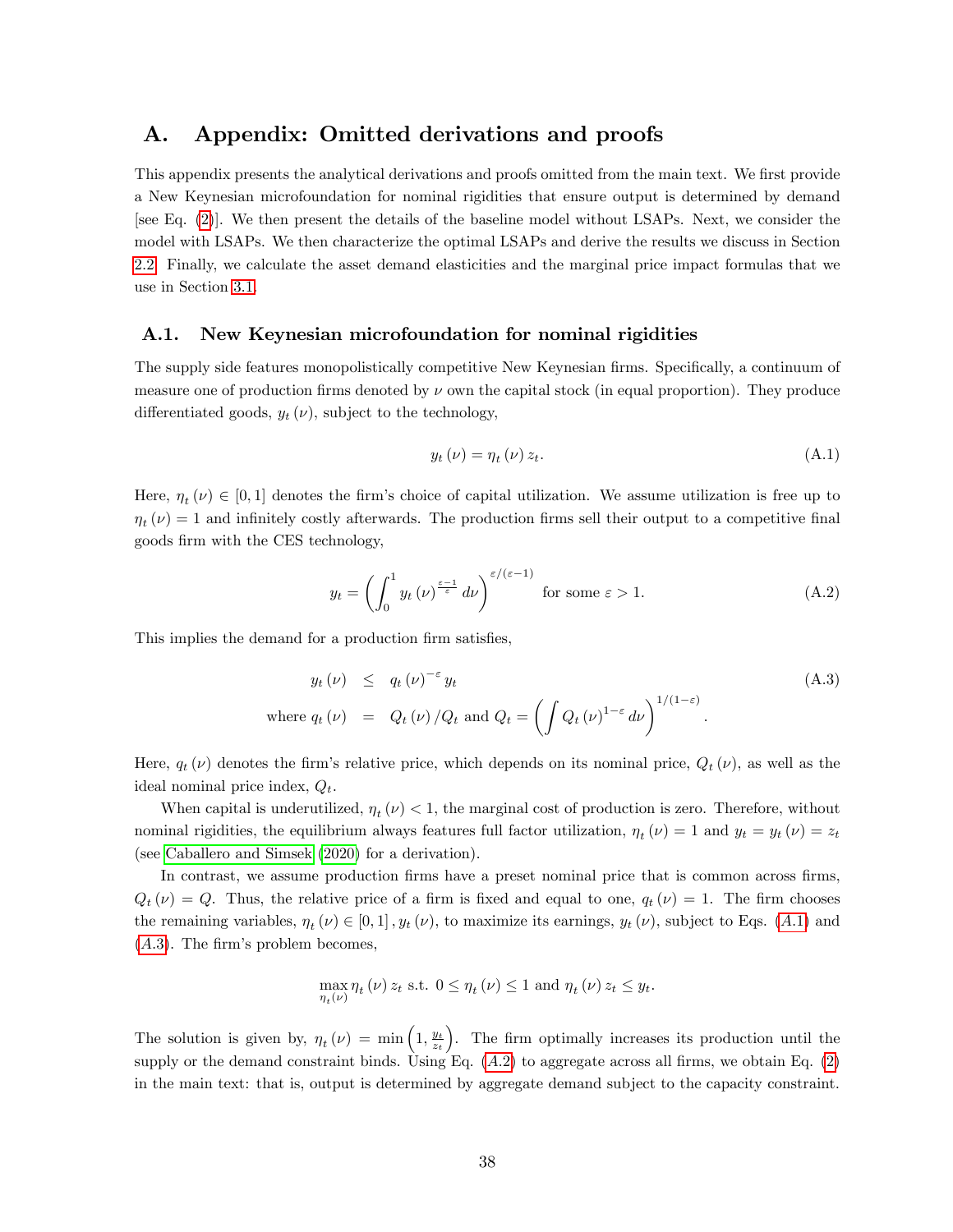### <span id="page-40-0"></span>A.2. Baseline model without policy

In this section, we complete the characterization of the equilibrium for the baseline model analyzed in Section [1.](#page-8-0) First, we formally state agents' preferences and problem. We then derive the optimality conditions and characterize the equilibrium for periods  $t \geq 1$  that feature no uncertainty. Then, we derive the (approximate) optimality conditions for period 0, characterize the equilibrium, and prove Proposition [1.](#page-17-2)

#### A.2.1. Agents' preferences and problem

Type  $i$  agents have recursive utility defined as,

<span id="page-40-2"></span>
$$
\log U_t^i = (1 - e^{-\rho}) \log (c_t^i) + e^{-\rho} \log V_{t+1}^i
$$
\nwhere  $V_{t+1}^i = \left( E \left[ (U_{t+1}^i)^{1-1/\tau^i} \right] \right)^{1/(1-1/\tau^i)}$ .

\n(A.4)

Here,  $V_{t+1}^i$  captures a certainty-equivalent measure of the next period's continuation utility. Note that the EIS is equal to one and the RRA is equal to  $1/\tau^i > 0$ . The case with  $\tau^i = 1$  is equivalent to timeseparable log utility. Absent an approximation, agents choose the path of consumption and portfolio allocations,  $\{c_t^i, \omega_t^i\}_{t=0}^{\infty}$ , that maximize  $(A.4)$  subject to the following budget constraints

<span id="page-40-3"></span>
$$
c_t^i + a_t^i = A_t^i
$$
  
\n
$$
A_{t+1}^i = a_t^i \left( \omega_t^i \exp(r_t) + (1 - \omega_t^i) \exp\left(r_t^f\right) \right).
$$
\n(A.5)

We also impose a nonnegative wealth requirement,  $A_{t+1}^i \geq 0$ , which is sufficient to rule out Ponzi schemes.

#### <span id="page-40-1"></span>A.2.2. Optimality conditions and equilibrium in periods  $t \geq 1$

Starting period 1 onward, there is no residual uncertainty. Therefore, the utility function in ([A:](#page-40-2)4) reduces to time-separable log utility. To see this, note that  $V_{t+n}^i = U_{t+n}^i$  for each  $t+n \ge t > 1$ . Substituting this into  $(A.4)$ , and iterating forward, we obtain:

<span id="page-40-4"></span>
$$
\log U_t^i = \left(1 - e^{-\rho}\right) \sum_{n=0}^{\infty} \left(e^{-\rho}\right)^n \log c_{t+n}^i \text{ for } t \ge 1.
$$
 (A.6)

It is then easy to check that the optimal consumption is given by,

$$
c_t^i = \left(1 - e^{-\rho}\right) A_t^i.
$$

This verifies Eq. [\(4\)](#page-10-3) for periods  $t \geq 1$ . Since there is no uncertainty, agents allocate their portfolio to the asset that has the higher return. In equilibrium, the asset returns are equated for asset markets to clear,  $r_t = r_t^f$  for  $t \ge 1$ . This verifies Eq. [\(5\)](#page-10-4).

We next characterize the equilibrium for periods  $t \geq 1$  and establish [\(11\)](#page-12-0). We conjecture an equilibrium in which the returns are strictly positive,  $r_t = r_t^f > 0$ , and the output is at its efficient level,  $y_t = z_t$ . In view of the output-asset price relation [\(9\)](#page-11-0), this implies  $P_t = P^* = \frac{e^{-\rho}}{1-e^{-\rho}}$  [see [\(10\)](#page-11-2)]. Substituting this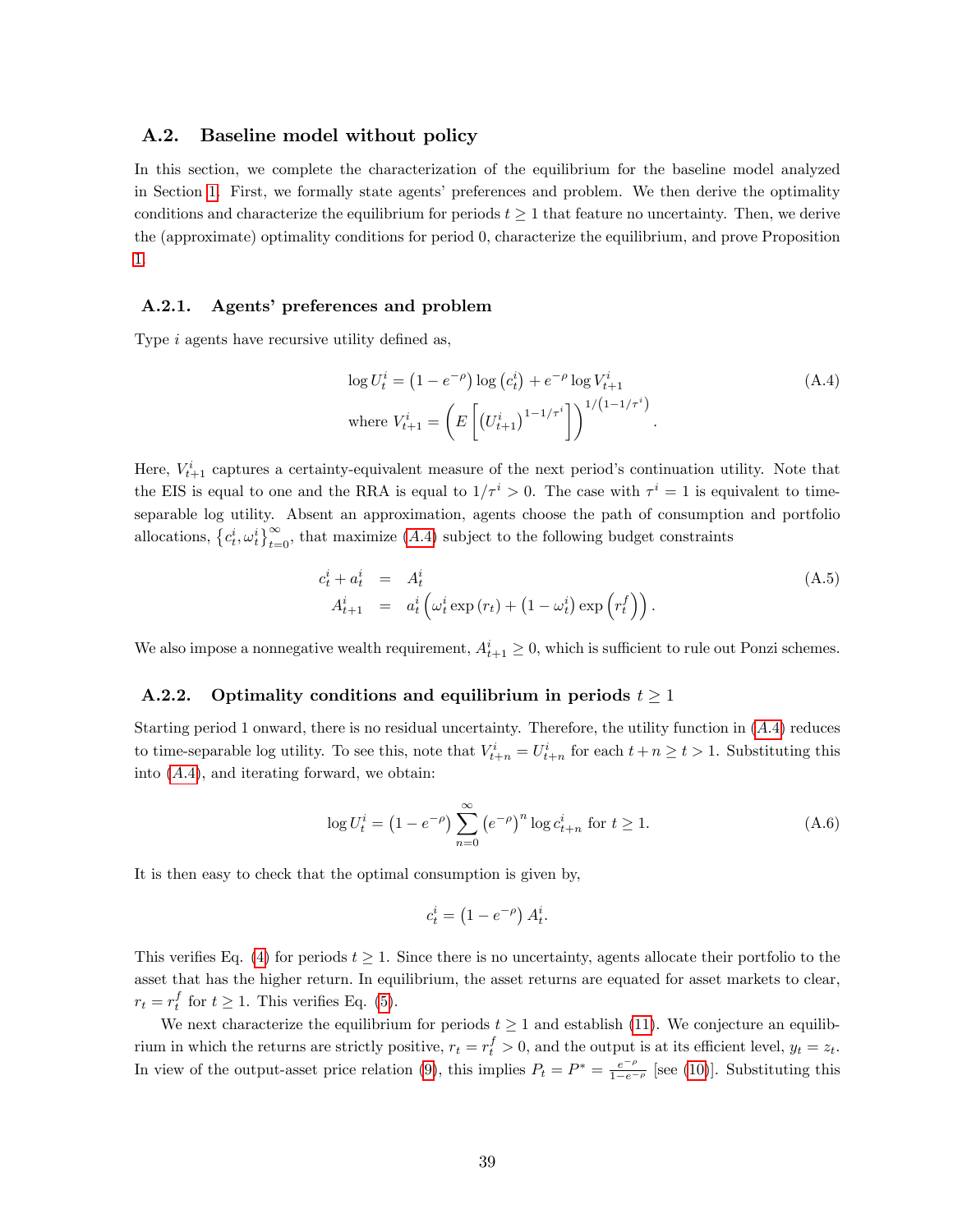into the asset return [\(3\)](#page-9-2), and using [\(1\)](#page-9-0), we obtain,

$$
r_t = \log \left( \frac{z_{t+1}}{z_t} \frac{1+P^*}{P^*} \right) = \rho + g
$$
 for  $t \ge 1$ .

This also implies  $r_t^f = r_t = \rho + g$ , verifying that the interest rate is strictly positive. Substituting this into agents' flow budget constraint in  $(A.5)$ , and using Eq.  $(4)$ , we obtain,

$$
A_{t+1}^{i} = a_{t}^{i} \exp (\rho + g) = A_{t}^{i} \exp (g) = A_{1}^{i} \exp (gt).
$$

This establishes that the continuation equilibrium is given by [\(11\)](#page-12-0).

We also calculate agents' continuation utility in period 1 along the equilibrium path. Substituting  $c_t^i = (1 - e^{-\rho}) A_t^i$  and  $A_t^i = A_1^i \exp(g(t-1))$ , Eq. (A.6) implies

<span id="page-41-4"></span>
$$
\log U_1^i\left(A_1^i\right) = \log U_1\left(1\right) + \log A_1^i. \tag{A.7}
$$

Here,  $U_1$  (1) captures agents' (common) unit-wealth continuation utility. It depends on the parameters  $(\rho, g)$  but it is independent of the realization of the productivity shock in period 1,  $z_1$ . This enables us to capture the agent's preferences in period  $0$  with the following shifted utility function,

<span id="page-41-0"></span>
$$
u_0^i(A_0^i) \equiv \log U_0^i - e^{-\rho} \log U_1(1)
$$
  
=  $(1 - e^{-\rho}) \log (c_0^i) + e^{-\rho} \log \left( E \left[ (A_1^i)^{(\tau^i - 1)/\tau^i} \right] \right)^{\tau^i/(\tau^i - 1)}.$  (A.8)

#### A.2.3. Optimality conditions in period 0

Next consider the agent's problem in period 0. Using Eqs.  $(A.8)$  and  $(A.5)$ , we can write the agent's problem as

<span id="page-41-3"></span>
$$
u_0^i\left(A_0^i\right) = \max_{c_0, a_0, \omega} \left(1 - e^{-\rho}\right) \log c_0 + e^{-\rho} \log \left(E\left[A_1^{\left(\tau^i - 1\right)/\tau^i}\right]\right)^{\tau^i / \left(\tau^i - 1\right)} \tag{A.9}
$$

s.t. 
$$
c_0 + a_0 = A_0^i
$$
  
and  $A_1 = a_0 \left( \omega \exp(r_0) + (1 - \omega) \exp\left(r_0^f\right) \right)$ . (A.10)

Here, A1, denotes the wealth in period 1 as a function of the initial and the realized productivity. Recall that agents' initial endowments,  $A_0^i$ , are given by [\(12\)](#page-12-1).

In view of the Epstein-Zin functional form, agents can be thought of as solving the intertemporal problem,

<span id="page-41-1"></span>
$$
u_0^i\left(A_0^i\right) = \max_{a_0} \left(1 - e^{-\rho}\right) \log \left(A_0^i - a_0\right) + e^{-\rho} \log \left(R_0^{CE, i} a_0\right). \tag{A.11}
$$

Here,  $R_0^{CE,i}$  denotes investors' certainty-equivalent portfolio return per dollar. Absent an approximation, it would correspond to the solution to the following portfolio optimization problem:

<span id="page-41-2"></span>
$$
R_0^{CE,i} = \max_{\omega} \left( E\left[ (R_0^p)^{(\tau^i - 1)/\tau^i} \right] \right)^{\tau^i/(\tau^i - 1)}
$$
  
and  $R_0^p = \omega \exp(r_0) + (1 - \omega) \exp(r_0^f)$ . (A.12)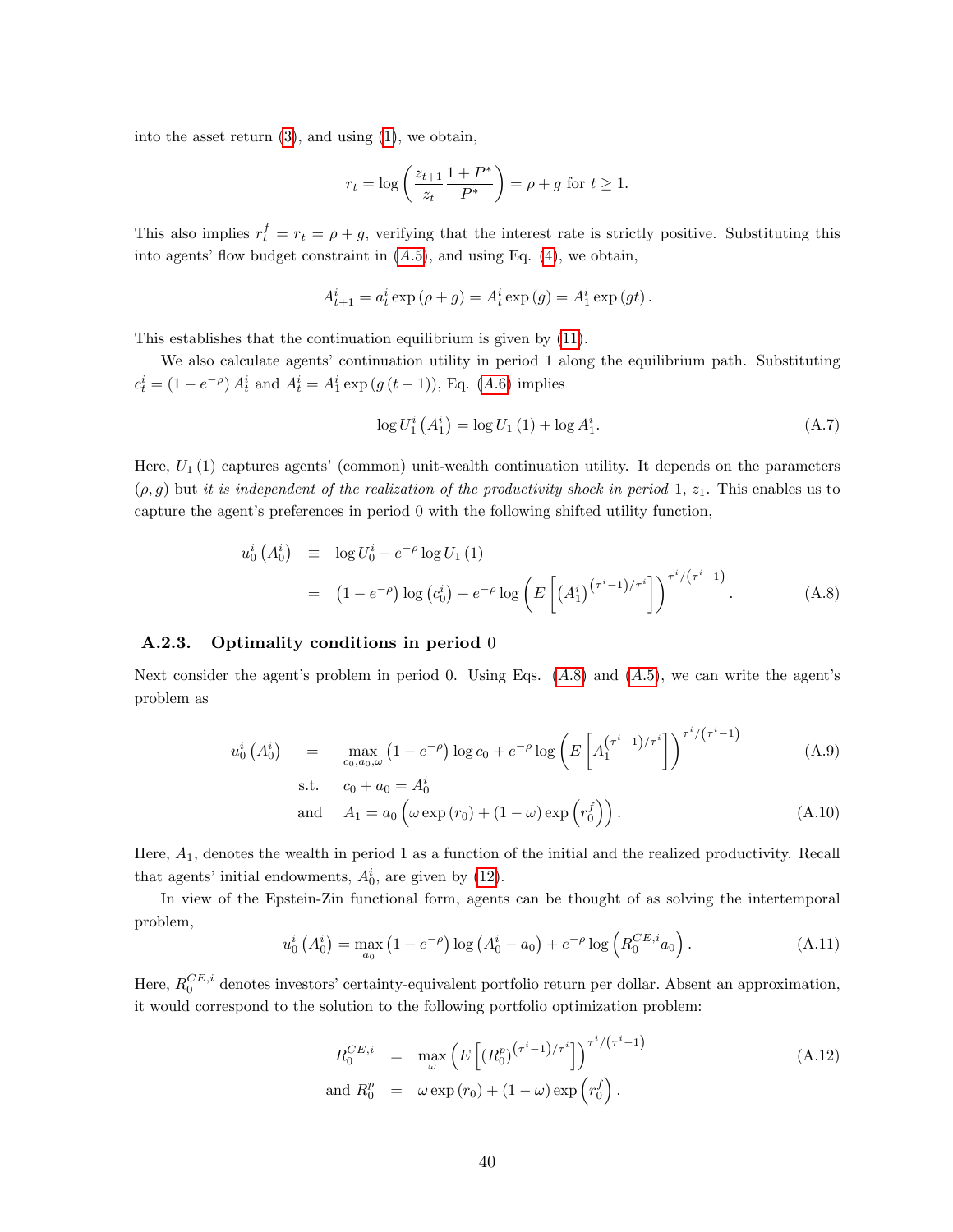The variable,  $R_0^p$ , denotes the realized portfolio return per dollar.

The first order condition for problem  $(A.11)$  $(A.11)$  implies Eq.  $(4)$  in the main text. That is, regardless of her certainty-equivalent portfolio return, the investor consumes and saves a constant fraction of her lifetime wealth.

The portfolio problem  $(A.12)$  $(A.12)$  is more complicated. To simplify the problem, we note that Eqs.  $(3), (9)$  $(3), (9)$  $(3), (9)$ and [\(1\)](#page-9-0) imply,

<span id="page-42-3"></span>
$$
r_0 = \rho + \log\left(\frac{z_1 P^*}{z_0 P_0}\right) \sim N\left(\rho + \log\frac{\overline{z}_1}{z_0} - \log\left(\frac{P_0}{P^*}\right) - \frac{\sigma^2}{2}, \sigma^2\right). \tag{A.13}
$$

Thus, the market portfolio return follows a log-Normal distribution. In general, the portfolio return in (A:[12\)](#page-41-2) does not follow a log-Normal distribution. However, for relatively short horizons, the portfolio return remains close to a log-Normal distribution. This motivates an approximation that is widely used in the literature (see [Campbell and Viceira](#page-58-16) [\(2002\)](#page-58-16)). This approximation becomes exact if the portfolio return follows a log-Normal distribution ( $\omega = 1$ ) as well as in the continuous time limit.

Specifically, we assume agents choose portfolios (and evaluate the resulting certainty-equivalent return,  $R_0^{CE,i}$ ) by solving the following approximate portfolio problem:

<span id="page-42-0"></span>
$$
\log R_0^{CE,i} - r_0^f \simeq \max_{\omega} \omega \pi - \frac{1}{2} \frac{1}{\tau^i} \omega^2 \sigma^2
$$
\nwhere  $\pi = E[r_0] + \frac{\sigma^2}{2} - r_0^f$ .

\n(A.14)

Here,  $\pi$  denotes the risk premium on the market portfolio and  $\sigma$  is its standard deviation (measured in log returns). The problem says that the agent trades off its portfolio mean (in excess of the risk-free rate),  $\omega\pi$ , with its portfolio variance,  $\omega^2\sigma^2$ . The first order condition for this problem implies Eq. [\(6\)](#page-10-0) in the main text.

#### <span id="page-42-1"></span>A.2.4. Equilibrium in period 0

Recall that the equilibrium is characterized by Eqs.  $(18 - 19)$  $(18 - 19)$  $(18 - 19)$  along with the monetary policy rule. In the main text, we derive these equations. We also characterize the equilibrium with partly temporary supply shocks (see Section [1.2\)](#page-15-3). We next characterize the equilibrium with permanent supply shock, assuming  $\frac{\overline{z}_1}{z_0} = g$ , and prove Proposition [1.](#page-17-2)

We first describe the equilibrium in terms of an auxiliary function. Consider the function:

<span id="page-42-2"></span>
$$
F(p_0; z_0) = \frac{\sigma^2}{\overline{\tau} - \frac{\kappa l (\tau^b - \tau^h)}{z_0 p_0}} + \log (p_0) - (\rho + g)
$$
\n(A.15)

\nwhere  $\overline{\tau} = \tau^h + \kappa (\tau^b - \tau^h)$ .

This function is defined over the domain  $p_0 \in (p_0, \infty)$ , where  $p_0 = \frac{\kappa l(\tau^b - \tau^h)}{z_0 \overline{\tau}}$  $\frac{1}{z_0\overline{\tau}}$ . Eq. [\(18\)](#page-13-2) implies that every interior equilibrium,  $p_0 \in (p^h, 1)$ , corresponds to a zero of this function. Conversely, every zero of the function that falls in the range,  $p_0 \in (p^h, 1)$ , corresponds to an interior equilibrium. The zeros that fall outside this range do not correspond to an equilibrium. Finally, there is a corner equilibrium with  $p_0 = 1$  (and  $r_0^f \ge 0$ ) iff  $F(1; z_0) \le 0$ ; and there is a corner equilibrium with  $p_0 = p^h$  (and bankruptcy) iff  $F(p^h; z_0) \geq 0.$ 

We next establish some properties of the auxiliary function that facilities the proof. Consider the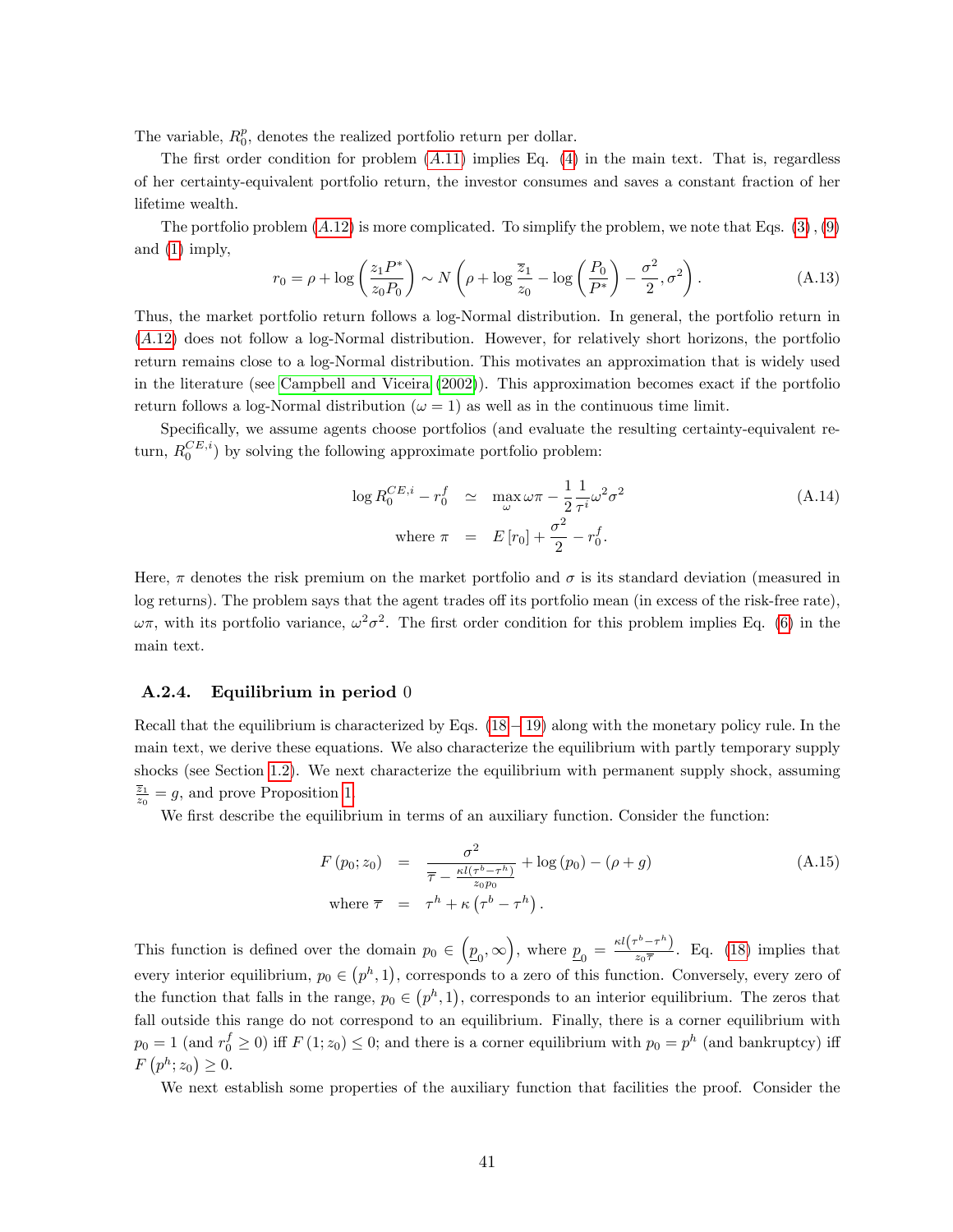monotone change of variables:

$$
\tau = \overline{\tau} - \frac{\kappa l \left(\tau^b - \tau^h\right)}{z_0 p_0} \Leftrightarrow p_0 = \frac{\kappa l \left(\tau^b - \tau^h\right) / z_0}{\overline{\tau} - \tau}.
$$
\n(A.16)

In terms of the new variable, the auxiliary function corresponds to the transformed function:

$$
f(\tau) \equiv \begin{pmatrix} \frac{\sigma^2}{\tau} - \log(\overline{\tau} - \tau) + \log l - \log z_0 \\ -(\rho + g) + \log \left(\kappa (\tau^b - \tau^h)\right) \end{pmatrix}.
$$
 (A.17)

This function has the domain  $\tau \in (0, \overline{\tau})$ , and it is strictly convex, that is:

$$
f''\left(\tau\right) = \frac{2\sigma^2}{\tau} + \frac{1}{\left(\overline{\tau} - \tau\right)^2} > 0
$$

The function also satisfies  $\lim_{\tau \to 0} f (\tau) = \lim_{\tau \to \overline{\tau}} f (\tau) = \infty$ . These observations imply that the zeros of the transformed function  $f(\cdot)$  have the same characteristics as an upward-pointing parabola. The original function  $F(\cdot; z_0)$  adopts the same characteristics. In particular, the function either does not have any (interior) zero:

<span id="page-43-2"></span>
$$
F(p_0; z_0) \ge 0 \text{ for } p_0 \in \left(\underline{p}_0, \infty\right),\tag{A.18}
$$

or it has exactly two interior zeros:

<span id="page-43-0"></span>
$$
F(p_0^1; z_0) = F(p_0^2; z_0) = 0 \text{ for } \underline{p}_0 < p_0^1 < p_0^2
$$
\n
$$
\text{with } F(p_0; z_0) < 0 \text{ for } p_0 \in (p_0^1, p_0^2) \text{ and } F(p_0; z_0) > 0 \text{ otherwise.}
$$
\n
$$
\tag{A.19}
$$

**Proof of Proposition [1.](#page-17-2)** Consider the first part that concerns the case,  $z_0 > z^h = \frac{l}{p^h}$  [see [\(25\)](#page-17-0)]. This condition implies the auxiliary function in  $(A.15)$  $(A.15)$  satisfies:

<span id="page-43-1"></span>
$$
F(p^{h}; z_{0}) = \frac{\sigma^{2}}{\tau(z_{0}p^{h})} + \log(p^{h}) - (\rho + g)
$$
  
< 
$$
< \frac{\sigma^{2}}{\tau^{h}} + \log(p^{h}) - (\rho + g) = 0.
$$
 (A.20)

Here, the inequality follows since  $z_0 > z^h = \frac{l}{p^h}$  implies  $\tau (z_0 p^h) > \tau (l) = \tau^h$ . The equality follows from the definition of  $p^h$ . This rules out the corner equilibrium with  $p_0 = p^h$ . Combining this observation with Eq. (A.[19\)](#page-43-0) also implies that we must have the case (A.19) with  $p^h$  falling between the two zeros. This in turn implies there is a unique equilibrium that depends on the sign of  $F(1; z_0)$ . When  $F(1; z_0) > 0$ , there is an interior equilibrium with  $p_0 \in (p^h, 1)$ . When  $F(1; z_0) \leq 0$ , there is a corner equilibrium with  $p_0 = 1$ . Note also that  $F(1; z_0) = \frac{\sigma^2}{\tau(z_0)} - (\rho + g)$  implies that the condition,  $F(1; z_0) > 0$ , is equivalent to  $z_0 < z^*$  from the definition of  $z^*$  [see [\(26\)](#page-17-1)]. This proves that there is a unique interior equilibrium when  $z_0 < z^*$  (and  $z_0 > z^h$ ) and there is a unique corner equilibrium when  $z_0 \geq z^*$  (and  $z_0 > z^h$ ).

Next consider the comparative statics of the interior equilibrium with respect to  $z_0$ . Note that  $F(p_0; z_0)$  is decreasing in  $z_0$ . Therefore, greater  $z_0$  shifts  $F(p_0; z_0)$  downward, which increases the (greater) zero of the function that corresponds to the equilibrium. This establishes  $\frac{dp_0}{dz_0} > 0$  and completes the proof of the first part.

Next suppose  $z_0 < z^h = \frac{l}{p^h}$ . We have the opposite of  $(A.20)$  $(A.20)$ , which implies that there is a corner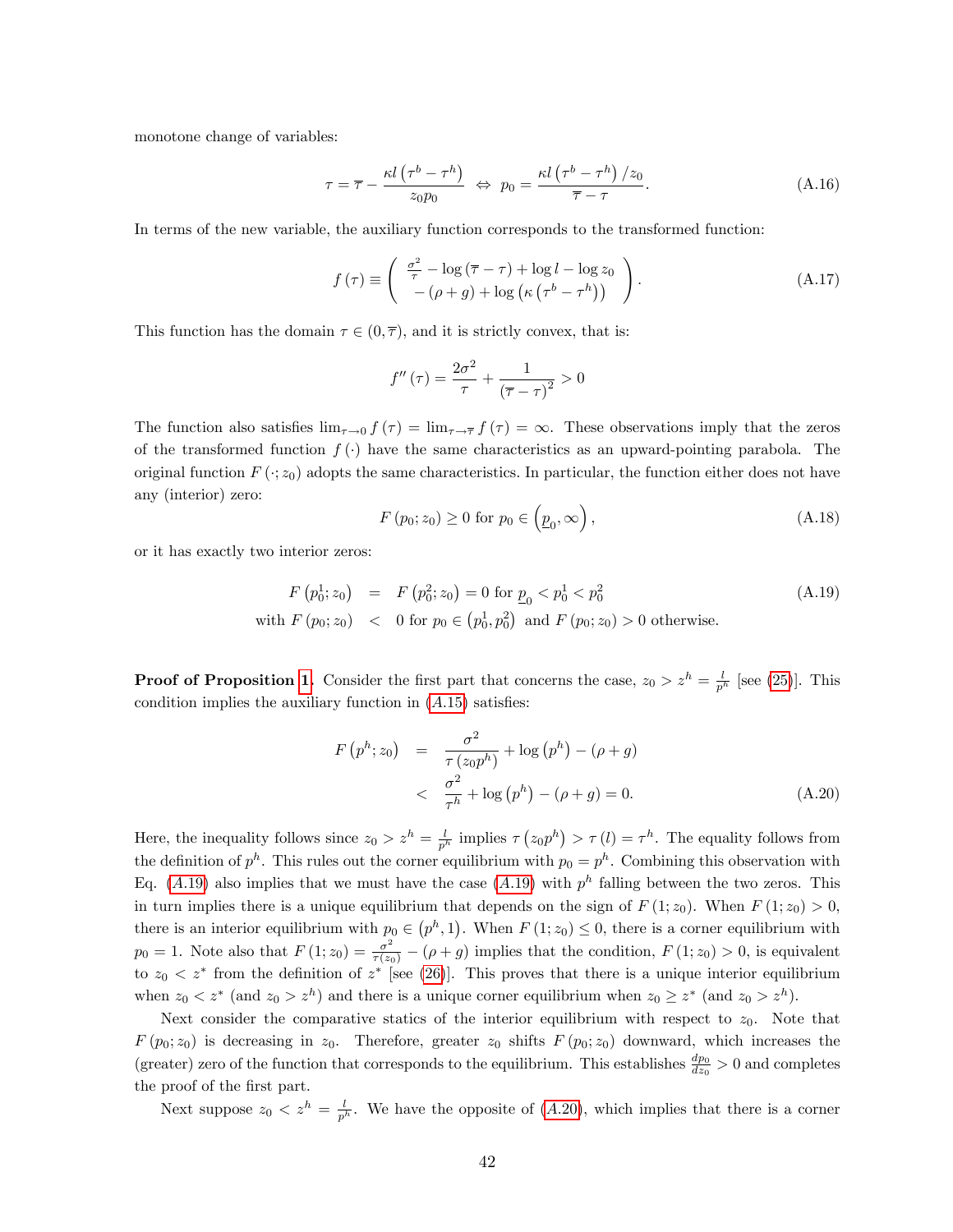equilibrium with  $p_0 = p^h$ . In this case, there can also be other equilibria. To see this, consider  $z_0 \in (z^*, z^h)$ (assuming the interval is nonempty). Then, we have:

$$
F(1; z_0) = \frac{\sigma^2}{\tau(z_0)} - (\rho + g) < \frac{\sigma^2}{\tau(z^*)} - (\rho + g) = 0. \tag{A.21}
$$

Here, the inequality follows since  $z_0 > z^*$  and the equality follows from the definition of  $z^*$ . This implies that there is a corner equilibrium with  $p_0 = 1$ . In particular in this case  $p_0 = p^h$  and  $p_0 = 1$  are both corner equilibria. This completes the proof of the proposition.  $\Box$ 

### A.3. Model with large-scale asset purchases

In this section, we present the details of the extended model with LSAPs that we analyze in Section [2.](#page-20-1) We first describe the government's budget constraints. We then describe the government's decisions in periods  $t \geq 1$  and characterize the equilibrium in these periods. Then, we complete the characterization of the equilibrium in period 0 and prove Proposition [2.](#page-22-3) Section [A.4](#page-46-0) at the end of this appendix characterizes the optimal LSAPs that we discuss in Section [2.2.](#page-24-2)

### A.3.1. Government's budget constraints

The government is endowed with some income in future periods  $t \geq 1$  given by  $y_t \eta^g$ . These endowments can be thought of as tax claims on future generations that are not active in financial markets in period 0. In particular, future government taxes (or spending) do not directly affect the agents that are active in Önancial markets in period 0, which implies that Ricardian equivalence does not apply in this period. We also assume future tax capacity is proportional to future output, which simplifies the analysis but is not necessary for our results (in fact, making the government's tax capacity safer would strengthen our results).

Specifically, that the government can be equivalently thought of as being endowed with  $\eta^g$  units of the market portfolio at the end of period 0 (excluding the dividend income in period 0). Thus, the government's wealth at the end of period  $0$  is given by Eq.  $(28)$ ,

$$
a_0^g = z_0 P_0 \eta^g.
$$

In period 0, the government chooses the fraction of its wealth to allocate to the market portfolio,  $\omega_0^g$ . This determines the government's wealth in period 1, that is,

$$
A_1^g = a_0^g \left( \omega_0^g \exp(r_0) + (1 - \omega_0^g) \exp r_0^f \right).
$$
 (A.22)

Note that choosing  $\omega_0^g = 1$  replicates the government's initial endowment. Choosing a greater portfolio weight,  $\omega_0^g > 1$ , corresponds to investing additional units of the risky asset by issuing safe assets.

In periods  $t \geq 1$ , the government chooses its spending,  $c_t^g$ , assets  $a_t^g$ , and portfolio allocation,  $\omega_t^g$ . Therefore, its budget constraints satisfy the following analogue of agents' budget constraints  $(A.10)$  $(A.10)$ ,

<span id="page-44-0"></span>
$$
c_t^g + a_t^g = A_t^g
$$
  
\n
$$
A_{t+1}^g = a_t \left( \omega_t^g \exp(r_t) + (1 - \omega_t^g) \exp\left(r_t^f\right) \right) \text{ for } t \ge 1.
$$
\n(A.23)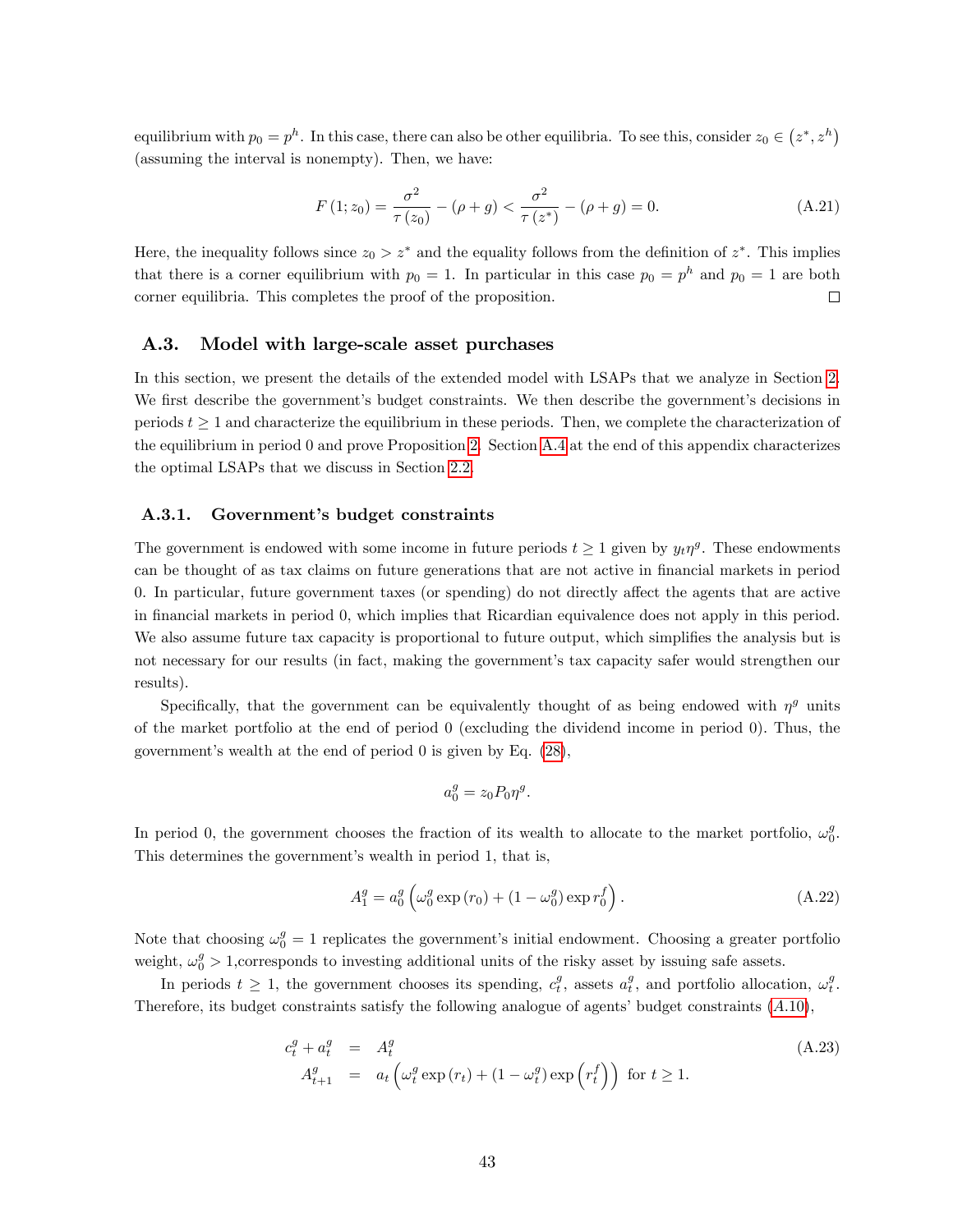### <span id="page-45-0"></span>A.3.2. Equilibrium in periods  $t \geq 1$  with government

Note that government tax revenues effectively expand the supply of the market portfolio by  $\eta^g$  units. Therefore, agents start period 1 with initial wealth levels,  $A_1^i$  (determined by their past investment decisions), that satisfy the resource constraint

<span id="page-45-3"></span>
$$
\sum_{i \in \{g,b,h\}} A_1^i = (y_1 + z_1 P_1) (1 + \eta^g).
$$
 (A.24)

Likewise, asset market clearing conditions for each  $t \geq 1$  are given by [cf. [\(7\)](#page-10-2)],

<span id="page-45-2"></span>
$$
\sum_{i \in \{g,b,h\}} a_t^i = \sum_{i \in \{g,b,h\}} \omega_t^i a_t^i = z_t P_t (1 + \eta^g).
$$
 (A.25)

The equilibrium depends on the spending path the government chooses,  ${c_t^g}_{t=1}^{\infty}$ . Recall that absent government the economy is on a balanced growth path in which output is at its potential and agentsí consumption and assets grow at the constant rate,  $g$  [see Eqs. [\(11\)](#page-12-0)]. We assume the government also chooses to grow its spending at the constant rate,  $g$  (subject to its lifetime budget constraint). This assumption is natural, and it is also optimal given the government's objective function that we introduce later in the appendix.

With this assumption, we conjecture that the equilibrium in periods  $t \geq 1$  satisfies the equations in  $(11)$  as before. In particular, all agents—including the government—spend a constant fraction of their wealth and maintain constant wealth growth. It is easy to check that these allocations are optimal for agents  $i \in \{b, h\}$ . The allocations also satisfy the government budget constraints in (A.[23\)](#page-44-0). Finally, the allocations satisfy the market clearing conditions in  $(A.25)$  $(A.25)$  given initial allocations that satisfy  $(A.24)$  $(A.24)$ . The portfolio allocations are indeterminate since agents are indifferent between the market portfolio and the risk-free asset. This verifies the equilibrium for periods  $t \geq 1$ .

#### <span id="page-45-1"></span>A.3.3. Equilibrium in period 0 with government

We next characterize the equilibrium in period 0 with LSAPs and establish Proposition [2.](#page-22-3) Consider the analogue of the function  $(A.15)$  $(A.15)$  that incorporates LSAPs:

<span id="page-45-4"></span>
$$
F(p_0; z_0, \lambda) = \frac{\sigma^2 (1 - \lambda)}{\overline{\tau} - \frac{l\kappa (\tau^b - \tau^h)}{z_0 p_0}} + \log (p_0) - (\rho + g)
$$
\n(A.26)

\nwhere  $\overline{\tau} = \tau^h + \kappa (\tau^b - \tau^h)$ .

Every interior equilibrium,  $p_0 \in (p^h(\lambda), 1)$ , corresponds to a zero of this function. Conversely, any zero of the function that falls in the interior range,  $p_0 \in (p^h(\lambda), 1)$ , corresponds to an equilibrium. The zeros that fall outside this range do not correspond to an equilibrium. There is a corner equilibrium with  $p_0 = 1$  iff  $F(1; z_0, \lambda) \leq 0$ ; and there is a corner equilibrium with  $p_0 = p^h$  iff  $F(p^h; z_0, \lambda) \geq 0$ . Finally, the function  $F(p_0; z_0, \lambda)$  satisfies the same property that we established for the special case with  $\lambda = 0$ : one of cases  $(A.18)$  $(A.18)$  and  $(A.19)$  $(A.19)$  holds.

**Proof of Proposition [2.](#page-22-3)** Suppose  $z^h(\lambda) < z^*(\lambda)$  and consider a shock  $z_0 \in (z^h(\lambda), z^*(\lambda))$ . Following the same steps as in Proposition [1,](#page-17-2) there exists a unique equilibrium that corresponds to the (greater) zero of the function,  $F(p_0; z_0, \lambda)$ , that falls in the range,  $p_0 \in (p^h(\lambda), 1)$ . Consider the comparative statics with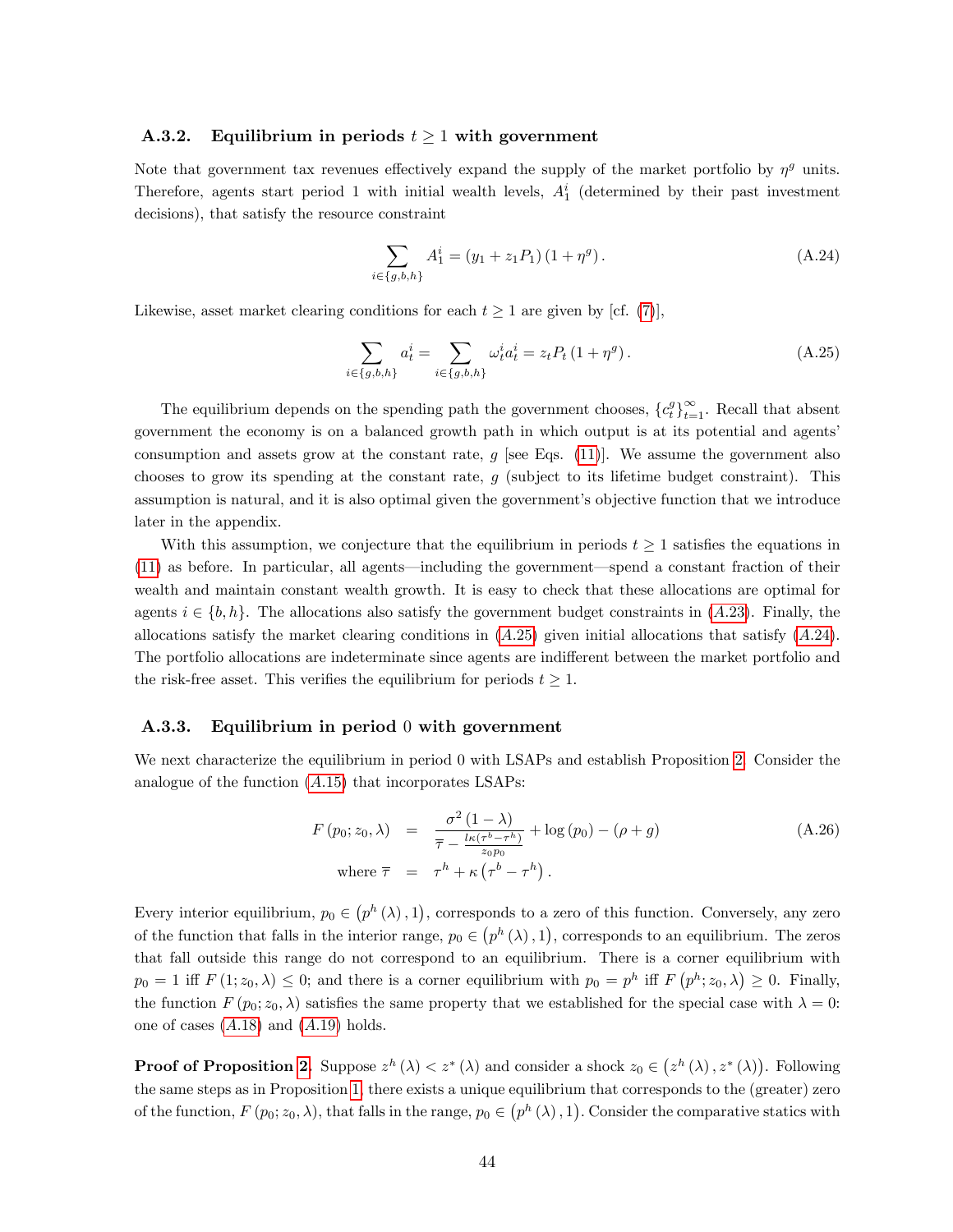respect to the size of the LSAPs,  $\lambda$ . Eq. (A.[26\)](#page-45-4) implies that increasing  $\lambda$  shifts the function,  $F(p_0; z_0, \lambda)$ , downward. This increases the (greater) zero and raises the equilibrium price, that is,  $\frac{dp_0}{d\lambda} > 0$ .  $\Box$ 

## <span id="page-46-0"></span>A.4. Optimal LSAPs

In the main text, we focus on the impact of the LSAPs on equilibrium. In this appendix, we analyze the optimal LSAPs and derive the results we discuss in Section [2.2.](#page-24-2) Recall that the government chooses the initial leverage of its portfolio,  $\omega_0^g \ge 1$  (and maintains a constant-growth spending path in subsequent periods), but otherwise does not interfere with the equilibrium. To analyze the welfare impact of this policy, we first introduce the government's own utility function. We then set up a constrained Pareto planning problem in a simpler version of the model in which we collapse the banks and households into a single representative agent. Finally, we use the objective function from the simpler model to characterize the optimal LSAPs in the original model and we describe the comparative statics of these optimal LSAPs.

### A.4.1. Government's utility function

Recall that the government chooses a path of spending,  $\{c_t^g\}_{t=1}^{\infty}$ . Suppose the government's utility function over this path is similar to the other agents' utility function [cf.  $(A.4)$ ],

$$
\log U_0^g = e^{-\rho} \log V_1^g
$$
\n
$$
\text{and } \log U_t^g = (1 - e^{-\rho}) \log (c_t^g) + e^{-\rho} \log V_{t+1}^g \text{ for } t \ge 1,
$$
\n
$$
\text{where } V_{t+1}^g = \left( E \left[ (U_{t+1}^g)^{1-1/\tau^g} \right] \right)^{1/(1-1/\tau^g)}.
$$
\n(A.27)

That is, the government has Epstein-Zin preferences with EIS equal to 1 and RRA equal to  $\tau^g$ .

First consider the government's optimal choice in periods  $t \geq 1$ . In these periods, the government's decision does not affect output (which is already at its potential) so the government maximizes its own utility,  $U_t^g$ , subject to the flow budget constraints in (A.[23\)](#page-44-0). Consequently, the analysis in Section [A.2.2](#page-40-1) applies also for the government. In particular, the constant-growth spending allocations described in Section [A.3.2](#page-45-0) are optimal for the government.

Next consider the government's own utility in period 0. As before, the government's continuation utility satisfies Eq.  $(A.7)$ . Thus, we can capture the government's preferences in period 0 with the shifted utility function [cf.  $(A.8)$ ],

$$
u_0^g (a_0^g) = \log U_0^g - e^{-\rho} \log U_1 (1)
$$
  
=  $e^{-\rho} \log \left( E[A_1^{g}]^{(\tau^g - 1)/\tau^g} \right)^{\tau^g/(\tau^g - 1)}$  where  $A_1^g = R_0^p a_0^g$   
=  $e^{-\rho} \log \left( R_0^{CE, g} a_0^g \right)$  where  $R_0^{CE, g} = \left( E \left[ (R_0^p)^{(\tau^g - 1)/\tau^g} \right] \right)^{\tau^g/(\tau^g - 1)}$ 

Here, the last line writes the utility function in terms of the certainty equivalent return. Applying the log-Normal approximation to this return, similar to the agents, we have  $[\text{cf. } (A.14)],$  $[\text{cf. } (A.14)],$  $[\text{cf. } (A.14)],$ 

<span id="page-46-1"></span>
$$
\log R_0^{CE,g} \simeq r_0^f + \omega_0^g \left( E[r_0] + \frac{\sigma^2}{2} - r_0^f \right) - \frac{1}{2} \frac{1}{\tau^g} \left( \omega_0^g \right)^2 \sigma^2
$$
  
= 
$$
(1 - \omega_0^g) r_0^f + \omega_0^g \left( \rho + g - \log \frac{P_0}{P^*} \right) - \frac{1}{2} \frac{1}{\tau^g} \left( \omega_0^g \right)^2 \sigma^2.
$$
 (A.28)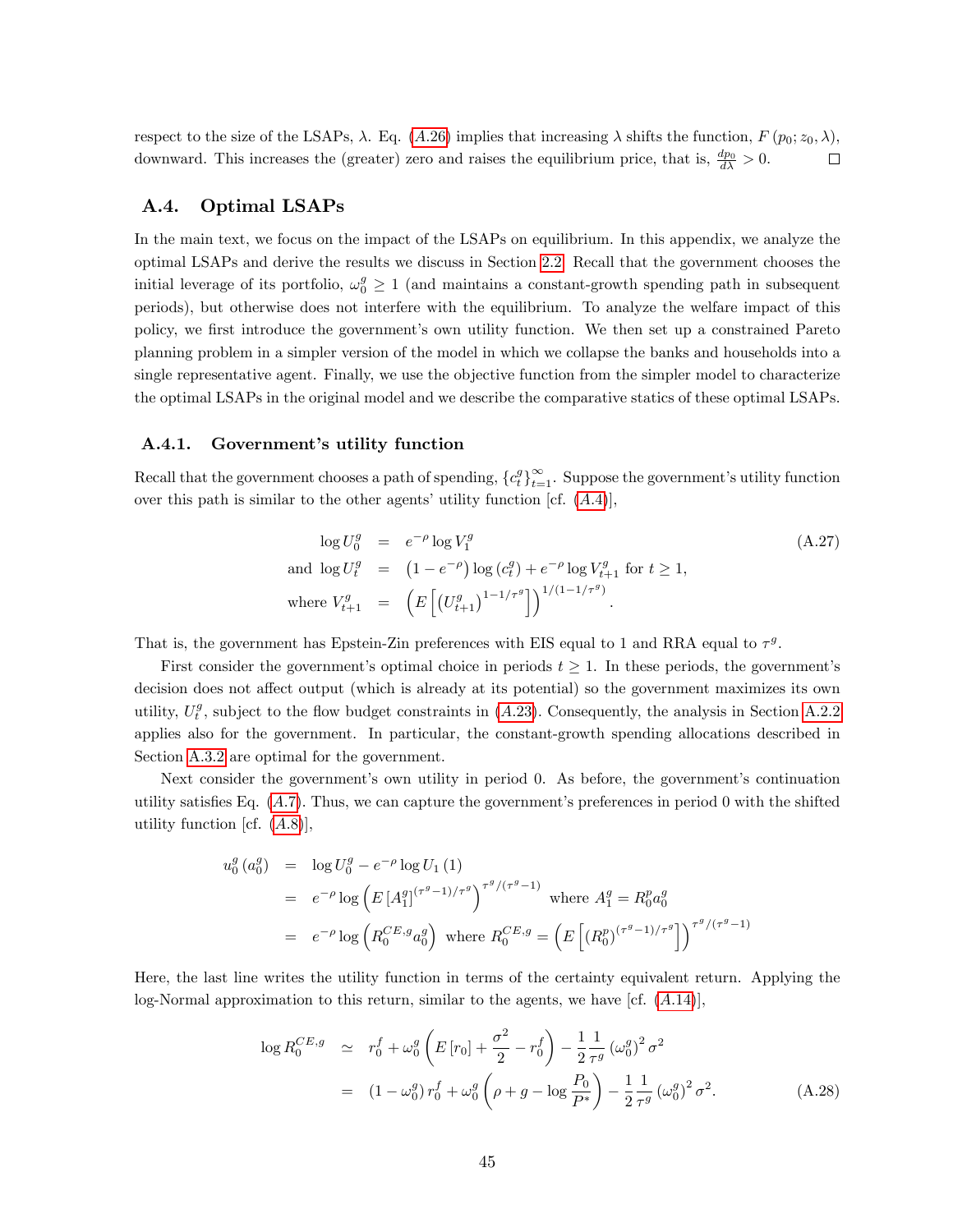Here, the second line substitutes for the expected return from (A:[13\)](#page-42-3). Combining these observations and using  $a_0^g = z_0 P_0 \eta^g$  [see [\(28\)](#page-20-2)], we calculate the government's approximate utility as,

<span id="page-47-0"></span>
$$
u_0^g = e^{-\rho} \left( \log \left( R_0^{CE, g} \right) + \log (z_0 \eta^g) + \log P_0 \right)
$$
  
= ... +  $e^{-\rho} \left( (1 - \omega_0^g) r_0^f + \omega_0^g \left( \rho + g - \log \frac{P_0}{P^*} \right) - \frac{1}{2} \frac{1}{\tau^g} (\omega_0^g)^2 \sigma^2 + \log P_0 \right)$ . (A.29)

Here, the last line ignores the terms that are exogenous to the equilibrium.

#### A.4.2. Governmentís constrained Pareto problem in a simpler model

Note that, in period 0, the government's choice *can* affect output. Thus, the government takes into account other agents' utilities as well as its own utility. To simplify the setup, we merge the other agents (banks and households) into a single agent, which we refer to as the market, with risk tolerance  $\tau^m$ . This enables the government to evaluate agents' expected utility with an exogenous risk tolerance (as opposed to an endogenous risk tolerance that depends on, among other things, distributional considerations that are not our focus). We next calculate the market's equilibrium utility in period 0. We then combine it with the government's utility in period 0 and describe a constrained Pareto problem.

The simpler model adopts many features of the original model. In particular, the market's equilibrium utility is given by [cf.  $(A.11)$  $(A.11)$ ],

$$
u_0^m(A_0^m) = (1 - e^{-\rho}) \log (A_0^m - a_0^m) + e^{-\rho} \log \left( R_0^{CE,m} a_0^m \right)
$$
  
= 
$$
(1 - e^{-\rho}) \log \left( (1 - e^{-\rho}) A_0^m \right) + e^{-\rho} \log \left( R_0^{CE,m} e^{-\rho} A_0^m \right)
$$
  
= 
$$
\dots + (1 - e^{-\rho}) \log A_0^m + e^{-\rho} \left( \log R_0^{CE,m} + \log A_0^m \right).
$$

Here, the second line substitutes the optimal consumption from  $(4)$ . The last line simplifies the expression and ignores the exogenous terms. In equilibrium, the market is endowed all of the initial wealth,  $A_0^m$  =  $y_0 + z_0 P_0 = \frac{z_0 P_0}{e^{-\rho}}$  [see [\(9\)](#page-11-0)]. In addition, the market's certainty equivalent return satisfies an analogue of Eq.  $(A.28)$  $(A.28)$ . Combining these observations, the market's (approximate) utility is given by,

<span id="page-47-1"></span>
$$
u_0^m = \dots + (1 - e^{-\rho}) \log \frac{z_0 P_0}{e^{-\rho}} + e^{-\rho} \left( \log R_0^{CE,m} + \log \frac{z_0 P_0}{e^{-\rho}} \right)
$$
  
= 
$$
\dots + (1 - e^{-\rho}) \log P_0 + e^{-\rho} \left( \frac{(1 - \omega_0^m) r_0^f + \omega_0^m \left( \rho + g - \log \frac{P_0}{P^*} \right) - \frac{1}{2} \frac{1}{\tau^m} (\omega_0^m)^2 \sigma^2}{+ \log P_0} \right) (A.30)
$$

We next turn to the government's constrained Pareto problem. Let  $\xi$  denote the government's Pareto weight on its own utility relative to the market's utility. In general, the government solves,

<span id="page-47-2"></span>
$$
\max_{\omega_0^g} \xi u_0^g + u_0^m
$$
  
s.t.  $P_0(\omega_0^g), r_0^f(\omega_0^g)$  are determined in equilibrium  
and  $\omega_0^m + \eta^g \omega_0^g = 1 + \eta^g$ . (A.31)

The second line explicitly states the dependence of the price and the interest rate on the government's portfolio choice. The last line is the asset market clearing condition [cf. [\(30\)](#page-21-2)].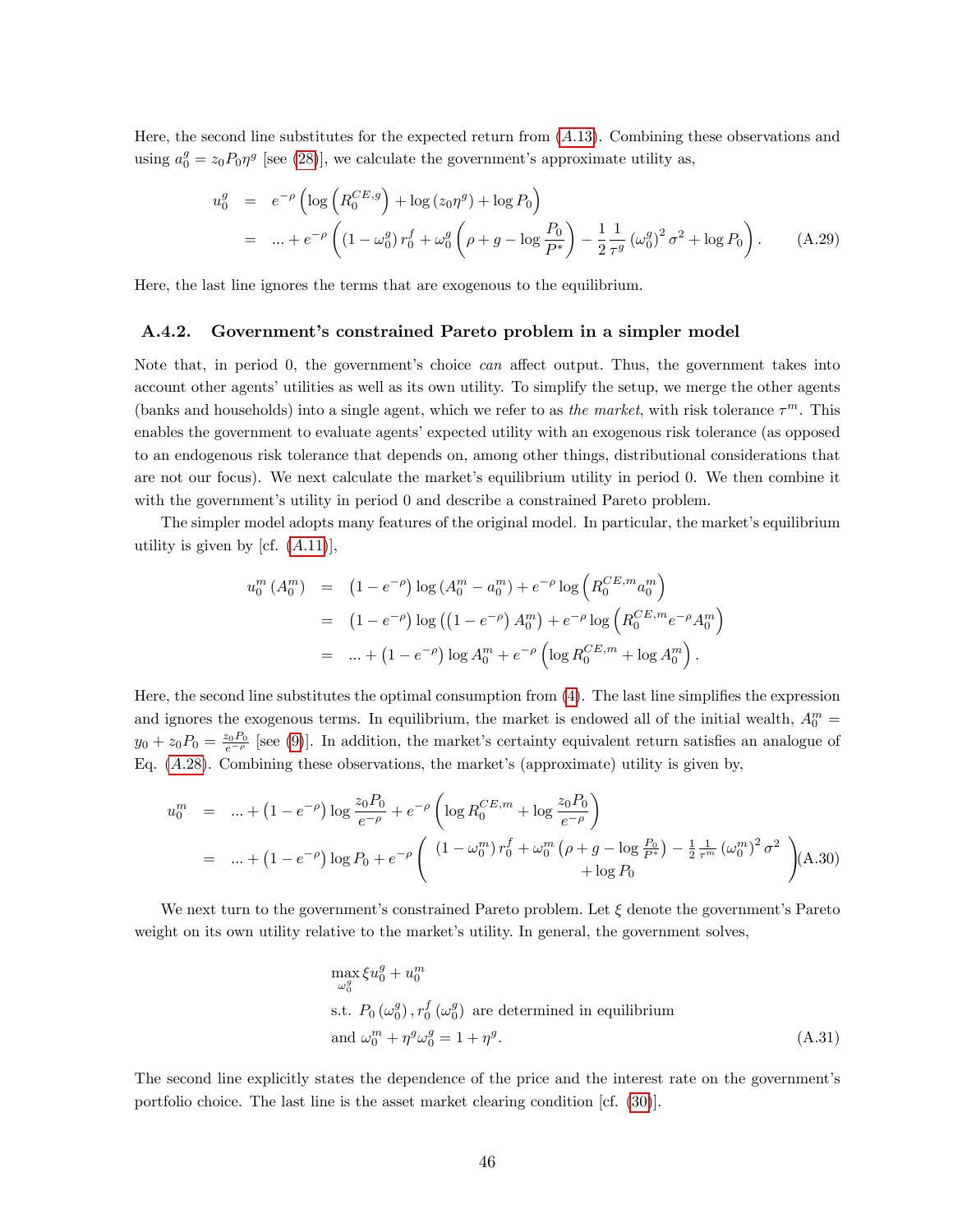To simplify the problem further, we focus on a special case in which the government's relative Pareto weight (on own utility) coincides with the relative size of its endowment,

<span id="page-48-0"></span>
$$
\xi = \eta^g. \tag{A.32}
$$

For this case, using Eqs.  $(A.29)$  $(A.29)$ ,  $(A.30)$  $(A.30)$ , and  $(A.31)$  $(A.31)$ , the government's objective function becomes,

$$
\eta^g u_0^g + u_0^m = \dots + (1 - e^{-\rho}) \log(P_0) - \frac{1}{2} e^{-\rho} \sigma^2 \left( \eta^g \frac{1}{\tau^g} \left( \omega_0^g \right)^2 + \frac{1}{\tau^m} \left( \omega_0^m \right)^2 \right).
$$

As before we have ignored constant terms (including  $\rho + g + \log P^*$ ). Note that the Pareto weight in  $(A.32)$  $(A.32)$ helps cancel most of the terms that feature the asset price or the interest rate. Intuitively, changes in the asset price or the interest rate result in pecuniary externalities that raise one agent's utility while reducing the other agent's utility. With an appropriate choice of the Pareto weight, these pecuniary externalities "net out." The asset price for the current period,  $log(P_0)$ , does not cancel because it represents aggregate demand externalities. Specifically, this term captures the impact of asset price changes on output and the market's consumption in period  $0$  [see  $(A.30)$  $(A.30)$ ].

In sum, when the market consists of a representative agent and the government uses the relative Pareto weight in  $(A.32)$  $(A.32)$ , the government solves the constrained Pareto problem,

<span id="page-48-1"></span>
$$
\max_{\omega_0^g} \left( 1 - e^{-\rho} \right) \log \left( p_0 \left( \omega_0^g \right) \right) - \frac{1}{2} e^{-\rho} \sigma^2 \left( \eta^g \frac{1}{\tau^g} \left( \omega_0^g \right)^2 + \frac{1}{\tau^m} \left( 1 - \eta^g \left( \omega_0^g - 1 \right) \right)^2 \right). \tag{A.33}
$$

Here, we substituted the normalized price,  $p_0 = \frac{P_0}{P^*}$  (and ignored the constant term  $\log P^*$ ). We have also substituted  $\omega_0^m = 1 - \eta^g (\omega_0^g - 1)$  from the market clearing condition (A.[31\)](#page-47-2). Note that the government's objective function features three terms. The first term,  $(1 - e^{-\rho}) \log(p_0(\omega_0^g))$ , captures the government's desire to close the output gap in period 0. In our model, this is equivalent to closing asset price gaps [see [\(9\)](#page-11-0)]. The second term,  $\frac{1}{\tau^g} (\omega_0^g)^2$ , captures the disutility from the risk in the government's portfolio. The remaining term captures the disutility from the risk in the representative agent's (the market's) portfolio,  $\frac{1}{\tau^m} (1 - \eta^g (\omega_0^g - 1))^2$ . Hence, the government trades off the macroeconomic stabilization objectives with the optimal allocation of risk.

### A.4.3. Optimal LSAPs and comparative statics

We next use the constrained Pareto problem for the simpler model to set up a planning problem for the original model. Specifically, we assume the government maximizes the objective function in  $(A.33)$  $(A.33)$  with  $\tau^m = \tau(1)$ —the benchmark effective risk tolerance,  $\tau(1)$ . Put differently, that the government effectively ignores the changes in the effective risk tolerance due to the supply shock.<sup>[20](#page-48-2)</sup> Formally, the government solves Eq. [\(36\)](#page-24-1) that we state in the main text,

$$
\max_{\lambda \geq 0} \left(1 - e^{-\rho}\right) \log\left(p_0\left(\lambda\right)\right) - \frac{1}{2} e^{-\rho} \sigma^2 \left(\eta^g \frac{1}{\tau^g} \left(1 + \frac{\lambda}{\eta^g}\right)^2 + \frac{1}{\tau\left(1\right)} \left(1 - \lambda\right)^2\right).
$$

Here, we have also written the problem in terms of the size of the LSAPs program,  $\lambda = \eta^g (\omega_0^g - 1)$ .

<span id="page-48-2"></span> $^{20}$ This can be viewed as a conservative assumption since the shock reduces the effective risk tolerance, which would make the government even more willing to absorb risk via LSAPs.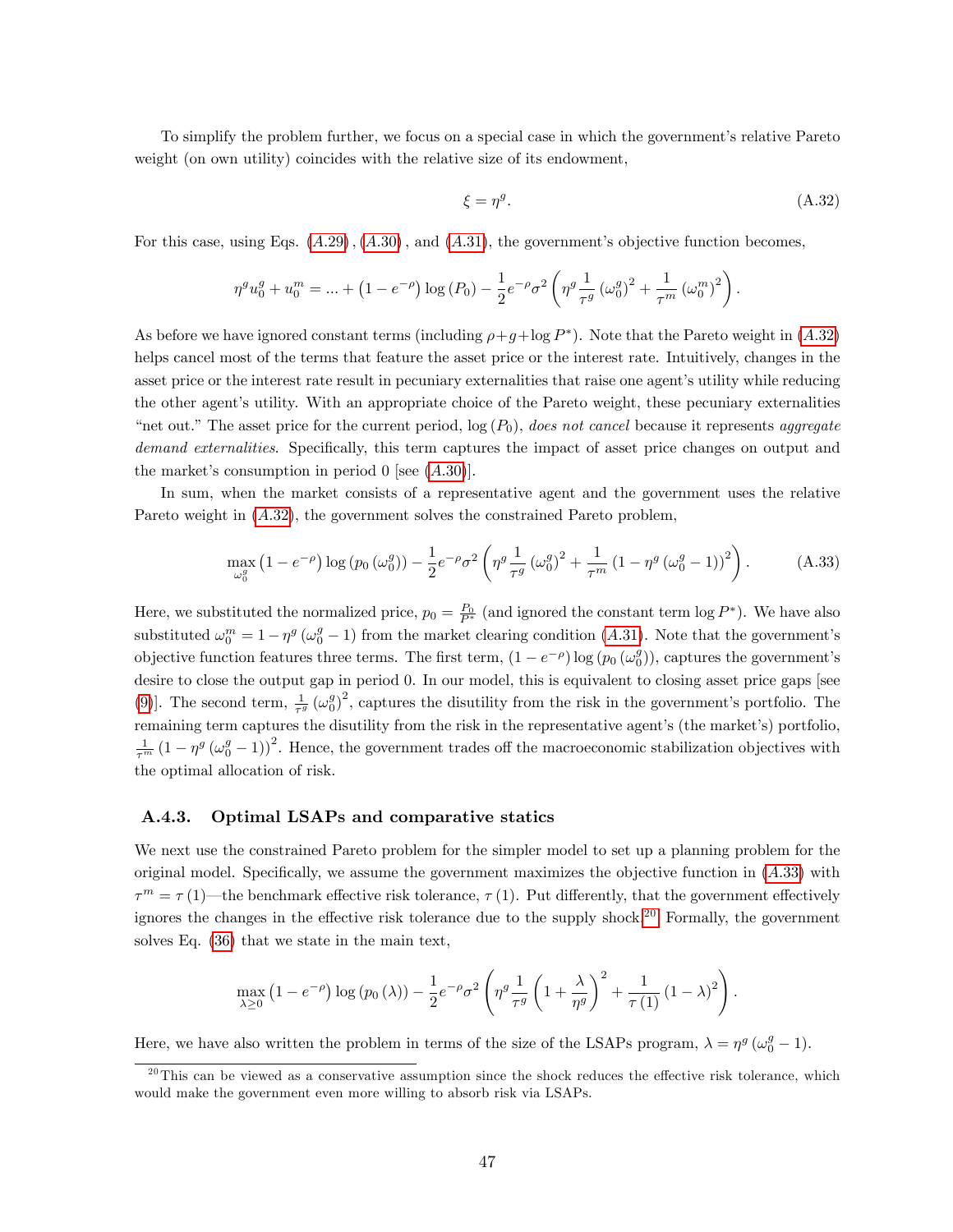We solve this problem for the case in which the government is weakly less risk tolerant than the market,

$$
\tau^g \le \tau^m = \tau(1). \tag{A.34}
$$

This ensures that, if there was no demand recession, the government would not use LSAPs. That is, the reason for LSAPs in our model is *not* a financial friction. Instead, the government uses LSAPs to respond to the demand recession when it cannot cut interest rates. To see this, suppose there is a unique and interior equilibrium price denoted by  $p_0(\lambda)$  [see Proposition [2\]](#page-22-3). The condition for an optimum with a positive LSAPs,  $\lambda > 0$ , is then given by

<span id="page-49-1"></span>
$$
\left[\frac{1}{\tau^g} \left(1 + \frac{\lambda}{\eta^g}\right) - \frac{1}{\tau(1)} \left(1 - \lambda\right)\right] \sigma^2 = \frac{1 - e^{-\rho}}{e^{-\rho}} \frac{d \log p_0(\lambda)}{d\lambda}.
$$
\n(A.35)

Eq. (A:[35\)](#page-49-1) says that the government stops purchasing risky assets when its marginal cost of portfolio risk relative to the market (the left side) is proportional to the marginal price impact,  $\frac{d \log p_0(\lambda)}{d \lambda}$ . If this price impact was zero, then the corner solution  $\lambda = 0$  would be optimal since the government is relatively less risk tolerant. When the economy is in a demand recession, the price impact is strictly positive,  $\frac{d \log p_0(\lambda)}{d \lambda} > 0$  [see Proposition [2\]](#page-22-3), so the government might find it optimal to use LSAPs.

Eq.  $(A.35)$  $(A.35)$  also suggests that the size of the optimal LSAPs satisfies intuitive comparative statics (which we verify in numerical simulations). The optimal LSAPs is increasing in the government's risk tolerance,  $\tau^g > 0$ , and its tax capacity,  $\eta^g > 0$ . Greater capacity helps because it enables the government to achieve the same impact on financial markets with a smaller impact on its own risk exposure.

More subtly, Eq.  $(A.35)$  $(A.35)$  suggests that factors that increase the asset price impact of LSAPs,  $\frac{d \log p_0(\lambda)}{d \lambda}$ , raise the optimal LSAPs. Proposition [3](#page-26-1) in Section [3.1](#page-26-0) suggests this price impact is greater when the supply shock is more severe (lower  $z_0$ ) or the private sector initially has greater leverage (greater l). We verify that these comparative statics typically hold in numerical simulations (as long as banks are not bankrupt under the optimal LSAPs). Figure [9](#page-50-0) illustrates these results for the parameters in our earlier analysis (see Figures [2](#page-18-0) and [4\)](#page-23-0). We set the government's risk tolerance to be the same as the market's risk tolerance,  $\tau^g = \tau(1)$ . The government optimally chooses to use LSAPs. The left panel shows that increasing the severity of the shock increases the size of the optimal LSAPs. The right panel shows that increasing banks' initial leverage has the same effect. In this panel, as we increase  $l$  we also adjust banks risk tolerance to keep the effective benchmark risk tolerance  $\tau(1)$  unchanged (which leads to a more meaningful comparison).

### <span id="page-49-0"></span>A.5. Price impacts and asset demand elasticities

In this appendix, we prove Proposition [3](#page-26-1) that characterizes the price impact of supply shocks and LSAPs we well as the asset demand elasticities in our setting. Consider the neighborhood of a stable and interior equilibrium (e.g., the case with a unique equilibrium) given  $\lambda \geq 0$  (that is, with or without LSAPs). We Let  $q_0^i$  denote the demand for the market portfolio from type i agents, after adjusting for the effect of the price on their wealth, that is

$$
q_0^b = \omega_0^b(p_0) \alpha(z_0 p_0)
$$
 and  $q_0^h = \omega_0^h(p_0) (1 - \alpha(z_0 p_0))$ .

Recall that with LSAPs agents' portfolio weights,  $\omega_0^i$ , are still given by Eq. [\(17\)](#page-13-1). Likewise, agents' wealth shares,  $\alpha$  and  $1 - \alpha$ , are still given by Eq. [\(15\)](#page-13-3). Therefore, the size of the LSAPs policy,  $\lambda \geq 0$ , does not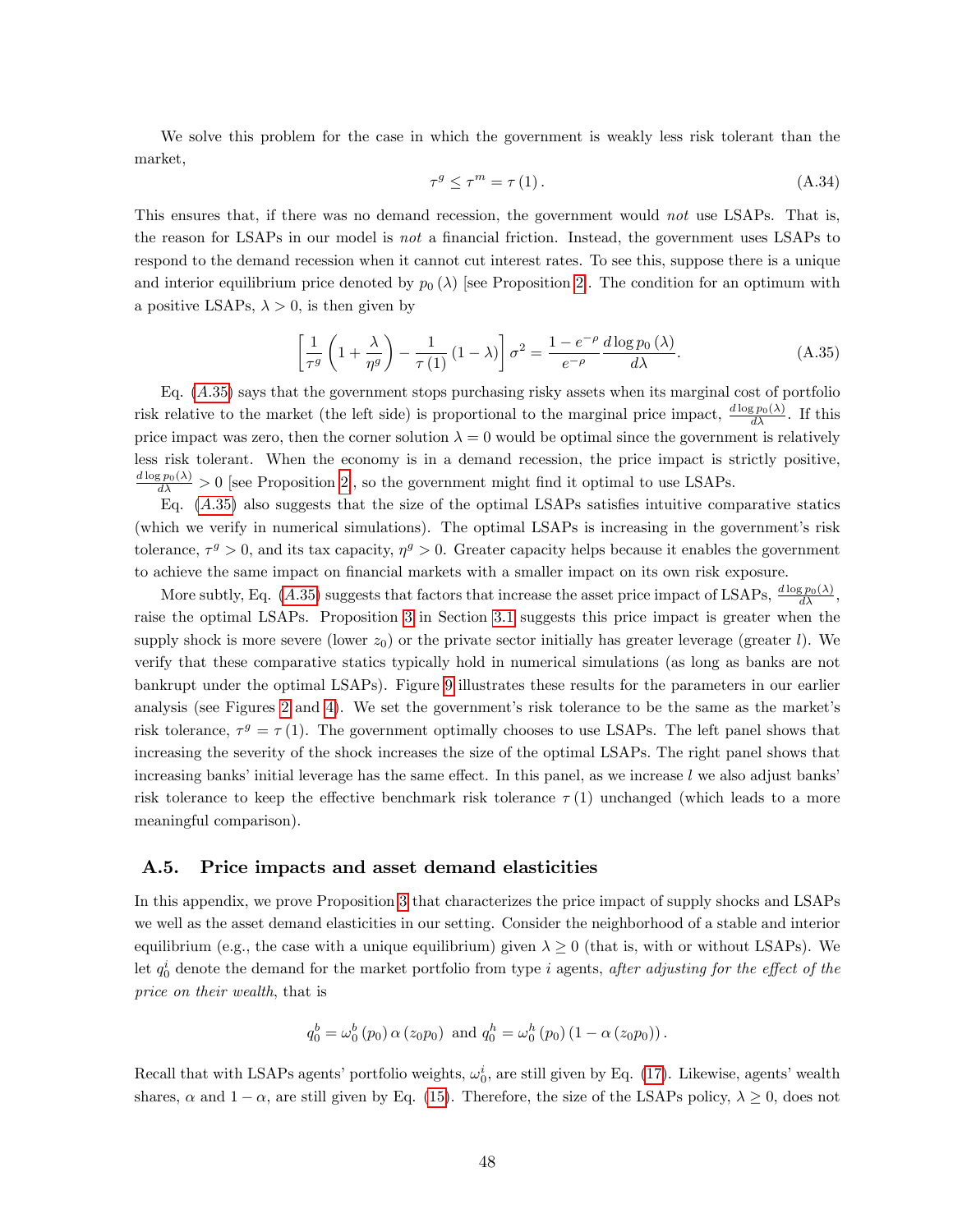

<span id="page-50-0"></span>Figure 9: Optimal LSAP as a function of productivity,  $z_0$  (left panel, inverted scale) and banks initial leverage,  $l_0$  (right panel).

directly affect agents' demand (it affects demand indirectly through the equilibrium price,  $p_0$ ). Recall also that we use  $q_0 = q_0^b + q_0^h$  to denote the *aggregate* asset demand. The equilibrium obtains when  $q_0 = 1 - \lambda$ [see [\(30\)](#page-21-2)].

**Proof of Proposition [3.](#page-26-1)** We first derive the price impact of supply shocks and LSAPs. Totally differentiating the equilibrium condition,  $\log q_0 = \log (1 - \lambda)$ , with respect to  $\log z_0$ , we prove Eq. [\(37\)](#page-26-3),

$$
\frac{d \log p_0}{d \log z_0} = \frac{\partial \log q_0}{\partial \log z_0} \left( \frac{\partial \log q_0}{-\partial \log p_0} \right)^{-1}.
$$

Totally differentiating the same equilibrium condition with respect to  $\lambda$ , we also prove Eq. [\(38\)](#page-26-3),

$$
\frac{d \log p_0}{d\lambda} = \frac{1}{1 - \lambda} \left( \frac{\partial \log q_0}{-\partial \log p_0} \right)^{-1}.
$$

Here, we have used that the partial derivative of agents' demand with respect to the size of the LSAPs program is zero,  $\frac{\partial q_0^i}{\partial \lambda} = \frac{\partial q_0}{\partial \lambda} = 0$ , because the LSAPs affect agents' demand only through their impact on the asset price.

We next derive the asset demand impact of a supply shock,  $\frac{\partial \log q_0}{\partial \log z_0}$ . In the main text, we characterize the impact on banks' demand,  $q_0^b$ . Consider the impact on households' demand,  $q_0^h$ . Using Eqs. [\(15\)](#page-13-3) and [\(17\)](#page-13-1), we calculate

<span id="page-50-1"></span>
$$
\log q_0^h = \log \left( \omega_0^h \left( p_0 \right) \left( 1 - \alpha \left( z_0 p_0 \right) \right) \right)
$$
  
= 
$$
\log \left( \frac{\tau^h}{\sigma^2} \left( \rho + g - \log p_0 - r_0^f \right) \right) + \log \left( 1 - \kappa + \frac{l}{z_0 p_0} \kappa \right).
$$
 (A.36)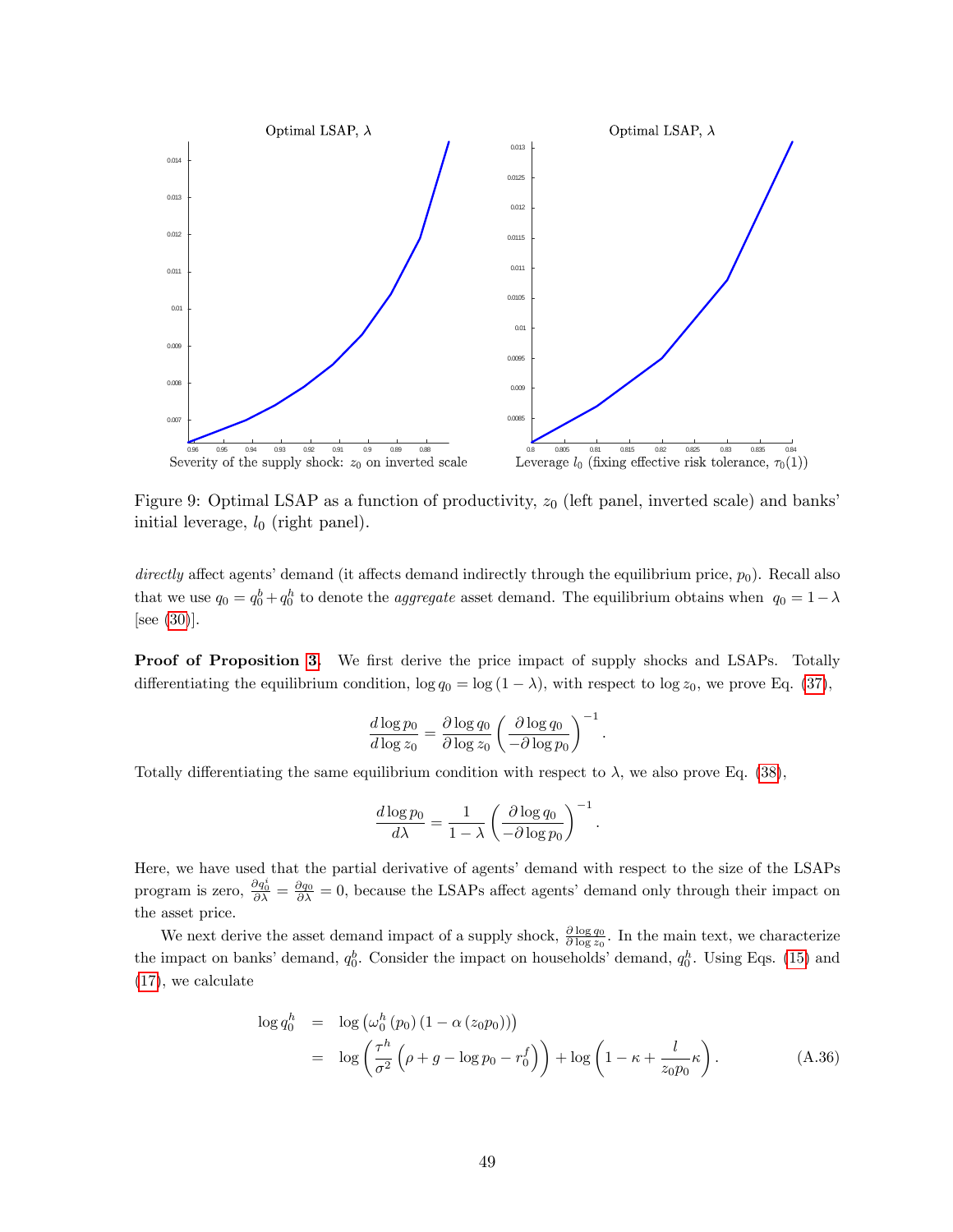Differentiating with respect to log productivity, and evaluating at the equilibrium price, we obtain,

<span id="page-51-0"></span>
$$
\frac{\partial \log q_0^h}{\partial \log z_0} = -\frac{\frac{l}{z_0 p_0} \kappa}{1 - \kappa + \frac{l}{z_0 p_0} \kappa}.
$$
\n(A.37)

Unlike with banks, an increase in asset valuations (driven by a positive productivity shock) decreases households' demand [cf. [\(42\)](#page-28-0)]. High asset prices increase households' wealth less than banks' wealth. Therefore, high asset prices decrease households' wealth share,  $1 - \alpha (z_0 p_0)$ , which in turn decreases their purchasing power and demand.

Next consider the impact on the aggregate demand,  $q_0 = q_0^b + q_0^b$ . We have,

<span id="page-51-1"></span>
$$
\frac{\partial \log q_0}{\partial \log z_0} = \frac{q_0^b}{q_0} \frac{\partial \log q_0^b}{\partial \log z_0} + \frac{q_0^h}{q_0} \frac{\partial \log q_0^h}{\partial \log z_0}
$$
\n
$$
= \frac{q_0^b}{1 - \lambda} \frac{\frac{l}{z_0 p_0}}{1 - \frac{l}{z_0 p_0}} - \frac{q_0^h}{1 - \lambda} \frac{\frac{l}{z_0 p_0} \kappa}{1 - \kappa + \frac{l}{z_0 p_0} \kappa}
$$
\n
$$
= \left(\tau^b - \tau^h\right) \kappa \frac{\rho + g - \log(p_0) - r_0^f}{(1 - \lambda) \sigma^2} \frac{l}{z_0 p_0}
$$
\n
$$
= \frac{\left(\tau^b - \tau^h\right) \frac{l}{z_0 p_0} \kappa}{\tau^h + \left(\tau^b - \tau^h\right) \left(1 - \frac{l}{z_0 p_0}\right) \kappa}.
$$
\n(A.38)

Here, the second line substitutes the demand impact formulas from Eqs.  $(42)$  and  $(A.37)$  $(A.37)$  as well as the market clearing condition,  $q_0 = 1 - \lambda$  [see [\(30\)](#page-21-2)]. The third line substitutes for the equilibrium quantities using Eqs.  $(41)$  and  $(A.36)$  $(A.36)$ . The last line substitutes the risk balance condition  $(35)$ . This proves  $(39)$ .

We finally derive the price elasticity of the aggregate asset demand,  $\frac{\partial \log q_0}{\partial \log p_0}$ . In the main text, we characterize banks' demand elasticity. Differentiating Eq.  $(A.36)$  $(A.36)$  with respect to the log price, and evaluating at the equilibrium price, we obtain,

$$
\frac{\partial \log q_0^h}{\partial \log p_0} = \frac{1}{\overline{r}_0 - r_0^f} + \frac{\frac{l}{z_0 p_0} \kappa}{1 - \kappa + \frac{l}{z_0 p_0} \kappa}.
$$
\n(A.39)

The first term is the same as its counterpart with banks' elasticity, while the second term is different [cf. [\(43\)](#page-28-2). Unlike with banks, the endogenous wealth channel *increases* households' demand elasticity. Intuitively, the decline in asset valuations,  $z_0p_0$ , has the same impact on households' wealth share regardless of whether it is driven by a decline in productivity,  $z_0$ , or price per productivity,  $p_0$ . Therefore, through the wealth channel, a decline in  $p_0$  has the same impact on households' demand as a decline in  $z_0$  that we discussed earlier [cf.  $(A.37)$  $(A.37)$ ].

Next consider the elasticity of the aggregate asset demand,  $q_0 = q_0^b + q_0^b$ . Following the same steps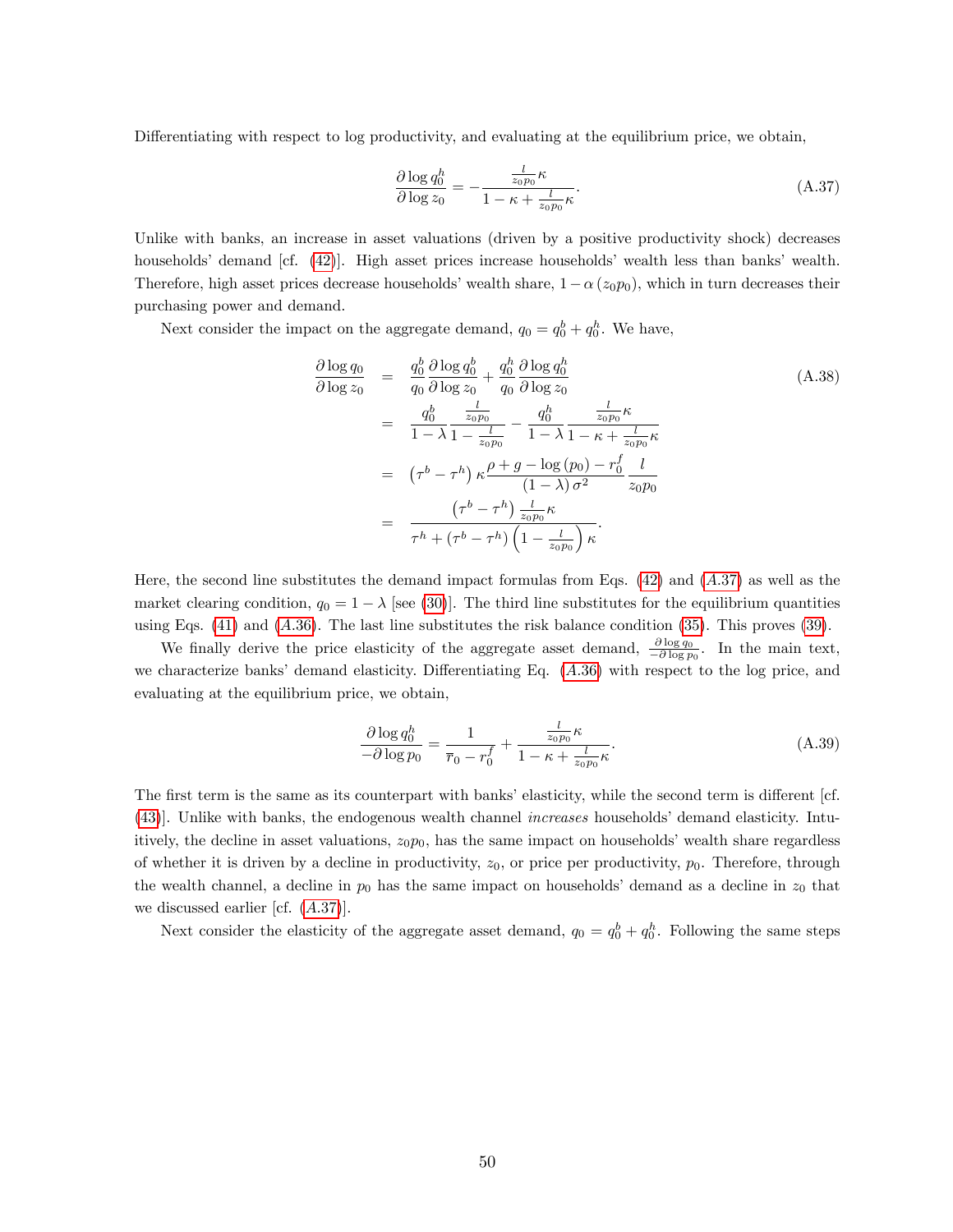as in  $(A.38)$  $(A.38)$ , we obtain,

$$
\frac{\partial \log q_{0}}{-\partial \log p_{0}} = \frac{q_{0}^{b}}{q_{0}} \frac{\partial \log q_{0}^{b}}{-\partial \log p_{0}} + \frac{q_{0}^{b}}{q_{0}} \frac{\partial \log q_{0}^{h}}{-\partial \log p_{0}}
$$
\n
$$
= \frac{1}{\overline{r}_{0} - r_{0}^{f}} - \left[ \frac{q_{0}^{b}}{1 - \lambda} \frac{\frac{l}{z_{0}p_{0}}}{1 - \frac{l}{z_{0}p_{0}}} - \frac{q_{0}^{h}}{1 - \lambda} \frac{\frac{l}{z_{0}p_{0}} \kappa}{1 - \kappa + \frac{l}{z_{0}p_{0}} \kappa} \right]
$$
\n
$$
= \frac{1}{\overline{r}_{0} - r_{0}^{f}} - (\tau^{b} - \tau^{h}) \kappa \frac{\rho + g - \log (p_{0}) - r_{0}^{f}}{(1 - \lambda) \sigma^{2}} \frac{l}{z_{0}p_{0}}
$$
\n
$$
= \frac{1}{\overline{r}_{0} - r_{0}^{f}} - \frac{(\tau^{b} - \tau^{h}) \frac{l}{z_{0}p_{0}} \kappa}{\tau^{h} + (\tau^{b} - \tau^{h}) \left(1 - \frac{l}{z_{0}p_{0}}\right) \kappa}.
$$
\n(A.40)

This establishes Eq. [\(40\)](#page-26-5) and completes the proof of the proposition.

 $\Box$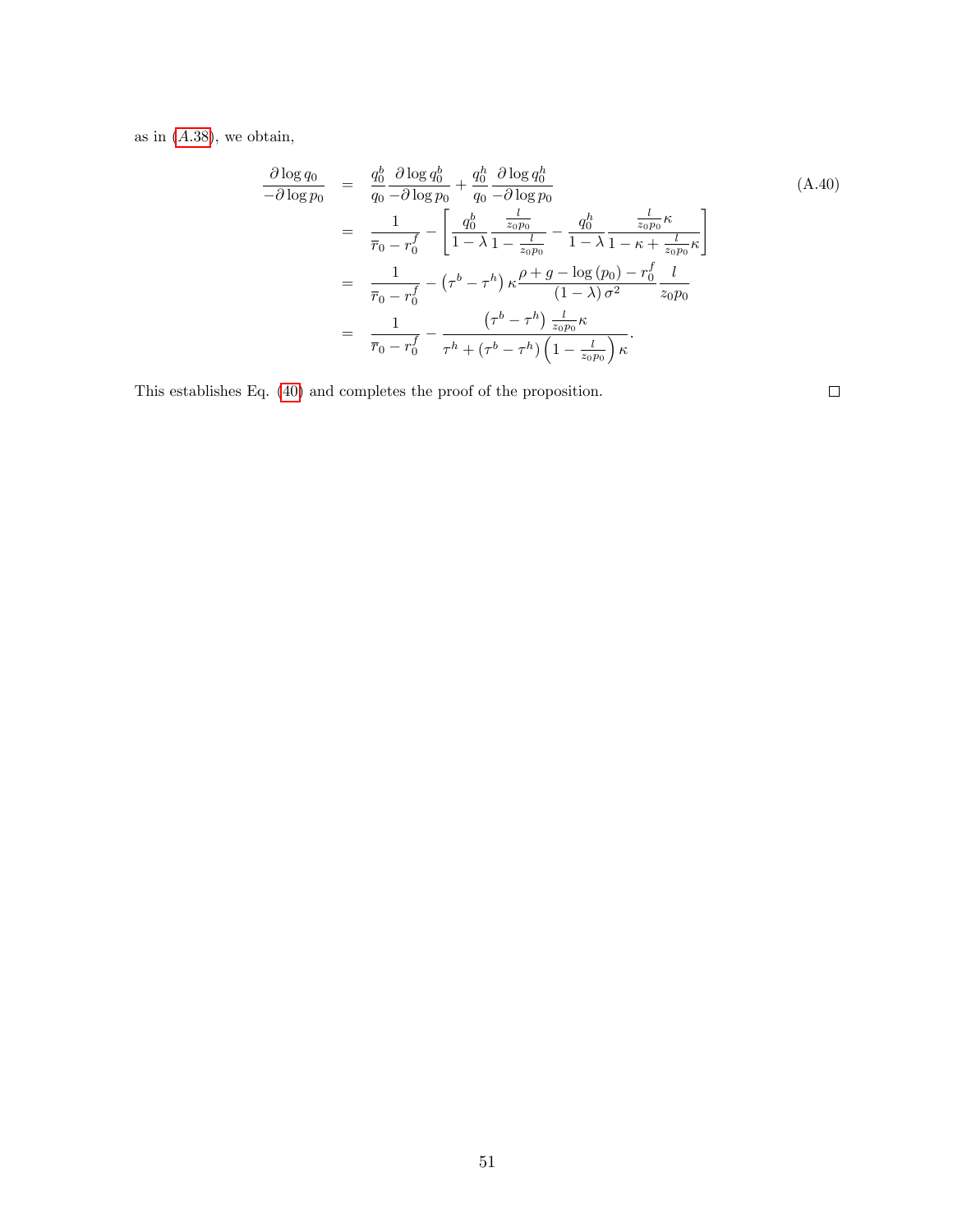# <span id="page-53-0"></span>B. Appendix: Details of the Quantitative Exploration

In this appendix, we present the details of the calibration exercise we discuss in Remark [2](#page-15-1) and Sections [1.2](#page-15-3) and [3.2.](#page-29-0) Since the model is stylized, this calibration is suggestive: its main purpose is to show that the mechanisms we emphasize in the main text can be quantitatively large—at least in terms of the order of magnitudes.

To facilitate the calibration, we first slightly extend the model to introduce a non-capitalized factor such as labor and entrepreneurial capital. This extension allows for a more flexible target for the aggregate value of capitalized assets relative to the aggregate consumption. We then calibrate the model and discuss the plausibility of condition [\(21\)](#page-16-1) (from Section [1.2\)](#page-15-3) that determines whether partly temporary shocks  $(\varphi \leq 1)$  can induce a demand recession. We then consider the case with permanent shocks,  $\varphi = 1$ , and provide a graphical illustration of the calibrated equilibrium (the calibrated analogues of Figures [2](#page-18-0) and [3\)](#page-19-0). Finally, we provide a graphical illustration of the calibrated equilibrium with LSAPs (the calibrated analogue of Figures [4](#page-23-0) and [5\)](#page-24-0). These figures complement Figures [6](#page-31-0) and [7](#page-32-0) from Section [3.2](#page-29-0) that plot the asset price in the calibrated equilibrium without and with LSAPs, respectively, for a range of productivity shocks.

Extension with a non-capitalized factor. Consider a version of the model in which the economy is endowed with n units of a non-capitalized factor in addition to one unit of capital (as before). For simplicity, the two factors are separable and equally affected by productivity. In particular, potential output is given by,

$$
y_t^* = (n+1) z_t.
$$

Absent nominal rigidities, factor incomes would be given by  $y_t^n = \frac{n}{n+1} y_t^*$  and  $y_t^k = \frac{1}{n+1} y_t^*$ , respectively. We assume that a demand recession reduces the income that accrues to each factor proportionally, that is:

$$
y_t^n = \frac{n}{n+1}y_t \quad \text{and} \quad y_t^k = \frac{1}{n+1}y_t.
$$

As before, total output is determined by aggregate spending,  $y_t = c_t$ . To maintain the basic structure of the model, we also introduce hand-to-mouth agents that receive all of the non-capital income (see Remark [2\)](#page-15-1). The remaining agents (banks and households) hold and trade the market portfolio—which now represents a claim on the capital income. The rest of the model is unchanged.

In this version of the model, aggregate spending is given by,

$$
c_t = \frac{n}{n+1}y_t + \frac{1 - e^{-\rho}}{e^{-\rho}}z_t P_t.
$$

After substituting  $y_t = c_t$  and rearranging terms, we obtain,

<span id="page-53-1"></span>
$$
y_t = c_t = \frac{1 - e^{-\rho}}{e^{-\rho}} y_t^* P_t
$$
, where  $y_t^* = (n+1) z_t$ . (B.1)

Hence, a version of the output-asset price relation [\(9\)](#page-11-0) still applies. Setting  $y_t = y_t^*$ , the efficient asset price is the same as before,  $P^* = \frac{e^{-\rho}}{1-e^{-\rho}}$  [see [\(10\)](#page-11-2)]. However, the efficient capitalized wealth to consumption ratio is different,  $\frac{P^*}{n+1}$ , which allows for a more flexible calibration. The term,  $n + 1$ , corresponds to a Keynesian multiplier: one dollar spending induced by capitalized wealth increases the equilibrium consumption and output by  $n + 1$  dollars—assuming the interest rate remains unchanged (see Remark [2](#page-15-1))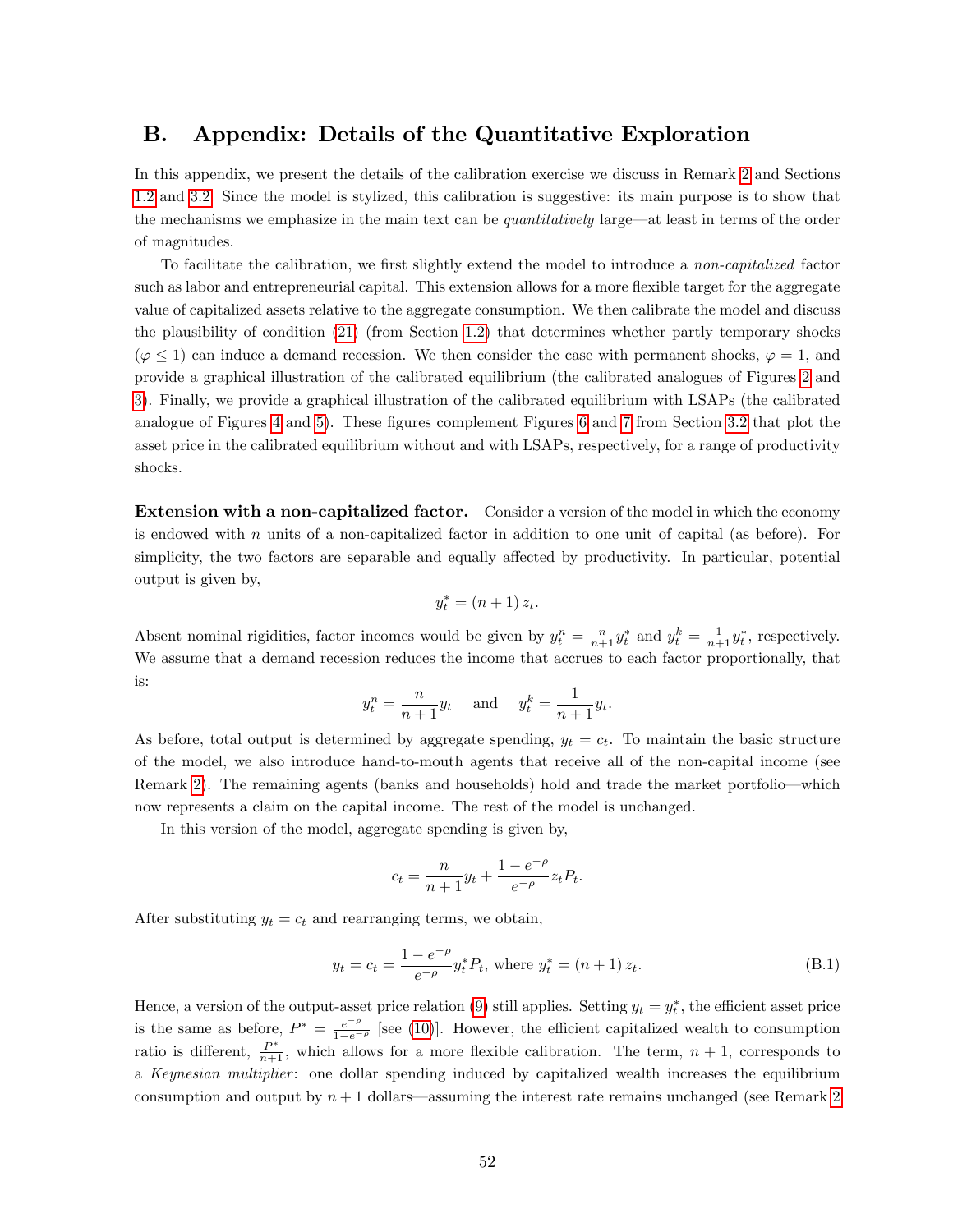for an intuition).

The rest of the analysis is unchanged. In particular, in future periods monetary policy is unconstrained and capital income is equal to productivity,  $y_t^k = z_t$  for each  $t \geq 1$ . Consequently, the asset price in period 0 is still determined by the risk balance condition [\(18\)](#page-13-2). It follows our results from the main text (in particular, Propositions [1](#page-17-2)[-3\)](#page-26-1) apply also in this extension.

Calibration. We next calibrate the model to the US data. First consider the macroeconomic variables. Every period corresponds to a year. We identify output with aggregate consumption: specifically, we exclude government spending, investment, and net exports since these variables are driven by forces outside our model. We set  $\rho$  to target the (yearly) MPC out of wealth based on recent empirical estimates. [Chodorow-Reich et al.](#page-58-1) [\(forthcoming\)](#page-58-1) estimate an MPC out of stock wealth equal to 3 cents, and [Mian](#page-60-20) [et al.](#page-60-20) [\(2013\)](#page-60-20) estimate an MPC out of housing wealth equal to 5-7 cents. We target the average of the two estimates and set  $\frac{1-e^{-\rho}}{e^{-\rho}} \simeq \rho = 0.045$ . We set *n* to target the aggregate household net worth to consumption ratio in the last quarter of 2019,  $\frac{P^*}{n+1} \simeq 8^{21}$  $\frac{P^*}{n+1} \simeq 8^{21}$  $\frac{P^*}{n+1} \simeq 8^{21}$  With  $P^* = \frac{1}{0.045}$ , this implies  $n \simeq 1.7$ . The implied share of non-capitalized income to total income is given by,  $\frac{n}{n+1} = 0.63$ , which is close to the labor share of income in the data. The implied Keynesian multiplier,  $n + 1 = 2.7$ , is relatively high but not too far from the typical empirical estimates. For instance, the meta analysis in [Chodorow-Reich](#page-58-20) [\(2019\)](#page-58-20) suggests that the aggregate zero lower bound multiplier is at least 1.7 (and it could be considerably greater than this level since the empirical estimates often identify a cross-sectional multiplier, and the aggregate zero lower bound multiplier exceeds the cross-sectional multiplier in standard models).

Next consider the asset pricing variables. We set banks' risk tolerance based on [He et al.](#page-60-3) [\(2017\)](#page-60-3). Specifically, they proxy "banks" financial health with primary dealers' equity capital ratio, and they show that shocks to this measure explain the cross-section of returns for a broad set of asset classes. Their evidence and model suggests  $\tau^b = \frac{1}{3.7} = 0.27$  (see their Table 5). We set households' risk tolerance to a relatively small fraction of banks' tolerance,  $\tau^h = \tau^b/10$ . We set  $\kappa = 0.75$  to match the fraction of non-real-estate wealth relative to total household net worth at the end of 2019 (source: Financial Accounts of the US). This loosely captures the idea that most non-real-estate risk is intermediated, whereas most real-estate risk is directly held by households. Our analysis is robust to reasonable variations in  $\tau^h$  and  $\kappa$  as long the ratio,  $\frac{\tau^h/\kappa}{\tau^b-\tau'}$  $\frac{\tau}{\tau^b - \tau^h}$ , is relatively small.

The leverage parameter plays a more central role. Conceptually, it captures the decline in banksí wealth for a given decline in the value of their assets. We calibrate this parameter to match the relationship between the banks' losses and the banks' capital in the adverse scenario described in the Fed's June 2020 stress tests. The scenario projects an average loan loss rate of  $6.3\%$  for banks' portfolios and a decline in banks' (tier 1) capital ratio from  $12\%$  to  $10\%$ . In our model, banks' capital ratio is proportional to their wealth share,  $\alpha(z) = 1 - \frac{l}{z}$ . We match the projected loan loss in the scenario by assuming that z declines by 6.3%. We then match the decline in bank capital by solving,  $\alpha (1 - 6.3\%) = \frac{10\%}{12\%} \alpha (1)$ . This implies  $l \approx 0.7$  and  $\frac{1}{1-l} \approx 3.4$ . Intuitively, a 6.3% portfolio loss generates a roughly 20% decline in bank capital when banks have a leverage ratio of slightly above 3.[22](#page-54-1)

As we discuss in the main text, we also target a baseline (homogeneous-agent) demand elasticity,

<span id="page-54-0"></span><sup>&</sup>lt;sup>21</sup>Specifically, in 2019 Q4, household net worth was \$118 trillion (source: Financial Accounts of the U.S., series FL152090005.Q), and the aggregate personal consumption expenditure was \$14.7 trillion (source: U.S. National Income and Product Accounts, table 1.1.5).

<span id="page-54-1"></span><sup>&</sup>lt;sup>22</sup>For the details of the stress tests, see: https://www.federalreserve.gov/publications/files/2020-dfast-results-20200625.pdf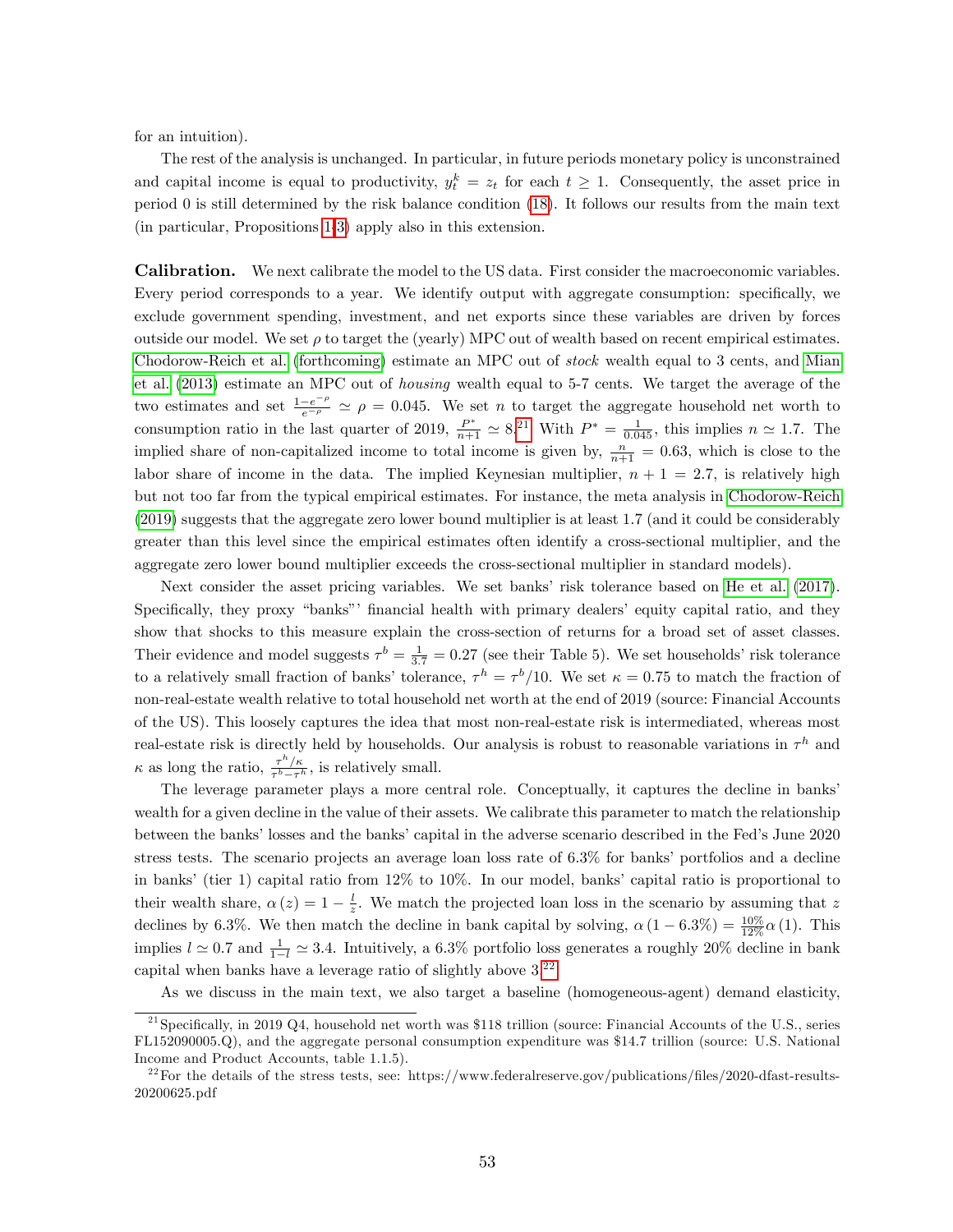$(\bar{r}_0 - r_0^f)^{-1} = 2.63$ , to achieve a pre-shock elasticity equal to 1 [see [\(44](#page-29-1) – [45\)](#page-29-2)]. This implies a large risk premium that we interpret as a stand-in for unmodeled frictions such as investment mandates that reduce the asset demand elasticity in practice (discussed in [Gabaix and Koijen](#page-59-1) [\(2020\)](#page-59-1)). For the risk-free interest rate, we target  $r_0^f = 0.01$  to capture the distance between the policy interest rate and the zero lower bound at the onset of the Covid-19 shock. We hit these targets by choosing  $\sigma$  and g that jointly solve,

$$
\overline{r}_0 - r_0^f = \frac{\sigma^2}{\tau(1)} = 0.38
$$
  

$$
\overline{r}_0 = \rho + g = 0.39,
$$

where  $\tau(1) = \tau^h + (1 - l) \kappa (\tau^b - \tau^h) \simeq 0.08$  is already calibrated. The implied levels of the parameters,  $\sigma$ and  $g$ , are higher than their real-world counterparts. These parameters shouldn't be interpreted literally: they stand in for frictions missing from our stylized model (such as investment mandates that reduce the demand elasticity).

Can partly temporary supply shocks induce a demand recession? Consider the case in which shocks can be partly temporary,  $\varphi \leq 1$ . Recall from Section [1.2](#page-15-3) that partly temporary shocks reduce demand more than the supply—and therefore induce the Fed to cut the interest rate—as long as condition [\(21\)](#page-16-1) holds,

$$
\frac{l/z_0}{\frac{\tau^h/\kappa}{\tau^b - \tau^h} + 1 - l/z_0} > (1 - \varphi) \frac{1}{\bar{r}_0 - r_0^f}.
$$

With our calibration, this condition becomes,

$$
\frac{0.7/z_0}{0.16 + 1 - 0.7/z_0} > (1 - \varphi) 2.63.
$$

Hence, the condition implies a joint restriction about the severity of the supply shock,  $z_0$ , and its persistence,  $\varphi$ , that is:

$$
z_0 < 0.62 + \frac{0.23}{1 - \varphi}.
$$

This condition is plausible. In the extreme case when the shock is fully transitory,  $\varphi = 0$ , the condition holds as long as  $z_0 < 85\%$ . When the shock is mildly persistent,  $\varphi \simeq 0.19$ , the condition holds for each productivity level below the benchmark,  $z_0 < 1$ . Hence, in the calibrated equilibrium, either sufficiently (though not unreasonably) large shocks or mildly persistent shocks is sufficient for supply shocks to reduce demand more than the supply.

**Calibrated equilibrium without LSAPs.** Next consider fully persistent shocks,  $\varphi = 1$ . Proposition [1](#page-17-2) in the main text characterizes the equilibrium analytically. Figure [10](#page-56-0) provides a graphical illustration of the equilibrium by plotting the actual and the required Sharpe ratios (cf. Figures [2](#page-18-0) and [3\)](#page-19-0). As before, the dashed lines correspond to the benchmark productivity level,  $z_0 = 1$ , and the solid lines correspond a lower productivity level,  $z_0 = 0.97$ . The equilibrium features multiplicity (both in the benchmark and after the shock). We focus on the comparative statics of the highest-price equilibrium. The figure illustrates that a relatively small productivity shock is sufficient to induce a demand recession with a low asset price per productivity,  $p_0 \approx 0.95$ , even in the best equilibrium. Figure [6](#page-31-0) in the main text plots the equilibrium price per productivity for a wider range of productivity shocks,  $z_0$  (that include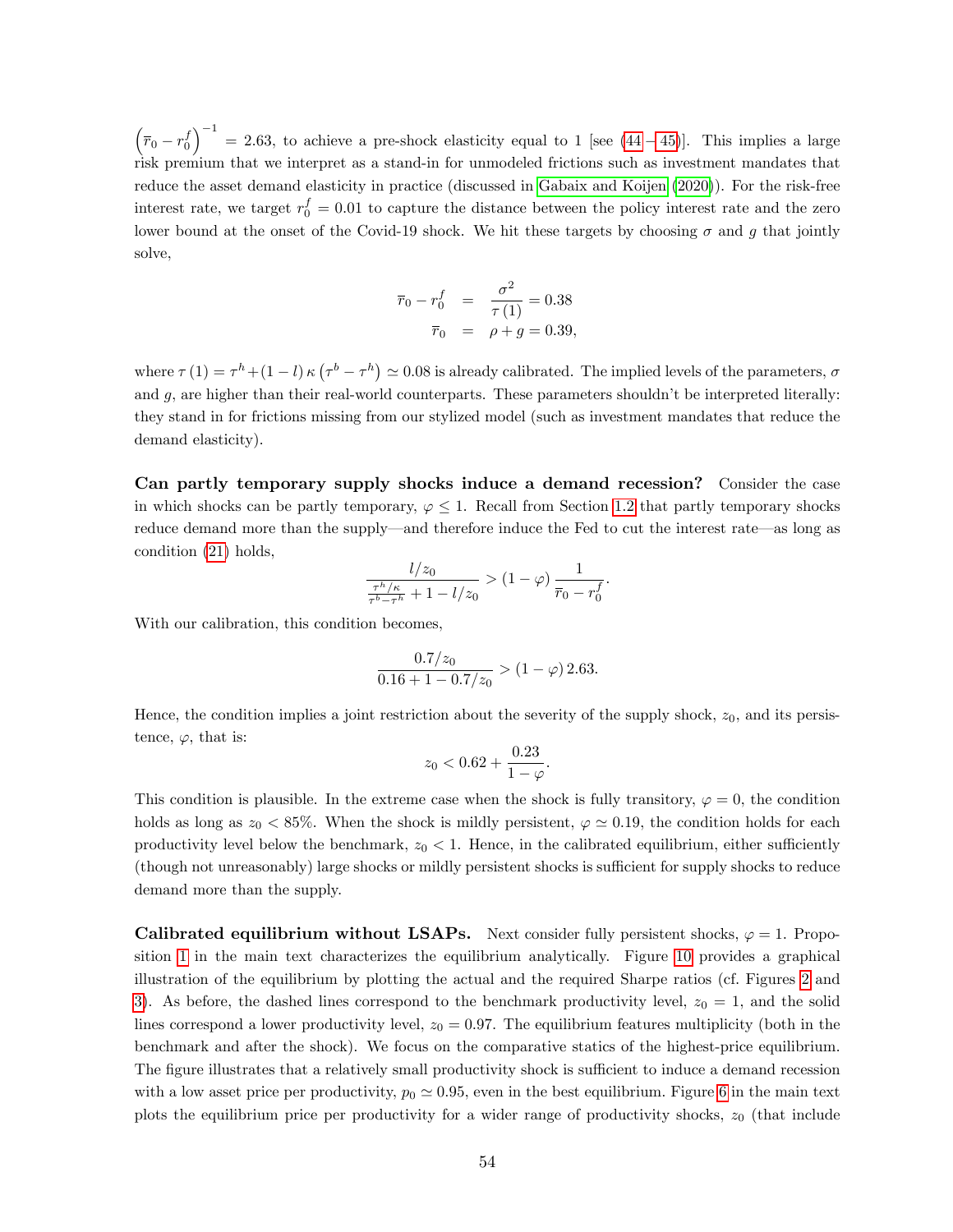

<span id="page-56-0"></span>Figure 10: Effect of supply shocks in a calibrated equilibrium.



<span id="page-56-1"></span>Figure 11: Asset price impact of LSAPs in a calibrated equilibrium.

 $z_0 = 0.97$ .

**Calibrated equilibrium with LSAPs.** We next consider the case with LSAPs,  $\lambda = \eta^g (\omega_0^g - 1) \ge$ 0. Proposition [2](#page-22-3) in the main text characterizes the equilibrium analytically. We consider the productivity shock,  $z_0 = 0.97$ , and suppose the government purchases 1% of the asset supply,  $\lambda = \eta^g (\omega_0^g - 1) = 1\%$ . As before, we focus on the highest-price equilibrium when it exists. Figure [11](#page-56-1) illustrates how the LSAPs affect this equilibrium. The LSAPs reduce the required Sharpe ratio and increase the asset price (in the highest-price equilibrium). The figure illustrates that a relatively small LSAPs policy has a sizeable impact on the equilibrium asset price (and therefore output). Figure [7](#page-32-0) in the main text illustrates the asset price impact of this policy for a wider range of productivity shocks,  $z_0$  (that include  $z_0 = 0.97$ ).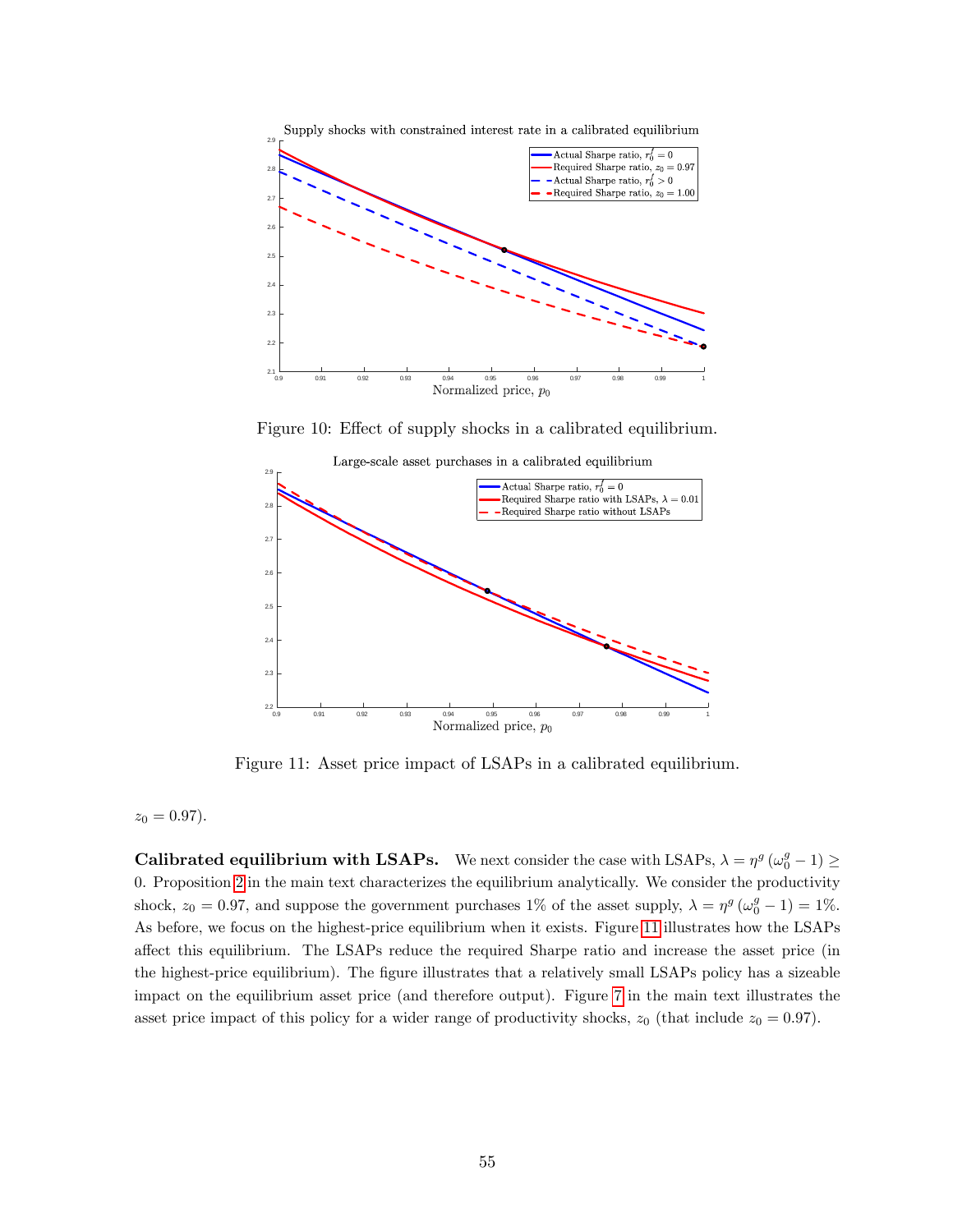# References

- <span id="page-57-2"></span>Adrian, T., Etula, E., Muir, T., 2014. Financial intermediaries and the cross-section of asset returns. The Journal of Finance  $69(6)$ ,  $2557-2596$ .
- <span id="page-57-1"></span>Adrian, T., Shin, H. S., 2010. Liquidity and leverage. Journal of financial intermediation 19 (3), 418–437.
- <span id="page-57-14"></span>Alvarez, F., Argente, D., Lippi, F., 2020. A simple planning problem for Covid-19 lockdown. University of Chicago, Becker Friedman Institute for Economics Working Paper (2020-34).
- <span id="page-57-12"></span>Arslan, Y., Drehmann, M., Hofmann, B., et al., 2020. Central bank bond purchases in emerging market economies. Bank for International Settlements Bulletins 20.
- <span id="page-57-13"></span>Baker, S. R., Bloom, N., Davis, S. J., Terry, S. J., 2020. Covid-induced economic uncertainty. BFI working paper.
- <span id="page-57-10"></span>Baqaee, D. R., Farhi, E., 2020. Supply and demand in disaggregated Keynesian economies with an application to the Covid-19 crisis. CEPR discussion paper No. 14743.
- <span id="page-57-9"></span>Barbon, A., Gianinazzi, V., 2019. Quantitative easing and equity prices: Evidence from the etf program of the bank of japan. The Review of Asset Pricing Studies  $9(2)$ ,  $210-255$ .
- <span id="page-57-4"></span>Basak, S., Cuoco, D., 1998. An equilibrium model with restricted stock market participation. The Review of Financial Studies 11 $(2)$ , 309–341.
- <span id="page-57-6"></span>Basu, S., Bundick, B., 2017. Uncertainty shocks in a model of effective demand. Econometrica 85 (3), 937-958.
- <span id="page-57-5"></span>Beaudry, P., Lahiri, A., 2014. The allocation of aggregate risk, secondary market trades, and financial boom-bust cycles. Journal of Money, Credit and Banking  $46$  (1),  $1-42$ .
- <span id="page-57-17"></span>Ben-David, I., Li, J., Rossi, A., Song, Y., 2020. Advice-driven demand and systematic price fluctuations. NBER working paper No. 28103.
- <span id="page-57-15"></span>Berger, D. W., Herkenhoff, K. F., Mongey, S., 2020. An seir infectious disease model with testing and conditional quarantine. NBER Working Paper No. 26901.
- <span id="page-57-7"></span>Bernanke, B. S., 2020. The new tools of monetary policy. American Economic Review 110 (4), 943–83.
- <span id="page-57-16"></span>Bethune, Z., Korinek, A., 2020. Covid-19 infection externalities: Trading off lives vs. livelihoods. NBER working paper No. 27009.
- <span id="page-57-3"></span>Bhamra, H. S., Uppal, R., 2009. The effect of introducing a non-redundant derivative on the volatility of stock-market returns when agents differ in risk aversion. The Review of Financial Studies 22  $(6)$ , 2303-2330.
- <span id="page-57-8"></span>Bhattarai, S., Eggertsson, G. B., Gafarov, B., 2015. Time consistency and the duration of government debt: A signalling theory of quantitative easing. NBER working paper No. 21336.
- <span id="page-57-11"></span>Bigio, S., Zhang, M., Zilberman, E., 2020. Transfers vs credit policy: Macroeconomic policy trade-offs during Covid-19. NBER working paper No. 27118.
- <span id="page-57-18"></span>Bornstein, G., Lorenzoni, G., 2018. Moral hazard misconceptions: The case of the Greenspan put. IMF Economic Review 66  $(2)$ , 251–286.
- <span id="page-57-0"></span>Brunnermeier, M. K., Pedersen, L. H., 2009. Market liquidity and funding liquidity. The review of financial studies  $22(6)$ ,  $2201-2238$ .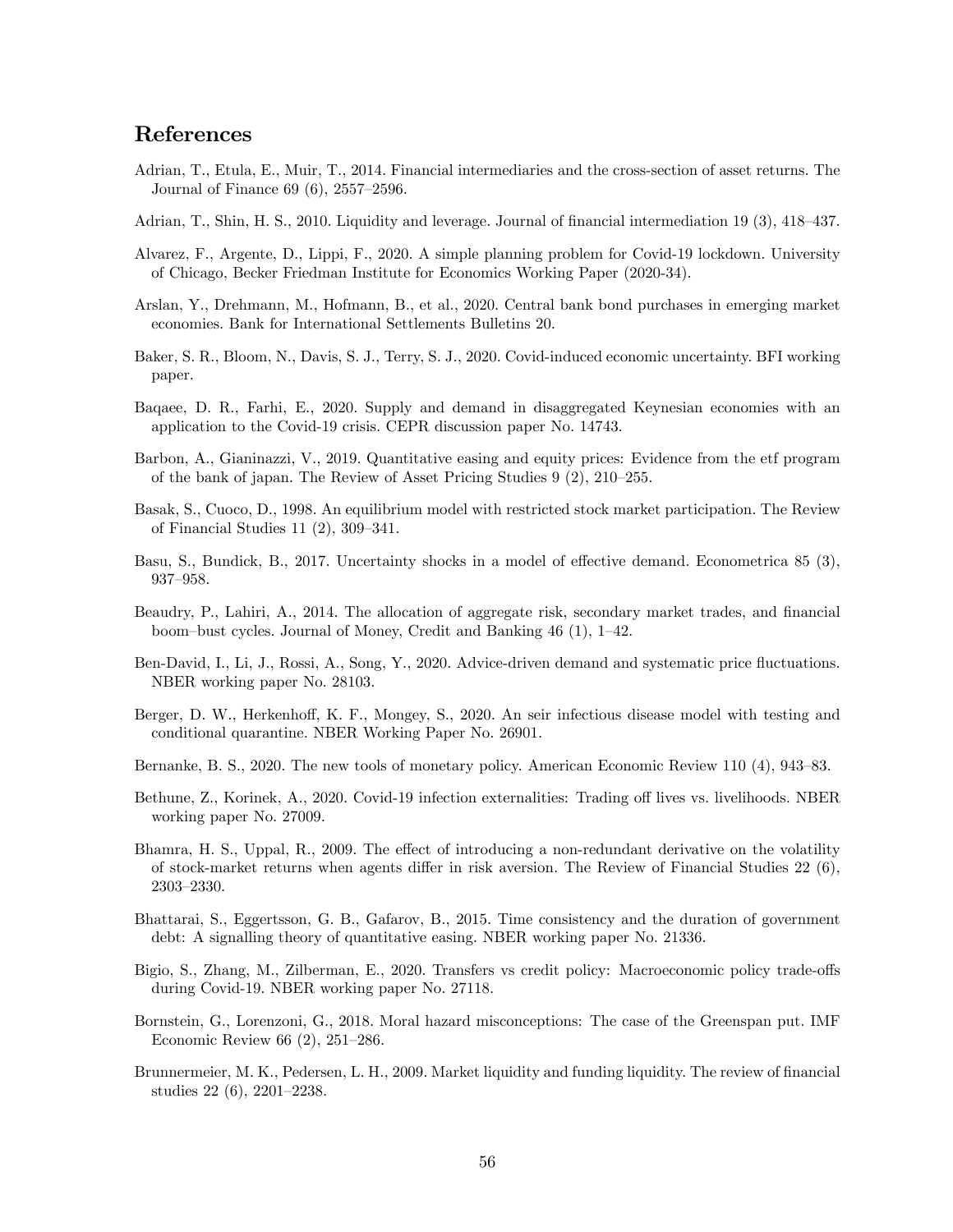- <span id="page-58-2"></span>Brunnermeier, M. K., Sannikov, Y., 2014. A macroeconomic model with a financial sector. American Economic Review 104  $(2)$ , 379–421.
- <span id="page-58-9"></span>Caballero, R. J., 1999. Stock market interventions: An "update". MIT mimeo.
- <span id="page-58-8"></span>Caballero, R. J., Farhi, E., 2018. The safety trap. The Review of Economic Studies 85  $(1)$ , 223–274.
- <span id="page-58-5"></span>Caballero, R. J., Krishnamurthy, A., 2009. Global imbalances and financial fragility. American Economic Review 99 (2), 584–88.
- <span id="page-58-0"></span>Caballero, R. J., Simsek, A., 2020. A risk-centric model of demand recessions and speculation. The Quarterly Journal of Economics 135  $(3)$ , 1493–1566.
- <span id="page-58-19"></span>Caballero, R. J., Simsek, A., 2021a. Monetary policy and asset price overshooting: A rationale for the Wall/Main street disconnect. NBER working paper No. 27712.
- <span id="page-58-7"></span>Caballero, R. J., Simsek, A., 2021b. Prudential monetary policy. NBER working paper no. 25977.
- <span id="page-58-15"></span>Callum, J., Philippon, T., Venkateswaran, V., 2020. Optimal mitigation policies in a pandemic. NBER Working Paper No. 26901.
- <span id="page-58-16"></span>Campbell, J. Y., Viceira, L. M., 2002. Strategic asset allocation: portfolio choice for long-term investors. Oxford University Press.
- <span id="page-58-6"></span>Cao, D., Luo, W., Nie, G., 2019. Fisherian asset price deáation and the zero lower bound. working paper.
- <span id="page-58-4"></span>Cao, H. H., Wang, T., Zhang, H. H., 2005. Model uncertainty, limited market participation, and asset prices. The Review of Financial Studies  $18(4)$ ,  $1219-1251$ .
- <span id="page-58-13"></span>Cavallino, P., De Fiore, F., 2020. Central banks' response to Covid-19 in advanced economies. Bank for International Settlements Bulletin 21.
- <span id="page-58-3"></span>Chan, Y. L., Kogan, L., 2002. Catching up with the joneses: Heterogeneous preferences and the dynamics of asset prices. Journal of Political Economy  $110(6)$ ,  $1255-1285$ .
- <span id="page-58-10"></span>Charoenwong, B., Morck, R., Wiwattanakantang, Y., 2019. Asset prices, corporate actions, and bank of japan equity purchases. NBER working paper No. 25525.
- <span id="page-58-20"></span>Chodorow-Reich, G., 2019. Geographic cross-sectional fiscal spending multipliers: What have we learned? American Economic Journal: Economic Policy 11 (2), 1–34.
- <span id="page-58-1"></span>Chodorow-Reich, G., Nenov, P. T., Simsek, A., forthcoming. Stock market wealth and the real economy: A local labor market approach. American Economic Review.
- <span id="page-58-14"></span>Correia, S., Luck, S., Verner, E., 2020. Pandemics depress the economy, public health interventions do not: Evidence from the 1918 flu. working paper.
- <span id="page-58-11"></span>Croce, M. M. M., Farroni, P., Wolfskeil, I., 2020. When the markets get Covid: Contagion, viruses, and information diffusion. CEPR Discussion Paper No. DP14674.
- <span id="page-58-17"></span>Da, Z., Larrain, B., Sialm, C., Tessada, J., 2018. Destabilizing financial advice: Evidence from pension fund reallocations. The Review of Financial Studies  $31$  (10),  $3720-3755$ .
- <span id="page-58-18"></span>Dávila, E., Korinek, A., 2018. Pecuniary externalities in economies with financial frictions. The Review of Economic Studies  $85(1)$ ,  $352-395$ .
- <span id="page-58-12"></span>Davis, S. J., Liu, D., Sheng, X. S., 2020. Stock prices, lockdowns, and economic activity in the time of coronavirus. University of Chicago, Becker Friedman Institute for Economics Working Paper (2020- 156).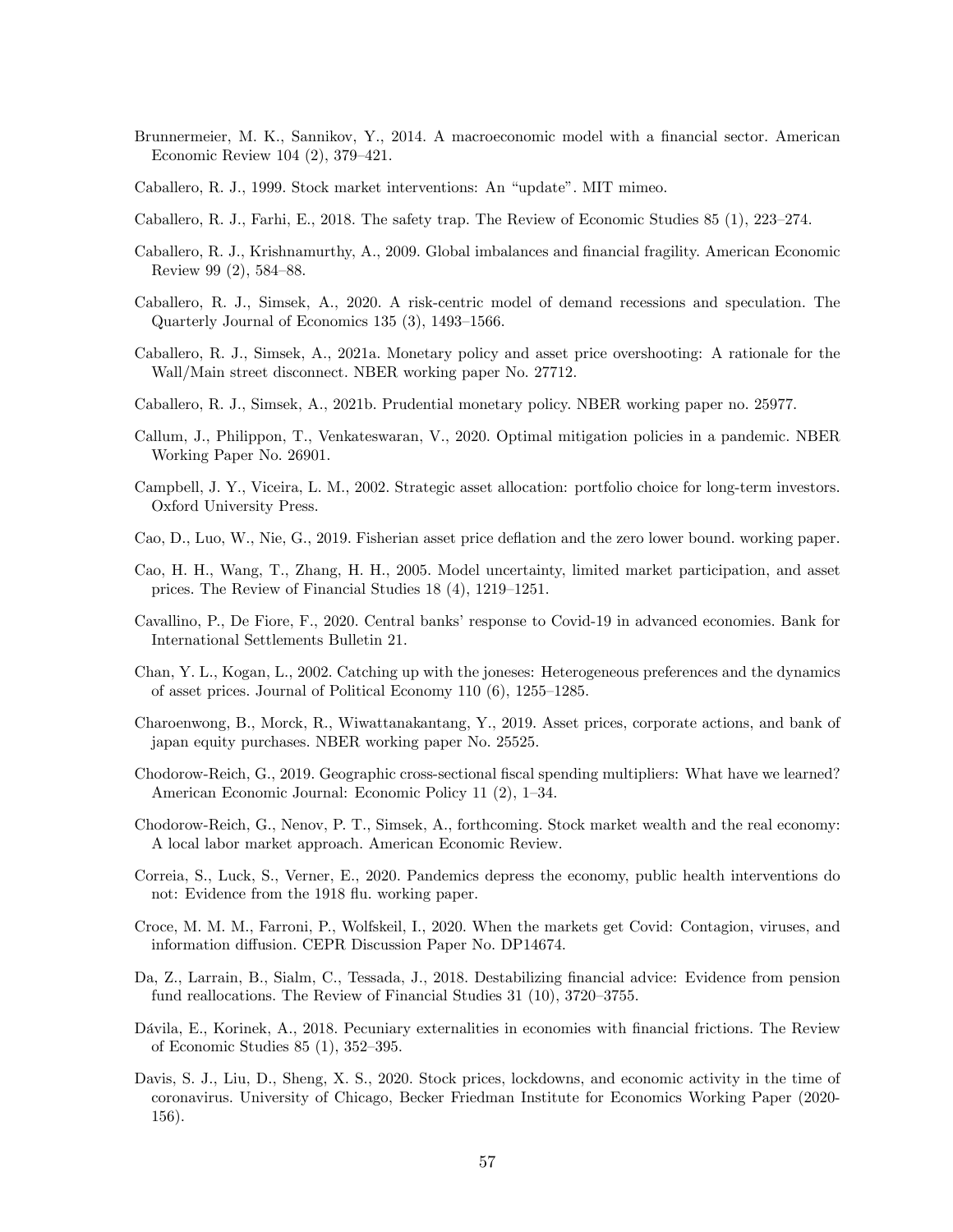- <span id="page-59-11"></span>Del Negro, M., Eggertsson, G., Ferrero, A., Kiyotaki, N., 2017. The great escape? A quantitative evaluation of the Fed's liquidity facilities. American Economic Review  $107$  (3), 824–57.
- <span id="page-59-8"></span>Di Tella, S., 2017. Uncertainty shocks and balance sheet recessions. Journal of Political Economy 125 (6), 2038-2081.
- <span id="page-59-4"></span>Dumas, B., 1989. Two-person dynamic equilibrium in the capital market. The Review of Financial Studies  $2(2), 157–188.$
- <span id="page-59-15"></span>Eichenbaum, M. S., Rebelo, S., Trabandt, M., 2020. The macroeconomics of epidemics. NBER Working Paper No. 26882.
- <span id="page-59-20"></span>Farhi, E., Werning, I., 2016. A theory of macroprudential policies in the presence of nominal rigidities. Econometrica 84  $(5)$ , 1645–1704.
- <span id="page-59-16"></span>Faria-e Castro, M., 2020. Fiscal policy during a pandemic. working paper.
- <span id="page-59-14"></span>Fed, 2020. Financial stability report (May). Publications by the Board of Governors of the Federal Reserve System.
- <span id="page-59-17"></span>Fornaro, L., Wolf, M., 2020a. Covid-19 coronavirus and macroeconomic policy. CEPR Discussion Paper No. DP14529.
- <span id="page-59-18"></span>Fornaro, L., Wolf, M., 2020b. The scars of supply shocks.
- <span id="page-59-1"></span>Gabaix, X., Koijen, R. S., 2020. In search of the origins of financial fluctuations: The inelastic markets hypothesis. working paper.
- <span id="page-59-5"></span>Gârleanu, N., Panageas, S., 2015. Young, old, conservative, and bold: The implications of heterogeneity and finite lives for asset pricing. Journal of Political Economy  $123$  (3),  $670-685$ .
- <span id="page-59-3"></span>Garleanu, N., Pedersen, L. H., 2011. Margin-based asset pricing and deviations from the law of one price. The Review of Financial Studies  $24(6)$ , 1980–2022.
- <span id="page-59-2"></span>Geanakoplos, J., 2010. The leverage cycle. NBER macroeconomics annual 24 (1),  $1-66$ .
- <span id="page-59-10"></span>Gertler, M., Karadi, P., 2011. A model of unconventional monetary policy. Journal of monetary Economics  $58(1), 17-34.$
- <span id="page-59-9"></span>Gertler, M., Kiyotaki, N., 2010. Financial intermediation and credit policy in business cycle analysis. Handbook of monetary economics  $3(3)$ ,  $547-599$ .
- <span id="page-59-0"></span>Gilchrist, S., Zakrajšek, E., 2012. Credit spreads and business cycle fluctuations. American Economic Review 102  $(4)$ , 1692–1720.
- <span id="page-59-6"></span>Gomes, F., Michaelides, A., 2008. Asset pricing with limited risk sharing and heterogeneous agents. The Review of Financial Studies  $21(1)$ ,  $415-448$ .
- <span id="page-59-13"></span>Gormsen, N. J., Koijen, R. S., 2020. Coronavirus: Impact on stock prices and growth expectations. University of Chicago, Becker Friedman Institute for Economics Working Paper (2020-22).
- <span id="page-59-19"></span>Gourinchas, P.-O., 2020. Flattening the pandemic and recession curves. working paper.
- <span id="page-59-12"></span>Guerrieri, V., Lorenzoni, G., Straub, L., Werning, I., 2020. Macroeconomic implications of Covid-19: Can negative supply shocks cause demand shortages? NBER working paper no. 26918.
- <span id="page-59-7"></span>Guvenen, F., 2009. A parsimonious macroeconomic model for asset pricing. Econometrica  $77(6)$ ,  $1711-$ 1750.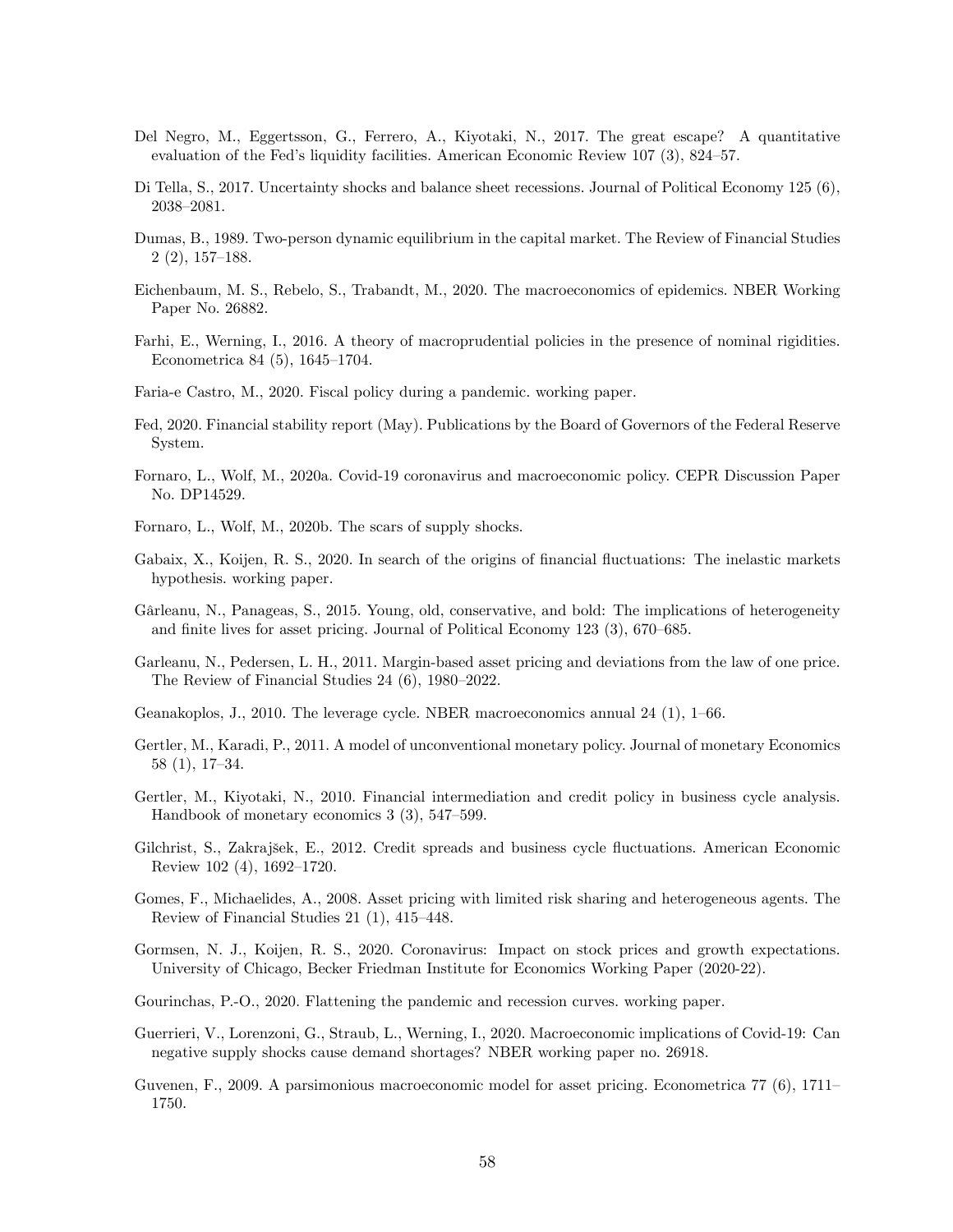- <span id="page-60-14"></span>Haddad, V., Moreira, A., Muir, T., 2020. When selling becomes viral: Disruptions in debt markets in the Covid-19 crisis and the Fed's response. NBER working paper No. 27168.
- <span id="page-60-4"></span>Haddad, V., Muir, T., forthcoming. Do intermediaries matter for aggregate asset prices. The Journal of Finance.
- <span id="page-60-3"></span>He, Z., Kelly, B., Manela, A., 2017. Intermediary asset pricing: New evidence from many asset classes. Journal of Financial Economics 126  $(1)$ , 1–35.
- <span id="page-60-1"></span>He, Z., Krishnamurthy, A., 2013. Intermediary asset pricing. American Economic Review 103 (2), 732–70.
- <span id="page-60-2"></span>He, Z., Krishnamurthy, A., 2018. Intermediary asset pricing and the Önancial crisis. Annual Review of Financial Economics 10, 173-197.
- <span id="page-60-7"></span>Heaton, J., Lucas, D. J., 1996. Evaluating the effects of incomplete markets on risk sharing and asset pricing. Journal of political Economy  $104$   $(3)$ ,  $443-487$ .
- <span id="page-60-15"></span>Holmström, B., Tirole, J., 1998. Private and public supply of liquidity. Journal of political Economy  $106(1), 1-40.$
- <span id="page-60-8"></span>Iachan, F. S., Nenov, P. T., Simsek, A., forthcoming. The choice channel of financial innovation. American Economic Journal: Macroeconomics.
- <span id="page-60-12"></span>Ilut, C. L., Schneider, M., 2014. Ambiguous business cycles. The American Economic Review 104 (8), 2368-2399.
- <span id="page-60-11"></span>Kekre, R., Lenel, M., 2020. Monetary policy, redistribution, and risk premia. University of Chicago, Becker Friedman Institute for Economics Working Paper (2020-02).
- <span id="page-60-9"></span>Kiyotaki, N., Moore, J., 1997. Credit cycles. Journal of political economy  $105$   $(2)$ ,  $211-248$ .
- <span id="page-60-10"></span>Koijen, R. S., Yogo, M., 2020. Exchange rates and asset prices in a global demand system. NBER working paper No. 27342.
- <span id="page-60-18"></span>Korinek, A., Simsek, A., 2016. Liquidity trap and excessive leverage. American Economic Review 106 (3), 699-738.
- <span id="page-60-13"></span>Landier, A., Thesmar, D., 2020. Earnings expectations in the Covid crisis. NBER working paper No. 27160.
- <span id="page-60-17"></span>Li, J. J., Pearson, N. D., Zhang, Q., 2020. Impact of demand shocks on the stock market: Evidence from chinese ipos. working paper.
- <span id="page-60-5"></span>Longstaff, F. A., Wang, J., 2012. Asset pricing and the credit market. The Review of Financial Studies  $25(11), 3169-3215.$
- <span id="page-60-19"></span>Lorenzoni, G., 2008. Inefficient credit booms. The Review of Economic Studies 75 (3), 809–833.
- <span id="page-60-16"></span>Lorenzoni, G., 2009. A theory of demand shocks. American Economic Review 99  $(5)$ , 2050–84.
- <span id="page-60-6"></span>Mankiw, N. G., Zeldes, S. P., 1991. The consumption of stockholders and nonstockholders. Journal of financial Economics 29  $(1)$ , 97–112.
- <span id="page-60-20"></span>Mian, A., Rao, K., Sufi, A., 2013. Household balance sheets, consumption, and the economic slump. The Quarterly Journal of Economics  $128(4)$ ,  $1687-1726$ .
- <span id="page-60-0"></span>Mian, A., Sufi, A., 2014. What explains the  $2007-2009$  drop in employment? Econometrica 82 (6), 2197-2223.